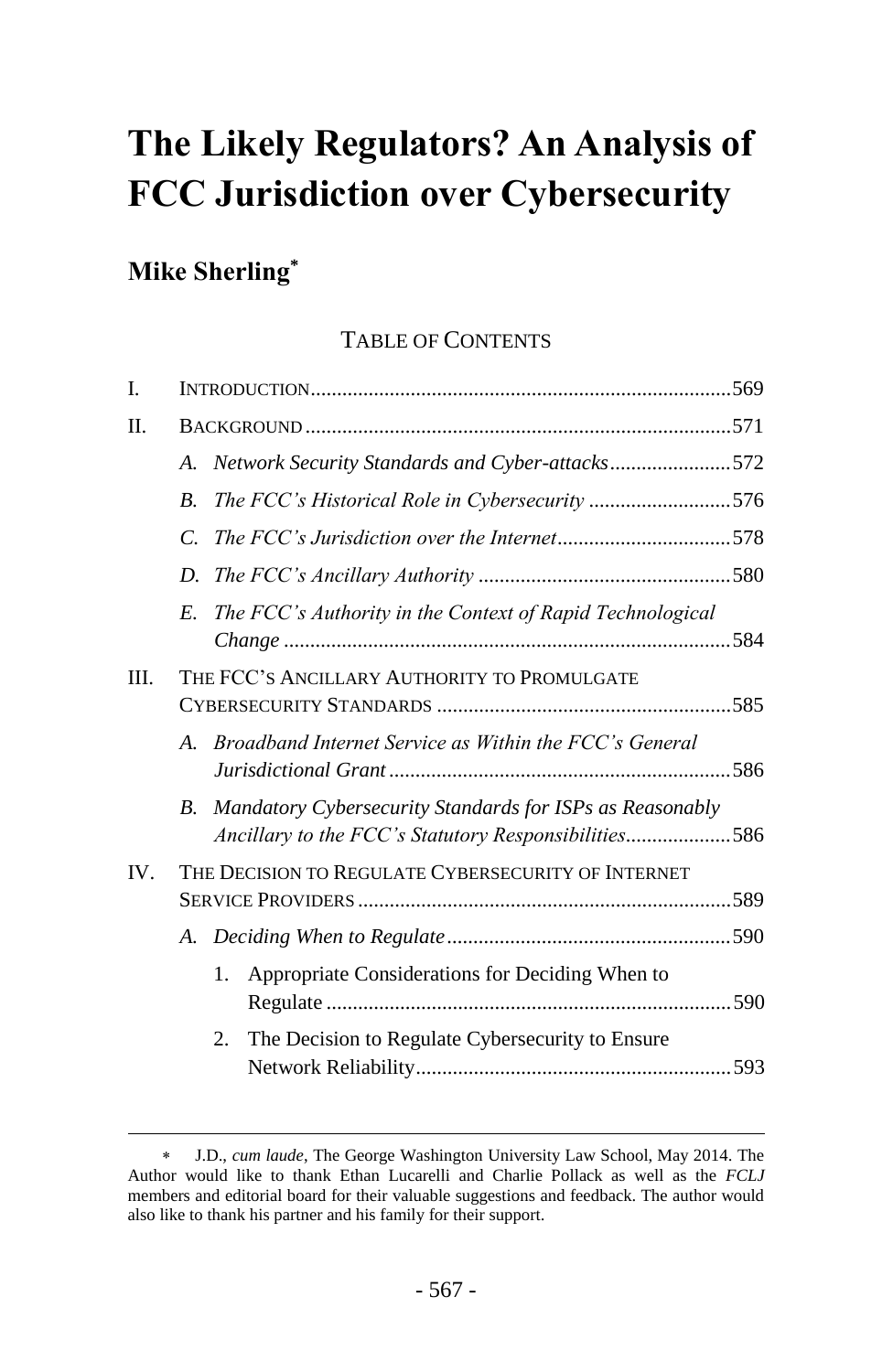|    | B. Cost-Benefit Analysis and Cost-Effectiveness Analysis597 |                                                  |  |  |
|----|-------------------------------------------------------------|--------------------------------------------------|--|--|
|    |                                                             | 1. Principles of Cost-Benefit Analysis and Cost- |  |  |
|    |                                                             |                                                  |  |  |
|    |                                                             |                                                  |  |  |
| V. |                                                             |                                                  |  |  |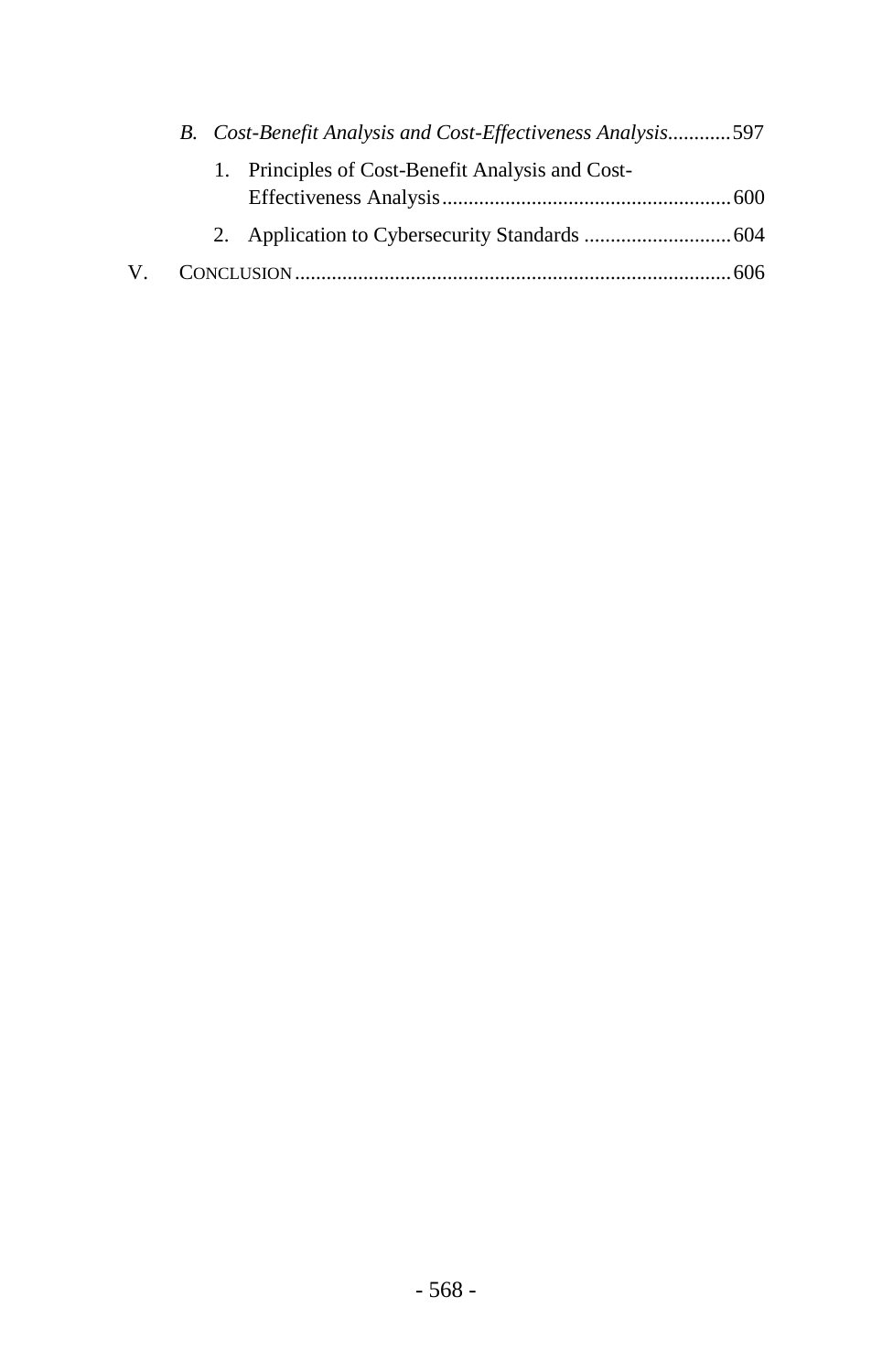## <span id="page-2-1"></span>I. INTRODUCTION

<span id="page-2-0"></span>In October 2012, Former Secretary of Defense Leon Panetta warned the nation of the potential for a "cyber Pearl Harbor" that would cause physical destruction and the loss of life.<sup>1</sup> "In fact, it would paralyze and shock the nation and create a new, profound sense of vulnerability," he stated gravely.<sup>2</sup> The attack could "be as destructive as the terrorist attack on  $9/11.^{3}$  While the Secretary's statements were arguably hyperbolic,  $4$ ineffective cybersecurity in the United States is a pressing problem, jeopardizing both national security and individual online safety.<sup>5</sup> Recent events clearly illustrate that cyber-attacks have become almost a daily part of life. Skilled attackers can use computer and network vulnerabilities to do everything from commit bank fraud to disrupt uranium enrichment.<sup>6</sup>

Part of the reason for this vulnerability to cyber-attacks is the lack of uniform implementation of existing, authoritative network security standards for Internet service providers ("ISPs"),<sup>7</sup> a problem that persists

2. *Id.*

 $\overline{a}$ 

3. *Id.*

5. *See, e.g.*, Michael Riley, *Exxon, Shell, BP Said to Have Been Hacked Through Chinese Internet Servers*, BLOOMBERG (Feb. 24, 2011), http://www.bloomberg.com/ news/2011-02-24/exxon-shell-bp-said-to-have-been-hacked-through-chinese-Internet servers.html (detailing recent cyber-attacks).

6 *See generally* RYAN SHERSTOBITOFF, ANALYZING PROJECT BLITZKRIEG, A CREDIBLE THREAT, MCAFEE (Dec. 2012), *available at* http://www.mcafee.com/us/ resources/white-papers/wp-analyzing-project-blitzkrieg.pdf; NICOLAS FALLIERE, LIAM MURCHU & ERIC CHIEN, W32.STUXNET DOSSIER, SYMANTEC (Feb. 2011), *available at*  http://www.symantec.com/content/en/us/enterprise/media/security\_

response/whitepapers/w32\_stuxnet\_dossier.pdf; Jim Finkle & Dhanya Skariachan, *Target Cyber Breach Hits 40 Million Payment Cards at Holiday Peak*, REUTERS (Dec. 19, 2013), http://www.reuters.com/article/2013/12/19/us-target-breach-idUSBRE9BH1GX20131219.

7. *See, e.g.*, *DNS-based Authentication of Named Entities*, IETF (2012), https://datatracker.ietf.org/wg/dane/. The Internet Engineering Task Force ("IETF") is an international community of network designers, operators, vendors, and researchers with the goal of creating specifications of high technical quality while considering the interests of all of the affected parties and while establishing widespread community consensus. *See IETF Standards Process*, IETF (2012), http://www.ietf.org/about/standards-process.html. Throughout this Note, the terms "minimum cybersecurity standards," "minimum standards," and "industry best practices" are used interchangeably. *See 911 Reliability Order*, *infra* note [192,](#page-26-1) at para. 46 (noting that "best practices are developed in a 'consensus-based

Leon E. Panetta, Sec'y of Def., Dep't of Def., Speech before the Business Executives for National Security: Defending the Nation from Cyber Attack (Oct. 11, 2012), *available at* http://www.defense.gov/speeches/speech.aspx?speechid=1728.

<sup>4.</sup> While hyperbolic, recent disclosures by Edward Snowden show the extent of United States cyber capabilities. These disclosures reveal wide-ranging abilities to infiltrate communications networks and platforms once thought secure. *See* Claudia Diaz, Omer Tene & Seda Gürses, *Hero or Villain: The Data Controller in Privacy Law and Technologies*, 74 OHIO ST. L.J. 923, 933–34 (2013); *see generally Edward Snowden*, THE GUARDIAN, http://www.theguardian.com/world/edward-snowden (last visited Dec. 25, 2013) (compiling articles on the NSA disclosures).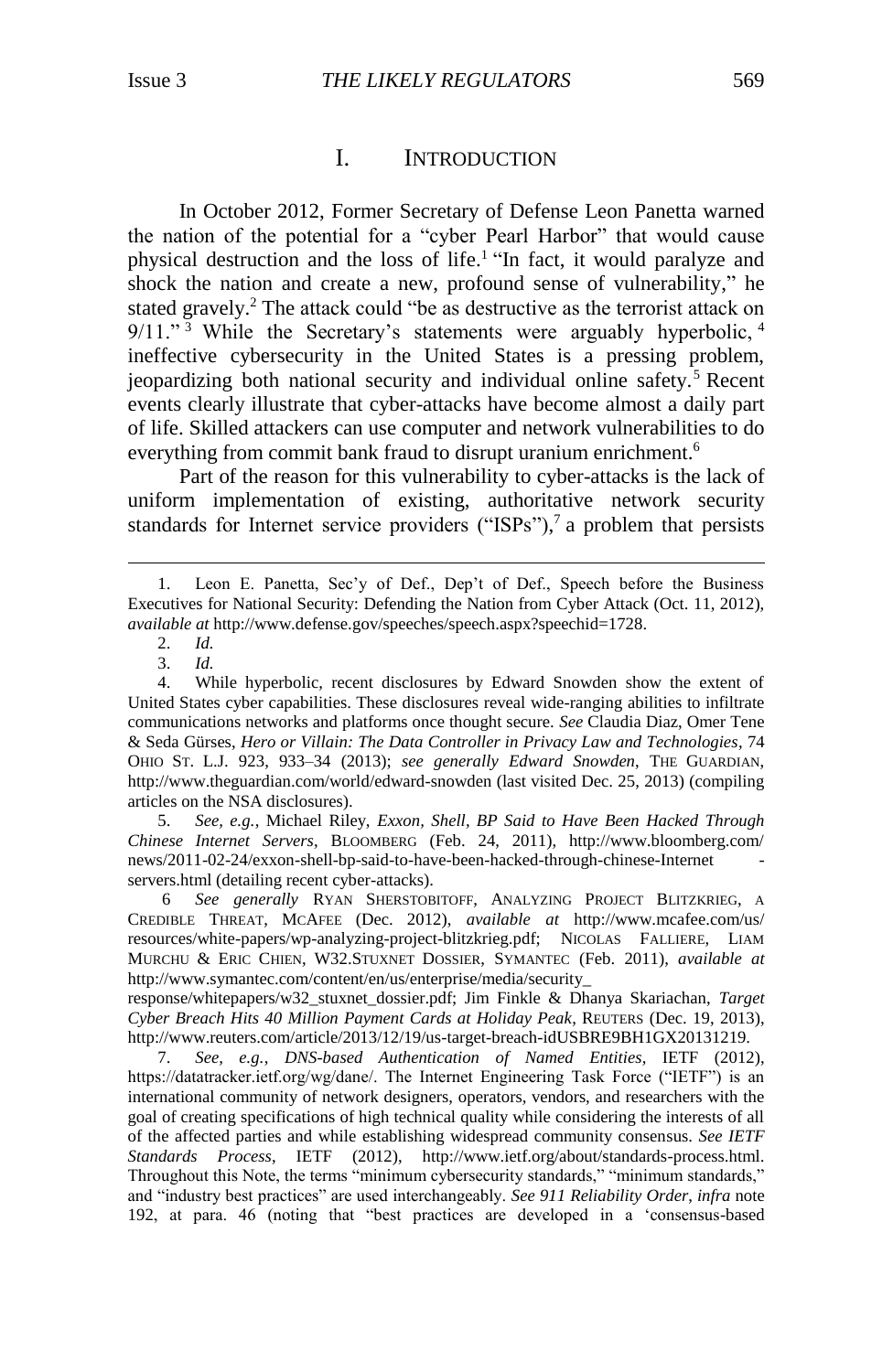because ISPs are under no obligation to implement these standards.<sup>8</sup> Together, these factors have created a market that often fails to provide adequate cybersecurity.<sup>9</sup>

<span id="page-3-0"></span>When a market fails to provide a necessary service, such as the guaranteed integrity of the communications network, the government can step in to fill the gap. This Note argues that the Federal Communications Commission ("FCC") has the authority to require ISPs to implement network level cybersecurity measures to maintain the integrity and security of the networks. The FCC derives this power from its ancillary authority in Title I of the Communications Act of 1934 and its statutory mandates to ensure a reliable communications network and implement 9-1-1 service over VoIP.<sup>10</sup>

To establish the FCC's authority in this area, this Note examines some of the causes of and partial solutions to cyber-attacks in relation to FCC authority. Part II gives background on network security and cyberattacks, and details the FCC's ancillary authority, which allows the FCC to promulgate regulations concerning technology over which it does not have a direct statutory mandate. Part III analyzes the FCC's ability to use its ancillary authority to require ISPs to implement cybersecurity standards, concluding that the FCC has jurisdiction to implement minimum standards because insufficient cybersecurity could catastrophically impact services the FCC oversees. Part IV considers whether the FCC should exercise its ancillary authority, determining that the market failure in cybersecurity vulnerability information and network reliability, together with the compelling need for a reliable communications system, justifies

8. *See* Austin Schlick, FCC General Counsel, FCC, *A Third-Way Legal Framework for Addressing the* Comcast *Dilemma* (May 6, 2010), *available at* http://fjallfoss.fcc.gov/edocs\_public/attachmatch/DOC-297945A1.pdf (noting "the Commission's settled, deregulatory policy framework for broadband communications services.").

9. *See, e.g.*, ATLANTIC COUNCIL, A FIERCE DOMAIN: CONFLICT IN CYBERSPACE 13 (Jason Healey ed., forthcoming 2013) (on file with editor) ("We've had market failure when it comes to cybersecurity. Security doesn't come out of voluntary actions and market forces.") (quoting Deputy Secretary of Defense Ashton Carter at the RSA Conference in 2012); *see also id.* ("The market does not work well enough to raise the security of computer systems at a rate fast enough to match the apparent growth in threats to systems.") (quoting National Academy of Science report, Computers at Risk in 1991); Christian F. Binnig, *The Legal and Policy Challenges of a Rapidly Changing Telecommunications Industry*, *in* RECENT DEVELOPMENTS IN TELECOMMUNICATIONS LAW 9 (Oct. 2013), *available at* 2013 WL 6117748; *cf.* Proposed Extension of Part 4 of the Commission's Rules Regarding Outage Reporting, *Notice of Proposed Rulemaking*, FCC 11-74, para. 20 (2011) [hereinafter VoIP Outage Reporting NPRM] ("The economic justification to ensure [Internet] service appears to be limited, and does not consider network externalities. Moreover, even if incentives did motivate individual market participants to optimize their own reliability, they do not necessarily optimize systemic reliability.") (citations omitted).

10. *See* 47 U.S.C. § 615a-1 (2006); Communications Act of 1934, ch. 652, 48 Stat. 1064 (codified as amended at scattered sections 47 U.S.C.).

environment' reflecting the collective judgment of industry, government, and other stakeholders.").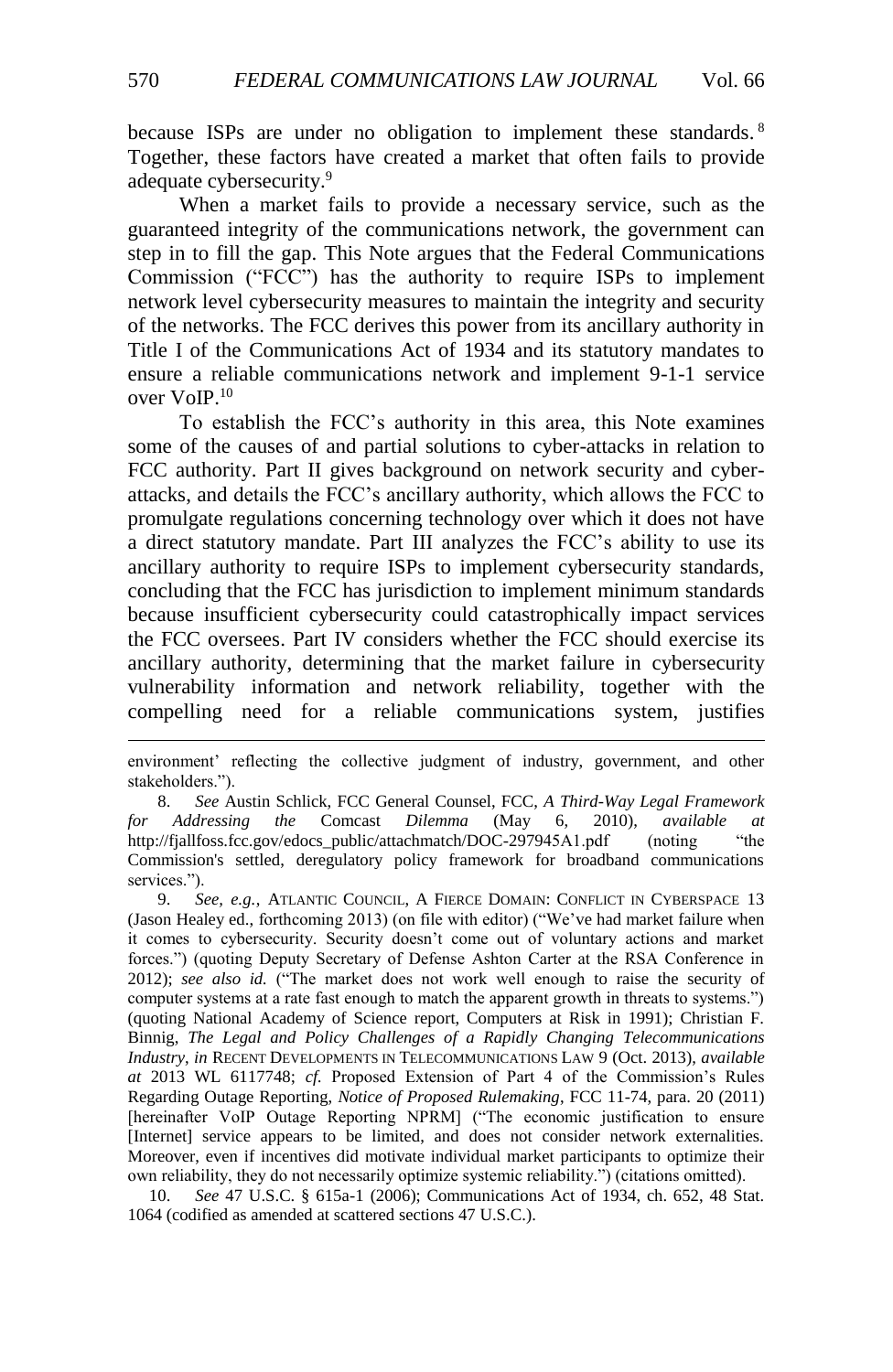$\overline{a}$ 

government regulation. The Note concludes with a brief discussion of the costs and benefits of potential regulation.

## <span id="page-4-3"></span><span id="page-4-1"></span>II. BACKGROUND

<span id="page-4-2"></span><span id="page-4-0"></span>The near consensus is that the current state of cybersecurity is abysmal.<sup>11</sup> For example, the computer security firm McAfee has over 100 million samples of malware in its database.<sup>12</sup> The National Vulnerability Database contains over 50,000 software vulnerabilities that malicious actors can exploit;<sup>13</sup> myriad industries experience cyber-attacks daily.<sup>14</sup> The magnitude of the problem is staggering.

With threats coming from all over the world this is both a national and international problem. <sup>15</sup> In 2005, American corporations lost an estimated \$867 million due to cyber-attacks, cyber theft, and other computer security incidents.<sup>16</sup> Recent high-profile events include attacks against the security firm RSA,  $17$  Google,  $18$  the financial sector,  $19$  oil companies,<sup>20</sup> and several others.<sup>21</sup> Moreover, it is more than just corporate

13. NATIONAL VULNERABILITY DATABASE, http://nvd.nist.gov (last visited Nov. 17, 2012). As of November 17, 2012, the database contained 53,914 common vulnerabilities and exposures. *Id.*

14. MCAFEE LABS, *supra* note [12,](#page-4-1) at 23–24.

15. *See, e.g.*, APT1: EXPOSING ONE OF CHINA'S CYBER ESPIONAGE UNITS, MANDIANT 22 (2013) [hereinafter MANDIANT REPORT], *available at*  http://intelreport.mandiant.com/Mandiant\_APT1\_Report.pdf (noting attacks originating from China against 15 different countries).

16. RAMONA R. RANTALA, DEP'T OF JUSTICE, *Cybercrime Against Businesses,* at 1 (Sept. 2008), *available at* [http://bjs.ojp.usdoj.gov/content/pub/](http://bjs.ojp.usdoj.gov/content/pub)pdf/cb05.pdf. Other computer security incidents include attacks using spyware, ad-ware, hacking, phishing, spoofing, pinging, port scanning regardless of whether the attack was successful. *Id.* at 2.

17. *See generally* Zeljka Zorz, *RSA Hacked, SecurID Users Possibly Affected*, HELP NET SEC. (Mar. 18, 2011), http://www.net-security.org/secworld.php?id=10763.

18. Kevin P. Newmeyer, *Cyber Espionage: A Threat to National Security*, 10 SEC. & DEF. STUD. REV., Spring-Summer 2010, at 116.

19. *See* MCAFEE LABS, *supra* not[e 12,](#page-4-1) at 7.

20. *See, e.g.*, Michael Riley, *Exxon, Shell, BP Said to Have Been Hacked Through Chinese Internet Servers*, BLOOMBERG (Feb. 24, 2011), http://www.bloomberg.com/news/2011-02-24/exxon-shell-bp-said-to-have-been-hackedthrough-chinese-Internet -servers.html.

21. *See* Ryan, *supra* note [11.](#page-4-2)

<sup>11.</sup> Jason Ryan, *NSA Director on Cyberattacks: 'Everybody's Getting Hit'*, ABC NEWS (Nov. 7, 2012), [http://abcnews.go.com/blogs/politics/2012/11/nsa-director-on](http://abcnews.go.com/blogs/politics/2012/11/nsa-director-on-cyberattacks-everybodys-getting-hit)[cyberattacks-everybodys-getting-hit](http://abcnews.go.com/blogs/politics/2012/11/nsa-director-on-cyberattacks-everybodys-getting-hit) (cataloging a myriad range of companies hit by cyberattacks in 2011). *But see* Jerry Brito & Tate Watkins, *Loving the Cyber Bomb? The Dangers of Threat Inflation in Cybersecurity Policy*, 3 HARV. NAT. SEC. J. 39 (2011) (desiring a more thorough justification to buttress calls for increased resources to be devoted to cyberthreats), *available at* [http://harvardnsj.org/wp-content/uploads/2012/01/Vol.-](http://harvardnsj.org/wp-content/uploads/2012/01/Vol.-3_Brito_Watkins.pdf) [3\\_Brito\\_Watkins.pdf.](http://harvardnsj.org/wp-content/uploads/2012/01/Vol.-3_Brito_Watkins.pdf)

<sup>12.</sup> MCAFEE LABS, *McAfee Threats Report: Third Quarter* 2012, at 9, <http://www.mcafee.com/us/resources/reports/rp-quarterly-threat-q3-2012.pdf> (last visited Nov. 15, 2012).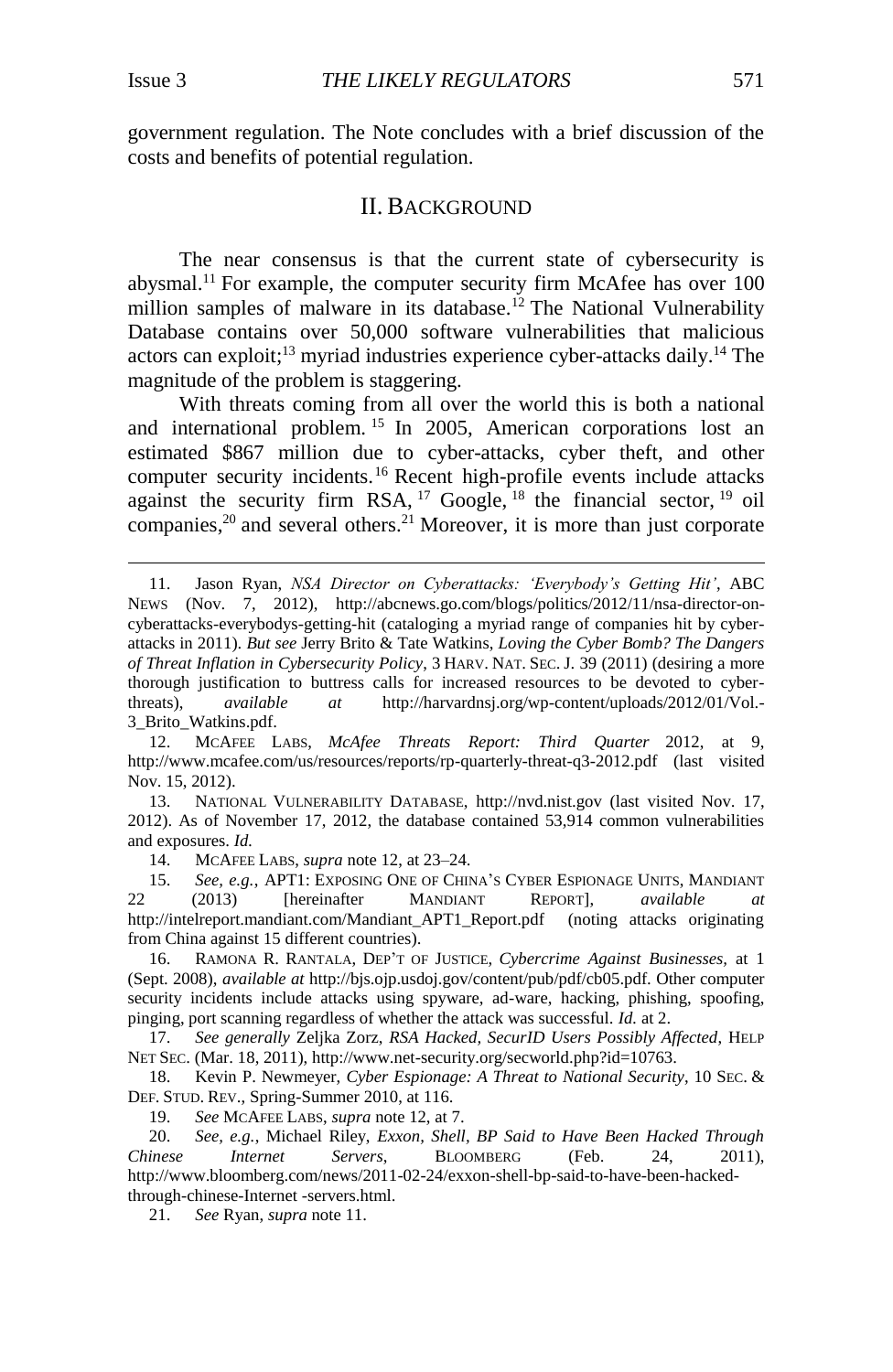networks that are under attack; cyber-attacks also compromise the basic computer infrastructure of the Internet.

#### <span id="page-5-0"></span>*A. Network Security Standards and Cyber-attacks*

<span id="page-5-1"></span>Uniform implementation of industry-developed network security standards by ISPs could significantly reduce overall vulnerability to cyberattacks. For example, one of the foundational elements of the Internet, the Domain Name System ("DNS"), has well-known flaws.<sup>22</sup> The DNS is a set of computers that translates user-friendly text, such as website addresses, into the string of numbers (Internet Protocol, or IP, addresses)<sup>23</sup> that computers use to communicate on the Internet.<sup>24</sup> In the Internet's nascent days, the engineers who created the Internet chose a standard that did not emphasize security, instead focusing on ease of integration and interoperability.<sup>25</sup> As a result, the DNS is vulnerable to attacks By malicious actors who can hijack and reroute Internet traffic from the intended website to their own server.<sup>26</sup> In a case involving bank fraud, for example, when a person tries to access an online banking website, her computer connects to a DNS server on the Internet and receives the IP address of the bank website.<sup>27</sup> However, if a cyber-attacker provides the DNS server with the wrong IP address, the server would direct her browser to a malicious website that can capture bank login information.<sup>28</sup>

In the mid-1990s, as the vulnerabilities of DNS became apparent, the development of a more secure system—known as Domain Name System Security Extensions ("DNSSEC")—began in earnest. DNSSEC was finalized in 2005, and by 2010, major Internet authorities, such as the Internet Corporation for Assigned Names and Numbers ("ICANN") and

<sup>22.</sup> *See* JOHN KRISTOFF & RODNEY JOFFEE, NEUSTAR ULTRA SERVICES, *Botnets and Packet Flooding DDoS Attacks on the Domain Name System* 1 (2007), *available at* http://layer9.com/~jtk/papers/dnsddos.pdf; *see generally DNS Threats & Weaknesses of the Domain Name System*, DNSSEC: DNS SECURITY EXTENSIONS, http://www.dnssec.net/dnsthreats.php (last visited Nov. 15, 2012).

<sup>23.</sup> This Note uses the term IP or Internet Protocol as shorthand for the TCP/IP Suite and related technologies that mediate the packet-switched communications. For an in-depth discussion of the technology that powers the internet and modern communications networks, see Douglas C. Sicker & Lisa Blumensaadt, *Misunderstanding the Layered Model(s)*, 4 J. TELECOMM. & HIGH TECH. L. 299 (2006) and Christopher S. Yoo, *Protocol Layering and Internet Policy*, 161 U. PA. L. REV. 1707 (2013).

<sup>24.</sup> CSRIC III WORKING GROUP 5, *DNSSEC Implementation Practices for ISPs*, at 10 (2012), *available at* http://transition.fcc.gov/bureaus/pshs/advisory/csric3/CSRIC-III-WG5- Final-Report.pdf.

<sup>25.</sup> *See* PAUL MOCKAPETRIS, INFORMATION SCIENCES INSTITUTE, *Domain Names - Concepts and Facilities*, at 2–3 (1987), *available at* http://tools.ietf.org/html/rfc1034 (discussing purposes of the Domain Name System).

<sup>26.</sup> *DNSSEC Implementation Practices for ISPs*,*supra* not[e 24,](#page-5-1) at 17.

<sup>27.</sup> *See id.* at 10*.*

<sup>28.</sup> *See id.* at 17.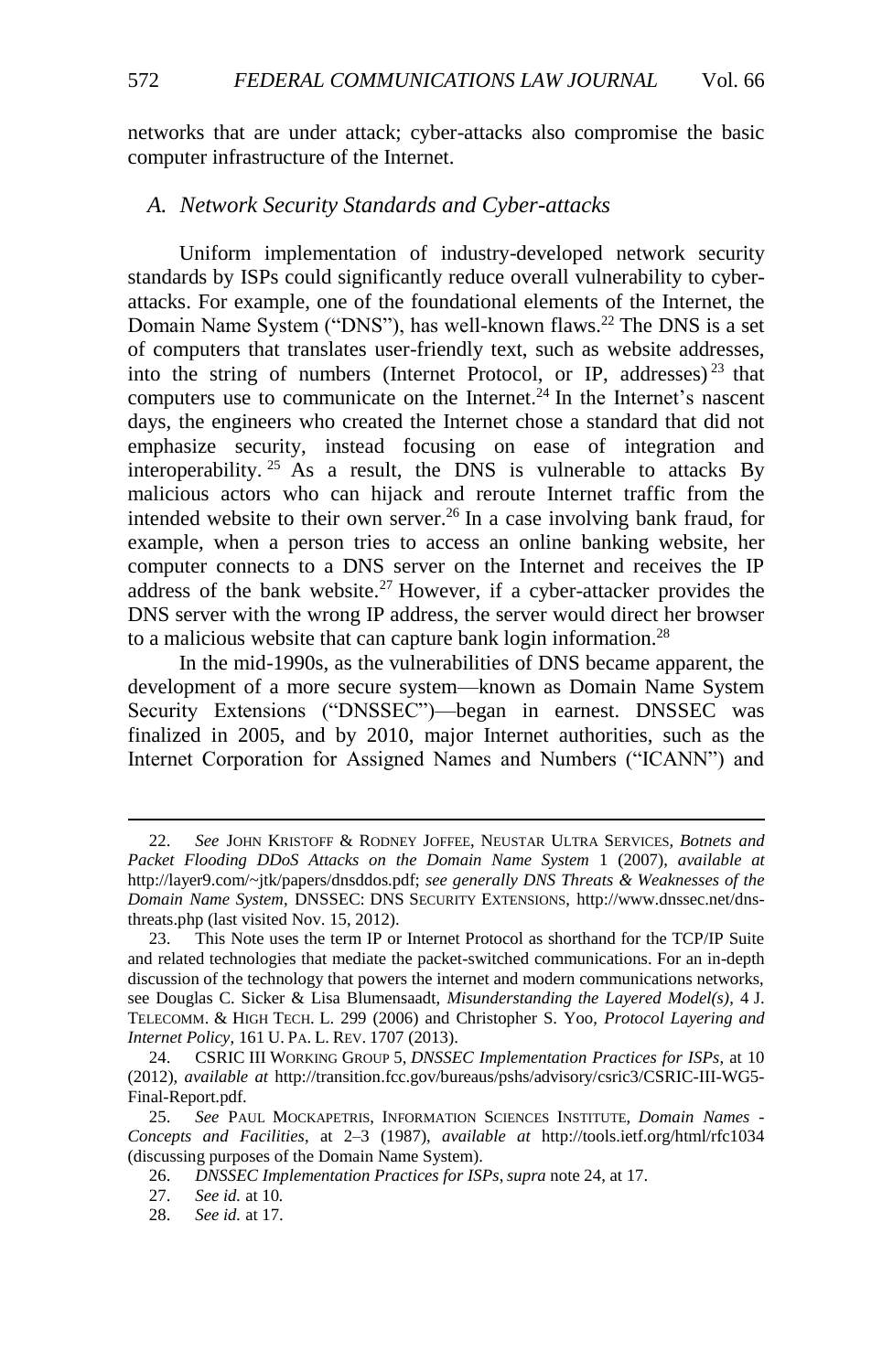<span id="page-6-0"></span> $\overline{a}$ 

VeriSign, had upgraded to DNSSEC. <sup>29</sup> In domain name resolution, distinct roles are performed by root servers, ISP DNS servers, and Internet domains. A critical mass of all three types of operators is necessary for DNSSEC to function as intended. So far, only the root servers, some ISPs, and government servers have implemented DNSSEC, as there is no requirement to adopt it.<sup>30</sup> As of 2013, only Comcast has deployed DNSSEC in its subsidiary DNS servers,  $31$  and a paltry two percent of nongovernment domains run DNSSEC in the United States, reflecting the lack of incentive to do so. 32

Another security standard that, if uniformly implemented, would strengthen the resiliency of the Internet is the Secure Border Gate Protocol ("BGP"). <sup>33</sup> The insecure nature of the current BGP standard creates opportunities for malicious action by misconfiguring one BGP router to send out false information so as to capture or reroute private traffic as it travels over the Internet to a targeted server or group of IP addresses.<sup>34</sup> Other BGP routers will utilize that information to send traffic to the erroneous address.<sup>35</sup> The world saw this firsthand when Pakistan famously "took down YouTube" by configuring its BGP router to broadcast that it had the YouTube IP addresses within its network.<sup>36</sup> That information spread to other BGP routers, who started sending traffic intended for

32. *Estimating IPv6 & DNSSEC Deployment Status*, NAT'L INST. OF STANDS. & TECH., http://usgv6-deploymon.antd.nist.gov/snap-all.html (last visited Nov. 17, 2012) (showing 2% of domains have DNSSEC operational, 1% are in progress, and 98% have no progress).

33. BGP is one way that servers route Internet packets through the network. CSRIC III WORKING GROUP 6, *Secure BGP Deployment*, 12 (2012), *available at* http://transition.fcc.gov/bureaus/pshs/advisory/csric3/CSRIC-III-WG6-Final-Report.pdf*.* By way of background, the Internet is a set of interconnected networks. Each major service provider has its own self-contained network, called an Autonomous System, which is a collection of IP addresses that all connect to the rest of the Internet through the service provider's "gates." *Id.* The ISP uses the Border Gate Protocol to control how traffic moves into and out of its network. *Id.* Each ISP chooses how its BGP routes traffic to its internal network according to a multitude of considerations, such as business relationships and the other Autonomous Networks to which the ISP connects. *Id.* Because of the great power these servers have in controlling Internet traffic, each ISP relies on and trusts each other ISP to implement their BGP routing policy in a truthful way, i.e. in a way that reasonably passes along traffic that does not terminate within its network. *Id.* This trust manifests in the fact that BGP routers blindly accept information from other BGP routers about what is on their networks. *Id.*

34. *Id.*

35. *Id*. at 12.

36. Martin A. Brown, *Pakistan Hijacks YouTube*, RENESYS (Feb. 24, 2008), http://www.renesys.com/blog/2008/02/pakistan-hijacks-youtube-1.

<sup>29.</sup> Press Release, Dep't of Commerce, ICANN and VeriSign Deploy New Technology to Enhance the Security and Stability of the Internet (Jul. 16, 2010), *available at* [http://www.commerce.gov/news/press-releases/2010/07/16/commerce-](http://www.commerce.gov/news/press-releases/2010/07/16/commerce)department-icannand-verisign-deploy-new-technology-enhance-.

<sup>30.</sup> *DNSSEC Implementation Practices for ISPs*,*supra* note 24, at 17.

<sup>31.</sup> Jason Livingood, *Comcast Completes DNSSEC Deployment*, COMCAST VOICES (Jan. 10, 2012), http://blog.comcast.com/2012/01/comcast-completes-dnssecdeployment.html.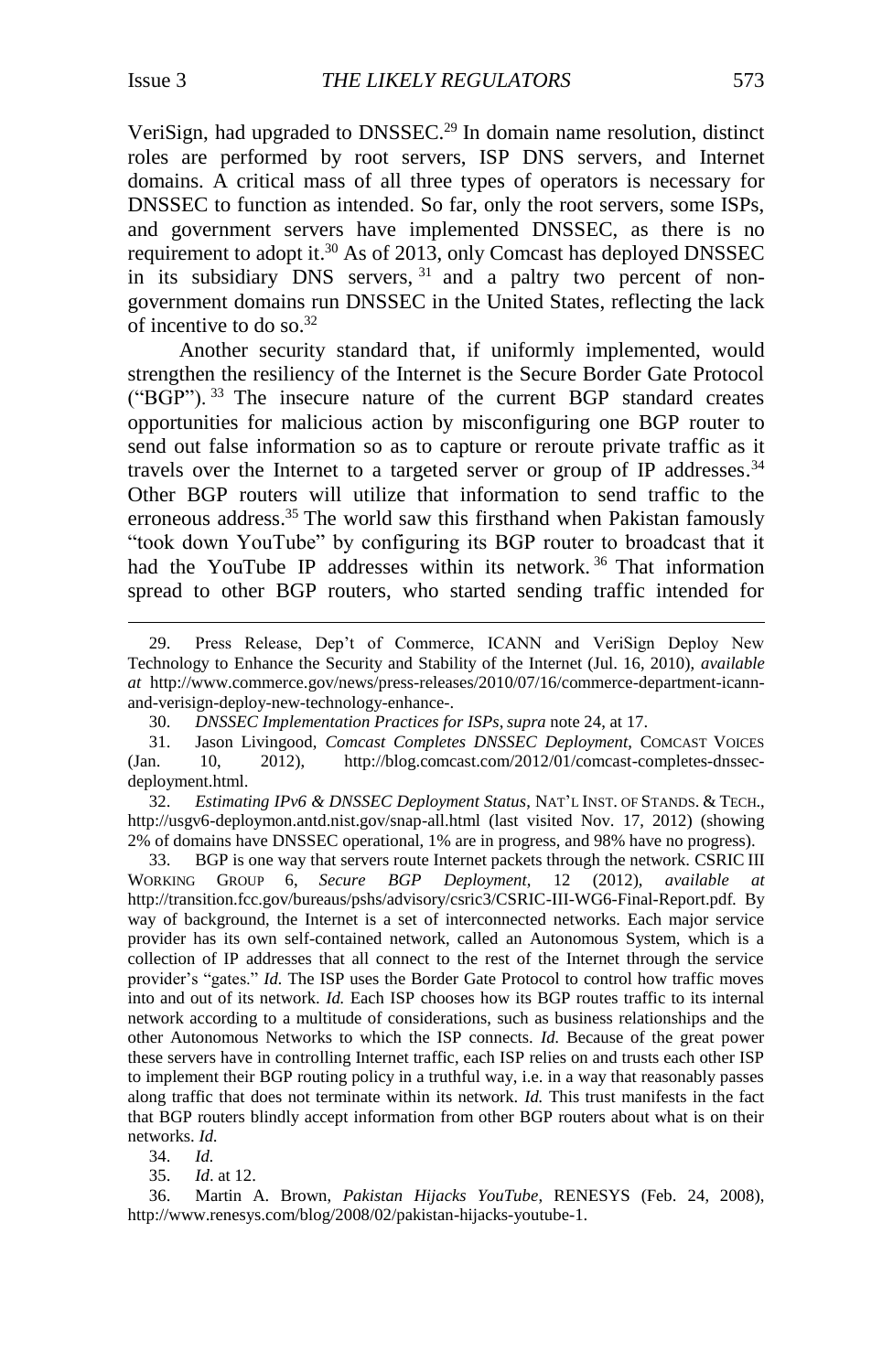YouTube to Pakistan's servers.<sup>37</sup> Internet operators can remedy this misinformation relatively quickly; for example, in this case, network operators isolated Pakistan and fixed the routing tables within two hours.<sup>38</sup> A standard that cryptographically secures the designated path so malicious routers cannot alter the path of specific traffic within the packet could prevent this from happening again in the future.<sup>39</sup>

The examples above are just two of the innumerable security vulnerabilities that exist. To stem the abuse of these vulnerabilities, the National Institute of Standards and Technology recently developed a Cybersecurity Framework to help organizations secure critical infrastructure. <sup>40</sup> Implementing some of these suggestions could fix a portion of the security problems facing ISPs.<sup>41</sup>

<span id="page-7-0"></span>These and other vulnerabilities have never been more important given the impending transition of our communications networks from the circuit-based Public Switched Telephone Network ("PSTN") to a flexible, all-IP network over which voice, video, and Internet traffic flow.<sup>42</sup> After this transition, communications that were once transmitted through separate networks, such as telephone and cable networks, will be transmitted through the Internet or using Internet Protocol, both of which are far more susceptible to cyber-attacks than the PSTN.<sup>43</sup> In contrast to the separate communications networks of the twentieth century, when there were only a small number of notable broadcast signal intrusion events and

 $\overline{a}$ 

38. *Id.*

41. *Id*.

43. *See* Initial Comments of the National Association of State Utility Consumer Advocates at 18, AT&T Petition to Launch a Proceeding Concerning the TDM-to-IP Transition, FCC GN Docket No. 12-353 (rel. Jan. 28, 2013), *available at*  http://apps.fcc.gov/ecfs/document/view?id=7022113102 (stating concerns about cybersecurity as a result of the transition); Reply Comments of the Computer & Communications Industry Association (CCIA) at 13, AT&T Petition to Launch a Proceeding Concerning the TDM-to-IP Transition, FCC GN Docket No. 12-353 (rel. Feb. 25, 2013), *available at* http://www.ccianet.org/wp-content/uploads/library/FCC %20Comments%20on%20Transition\_to\_IP\_Networks.pdf (requesting that the FCC consider cybersecurity when proposing regulations on the transition).

<span id="page-7-1"></span><sup>37.</sup> *Id.*

<sup>39.</sup> *Id.*

<sup>40.</sup> *See* FRAMEWORK FOR IMPROVING CRITICAL INFRASTRUCTURE CYBERSECURITY, *infra* not[e 66.](#page-10-0)

<sup>42.</sup> *See* AT&T, Petition to Launch a Proceeding Concerning the TDM-to-IP Transition at 2, FCC GN Docket No. 12-353 (rel. Dec. 18, 2012) [hereinafter AT&T IP Transition Petition], *available at* http://apps.fcc.gov/ecfs/ document/view?id=7022086087 (quoting Connect America Fund, *Report and Order and Further Notice of Proposed Rulemaking*, FCC 11-161, 26 FCC Rcd. 17663, 17926 (2011)) (asking the FCC to "take the next steps to 'facilitate the transition' away from the legacy TDM-based network to an 'all-IP network' that is capable of supporting broadband Internet access, higher-layer VoIP, and other advanced communications services"); *see also* FCC, CONNECTING AMERICA: THE NATIONAL BROADBAND PLAN § 4.5 (2010), *available at* http://download.broadband.gov/plan/national-broadband-plan.pdf.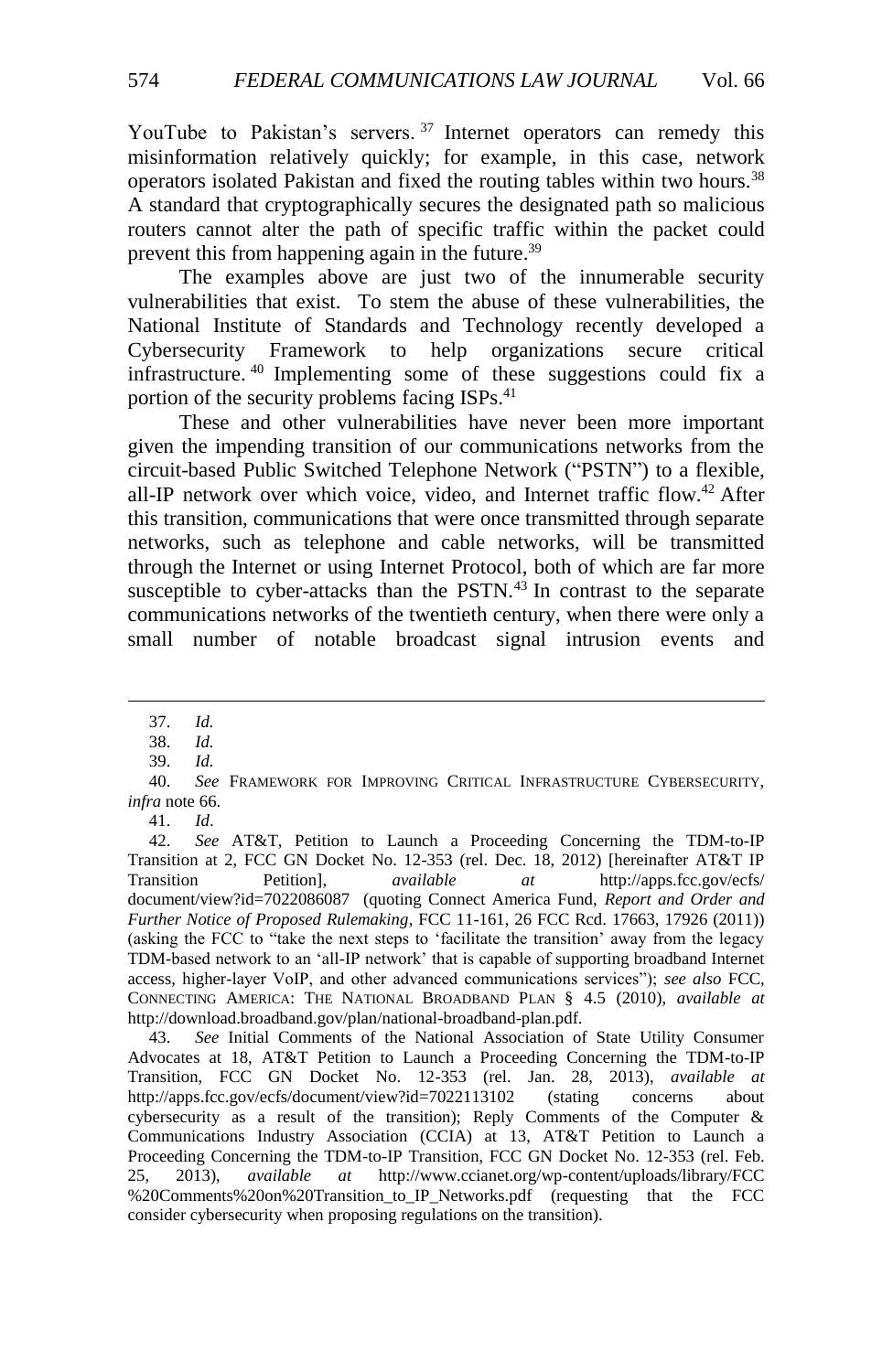<span id="page-8-0"></span>communication disruptions, <sup>44</sup> the Internet has made it possible to communicate—or, in some cases, alter others' communications throughout the world. This is a double-edged sword, as interconnection is essential in a networked world. <sup>45</sup> Governments recognize this and hack administrators of telecommunications networks to intercept the communications on those networks; while this has been used for surveillance, it could be also be used to disrupt communications.<sup>46</sup>

<span id="page-8-1"></span>The Internet is built on the idea that packets may take many different paths to get from their source to their destination. <sup>47</sup> But this interconnectedness is also what makes the network vulnerable to cyberattacks, as a failure or error in one system can propagate through the network.<sup>48</sup> Today, websites are routinely defaced, denial of service attacks prevent people from accessing the Internet,<sup>49</sup> and, significantly, it is easy to commandeer the Emergency Alert System.<sup>50</sup> Even though the distributed nature of the network provides some internal resilience, that resilience can be strained. If many networks or connections between networks are brought down in a cyber-attack, the remaining nodes on the Internet will have fewer routing options, which could cause a bottleneck that slows communications down or stops them completely.<sup>51</sup> Finally, if the routers and servers use the

47. *Id.*

<span id="page-8-2"></span><sup>44.</sup> *See, e.g.*, Alan Bellows, *Remember, Remember the 22nd of November*, DAMN INTERESTING (Jan. 9, 2007), http://www.damninteresting.com/?p=776 (detailing the Max Headroom broadcast signal intrusion event in Chicago on November 22, 1987 where an unknown person hijacked the signal of WGN-TV and WTTW to broadcast an impersonation of the character Max Headroom). The Max Headroom broadcast signal intrusion event is available on YouTube at http://www.youtube.com/watch?v=h5mzkt4N77s.

<sup>45. 47</sup> U.S.C. § 251(a)(1); Kevin Werbach, *Off the Hook*, 95 CORNELL L. REV. 535, 588 (2010).

<sup>46.</sup> *Cf.* Ryan Gallagher & Peter Maass, *Inside the NSA's Secret Efforts to Hunt and Hack System Administrators*, THE INTERCEPT (Mar. 20, 2014), [https://firstlook.org/theintercept/article/2014/03/20/inside-nsa-secret-efforts-hunt-hack-](https://firstlook.org/theintercept/article/2014/03/20/inside-nsa-secret-efforts-hunt-hack-system-administrators/)

[system-administrators/](https://firstlook.org/theintercept/article/2014/03/20/inside-nsa-secret-efforts-hunt-hack-system-administrators/) (detailing NSA efforts to hack system administrators to gain access to the networks they administer). Indeed, the NSA disclosures show that the U.S. government has the ability to prevent a user from reaching websites. *See* THERE IS MORE THAN ONE WAY TO QUANTUM, NAT'L SEC. ADMIN., *available at* <https://firstlook.org/theintercept/document/2014/03/12/one-way-quantum/> (describing QUANTUMSKY, an NSA technique that denies access to a webpage through RST packet spoofing).

<sup>48.</sup> *See* Brown, *supra* note [36](#page-6-0) (describing the propagation of Pakistan's BGP problem); Randy Picker, *Cybersecurity: Of Heterogeneity and Autarky*, *in* THE LAW & ECONOMICS OF CYBERSECURITY 115, 124 (Mark F. Grady & Francesco Parisi eds., 2005).

<sup>49.</sup> Jeffrey L. Goldings, *Hackers Leave Their Mark on Websites*, 2 No. 8 QUINLAN, COMPUTER CRIME & TECH. IN LAW ENFORCEMENT art. 13, Aug. 2006.

<sup>50.</sup> *See Zombies? Emergency Broadcast System Hacked*, UPPERMICHIGANSSOURCE.COM, WLUC TV6 (Feb. 12, 2013), [http://www.uppermichigans](http://www.uppermichigan/)source.com/news/story.aspx?id=859352#.

<sup>51.</sup> *See, e.g.*, Michael Lee, *The Largest DDoS Attack Didn't Break the Internet, but It Did Try*, ZDNET (Mar. 28, 2013), http://www.zdnet.com/the-largest-ddos-attack-didntbreak-the-internet-but-it-did-try-7000013225/ (discussing slow Internet speeds in Europe as a result of a recent cyber-attack).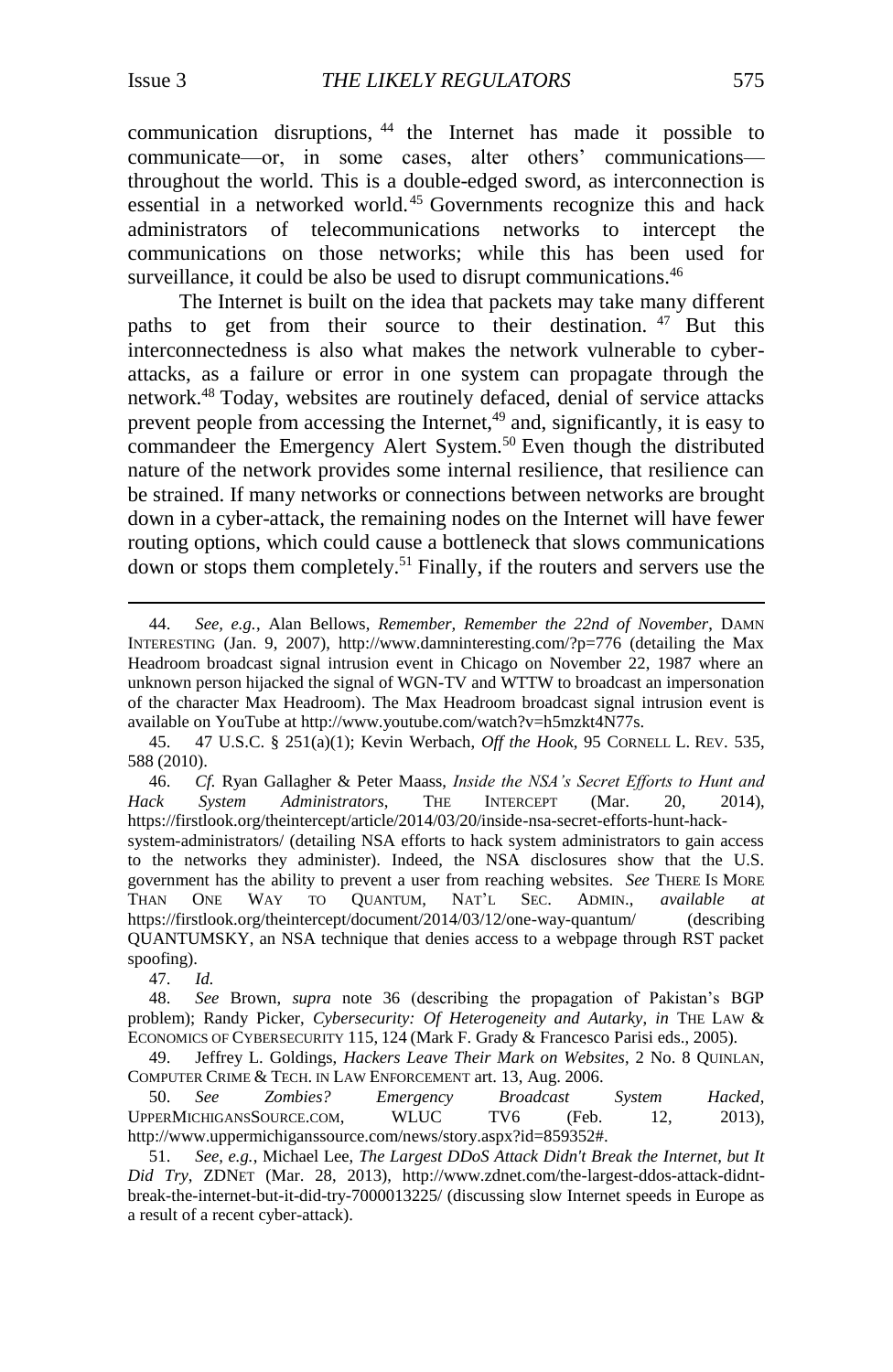same insecure standards, attacks can propagate through the whole network. This is the lens through which one must view FCC authority.

## <span id="page-9-0"></span>*B. The FCC's Historical Role in Cybersecurity*

The FCC has previously attempted to improve cybersecurity and the security of the communications grid. In these attempts, the FCC has expressed skepticism about whether market forces adequately incentivize ISPs to implement "measures to maintain the high-quality security, reliability and resiliency of their respective services."<sup>52</sup> Because the FCC has expertise in communications issues, other federal agencies expect it to comment on cybersecurity policy; this is evidenced by the FCC's substantial contribution to the White House 60-Day Cyberspace Policy Review.<sup>53</sup>

<span id="page-9-2"></span>In the National Broadband Plan, the FCC discussed the need for improved cybersecurity in the telecommunications sector and potential methods of implementation.<sup>54</sup> Perhaps the most comprehensive and important work that the FCC has produced on cybersecurity has been through federal advisory committees.<sup>55</sup> In most circumstances, a federal advisory committee has solely an advisory role, with its recommendations not carrying the force of law. <sup>56</sup> One such committee was the Network Reliability and Infrastructure Council ("NRIC"). It developed a number of cybersecurity best practices and made a recommendation that private industry voluntarily implement these best practices.<sup>57</sup>

The successor to NRIC, is the Communications Security, Reliability and Interoperability Council ("CSRIC"). It focuses on strengthening cybersecurity, ensuring availability of communications networks during an emergency or disaster, and developing procedures that communications providers can take to improve cybersecurity.<sup>58</sup> CSRIC has made significant recommendations on ways to improve cybersecurity at the network level.

54. *See National Broadband Plan*, supra not[e 42,](#page-7-0) § 16.2.

55. A federal agency can convene advisory committees that consist of private sector experts for the purpose of advising the agency. *See* 5 U.S.C. app. 2 § 2 (2006).

57. *See* Cyber Sec. Certification Program NOI, *supra* note 53, at paras. 6-7.

<span id="page-9-1"></span><sup>52.</sup> *See* VoIP Outage Reporting NPRM, *supra* not[e 9,](#page-3-0) at para. 20.

<sup>53.</sup> Cyber Sec. Certification Program, *Notice of Inquiry*, FCC 10-63, para. 5, (2010) [hereinafter Cyber Sec. Certification Program NOI], *available at* http://fjallfoss.fcc.gov/edocs\_public/attachmatch/FCC-10-63A1.pdf; WHITE HOUSE, CYBERSPACE POLICY REVIEW, at 4 (2009) [hereinafter CYBERSPACE POLICY REVIEW], *available at* http://www.whitehouse.gov/assets/documents/Cyberspace\_Policy\_Review\_ final.pdf (discussing U.S. Government cybersecurity initiatives).

<sup>56.</sup> *See id.* at § 2(b). This is the case for the FCC advisory committees discussed here.

<sup>58.</sup> *See Charter of Network Reliability and Interoperability Council* at 1, *available at* http://transition.fcc.gov/hspc/NRIC\_recharter.pdf (last accessed on Nov. 15, 2012); *Charter of the FCC's Communications Security, Reliability, and Interoperability Council*, at 1 [hereinafter *CSRIC Charter*], *available at* http://transition.fcc.gov/bureaus/pshs/advisory/ csric3/CSRIC%20Charter%20Renewal%202011%20FINAL.pdf (last accessed on Nov. 15, 2012).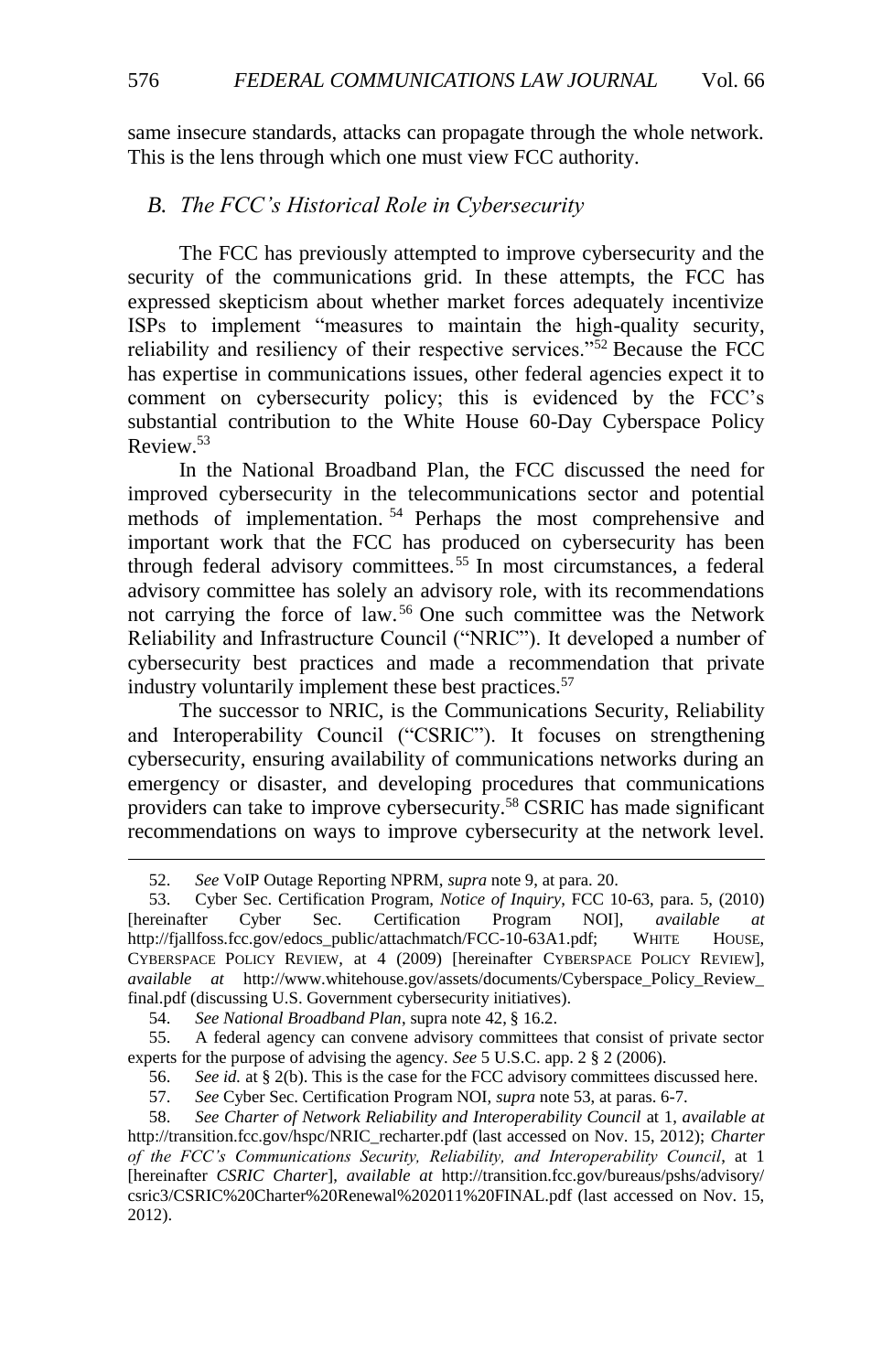Like NRIC, however, the Council is purely advisory, so it lacks the authority to require the FCC or private industry to follow its recommendations.<sup>59</sup>

CSRIC III<sup>60</sup> issued recommendations for voluntary industry guidelines to combat three major cybersecurity threats, including botnets, attacks on the Domain Name System, and Internet route hijacking through the use of the insecure Border Gate Protocol. <sup>61</sup> These security vulnerabilities are particularly important, as attacks on these systems could cause widespread access problems for certain parts of the Internet.<sup>62</sup>

<span id="page-10-2"></span>However, CSRIC's guidelines are voluntary, so the major ISPs pledging to implement them serve only fifty percent of residential broadband users. <sup>63</sup> There are currently no mandatory cybersecurity standards for our nation's private telecommunications networks.

<span id="page-10-1"></span>One promising recent development is an Executive Order entitled *Improving Critical Infrastructure Cybersecurity*. <sup>64</sup> It mandated that the National Institute of Standards and Technology and the Department of Homeland Security ("DHS") create a set of standards and procedures that align policy, business, and technological approaches to address cyberthreats to all sectors of the nation's critical infrastructure, including the nation-wide communications infrastructure. <sup>65</sup> NIST released Cybersecurity Framework Version 1.0 on February 12, 2014.<sup>66</sup> As a methodology, the Framework does not require organizations to implement specific standards to improve cybersecurity.<sup>67</sup> Instead, NIST suggests that organizations use

<span id="page-10-0"></span><sup>59.</sup> *See* 5 U.S.C. app. 2 § 2; *CSRIC Charter*, *supra* not[e 58,](#page-9-1) at 1.

<sup>60.</sup> CSRIC III is the third authorization of the federal advisory committee.

<sup>61.</sup> Press Release, FCC, FCC Advisory Committee Adopts Recommendations to Minimize Three Major Cyber Threats, 2012 WL 983082, at \*2 (Mar. 22, 2012), *available at* http://hraunfoss.fcc.gov/edocs\_public/attachmatch/DOC-313158A1. pdf.

<sup>62.</sup> I do not discuss the Anti-Botnet Code of Conduct. Botnets can perform distributed denial of service attacks on a website or computer connected to the Internet. However, the solutions proposed by CSRIC III to combat botnets are not technical, but instead rely on user education and notification, and as such do not lend themselves to standardization. *See* CSRIC III WORKING GROUP 7, *Final Report: U.S. Anti-Bot Code of Conduct (ABCs) for Internet Service Providers (ISPs)*, at 3 (Mar. 2012), *available at*  [http://transition.fcc.gov/bureaus/pshs/](http://transition.fcc.gov/bureaus/pshs)advisory/csric3/CSRIC-III-WG7-Final-Report.pdf; *see also* T. Luis de Guzman, Comment, *Unleashing a Cure for the Botnet Zombie Plague: Cybertorts, Counterstrikes, and Privileges*, 59 CATH. U. L. REV. 527, 528–29 (2010).

<sup>63.</sup> CSRIC Press Release, *supra* note 61, at \*2.

<sup>64.</sup> *Improving Critical Infrastructure Cybersecurity*, Exec. Order No. 13,636, 78 Fed. Reg. 11,739 (Feb. 19, 2013) [hereinafter Cybersecurity Executive Order].

<sup>65.</sup> *Id.* at 11,741.

<sup>66.</sup> FRAMEWORK FOR IMPROVING CRITICAL INFRASTRUCTURE CYBERSECURITY, VERSION 1.0, NATIONAL INSTITUTE OF STANDARDS AND TECHNOLOGY, February 12, 2014, *available at* [http://www.nist.gov/cyberf](http://www.nist.gov/cyber)ramework/upload/cybersecurity-framework-021214.pdf.

<sup>67.</sup> The Framework does contain "Informative References," which are "specific sections of standards, guidelines, and practices common among critical infrastructure sectors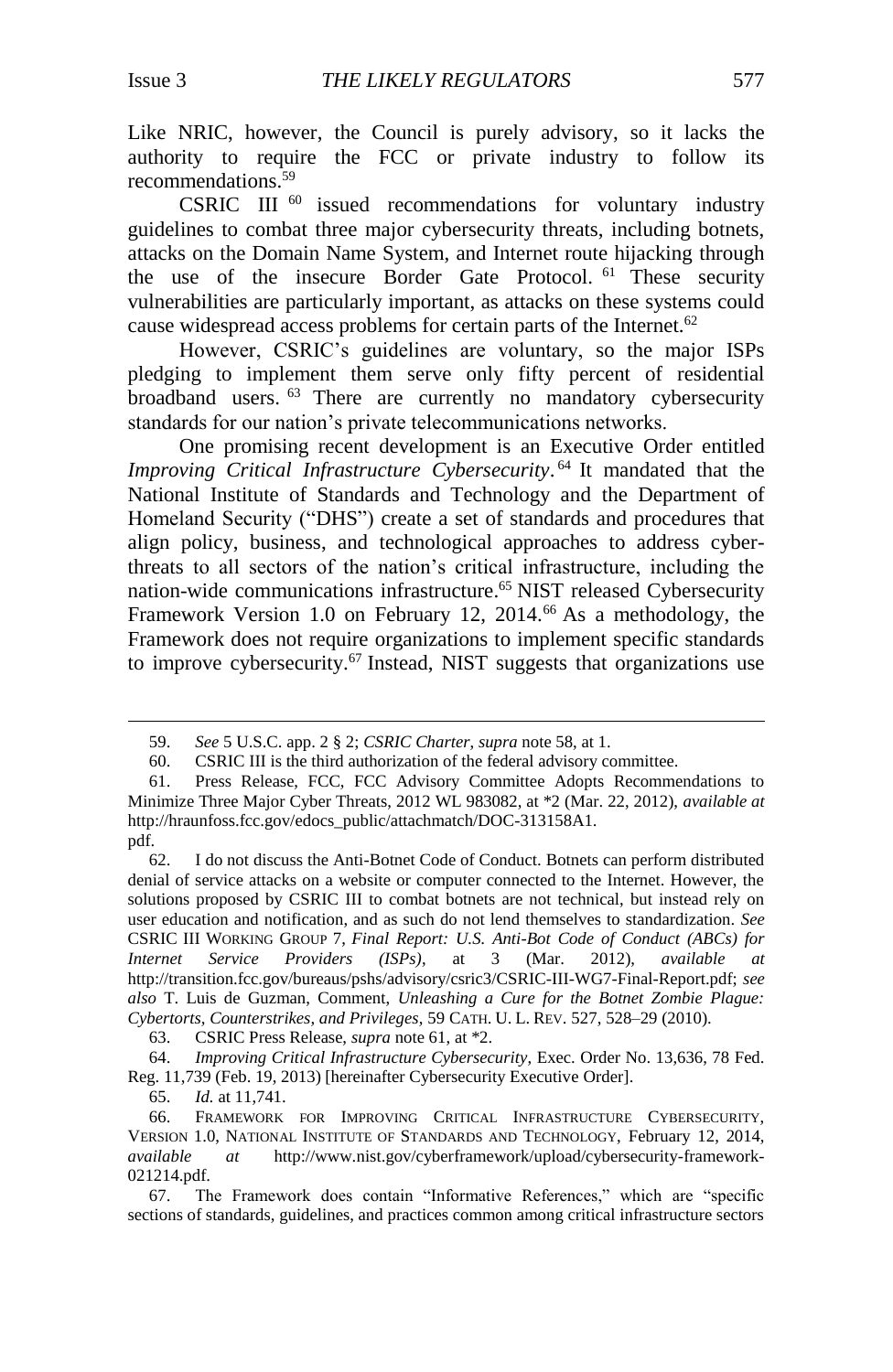the Framework to identify opportunities to strengthen and communicate their management of cybersecurity risk while aligning with industry practices.<sup>68</sup>

<span id="page-11-2"></span>The most recent incarnation of the Communications Security, Reliability, and Interoperability Council, CSRIC IV, is currently working to evaluate CSRIC's most critical existing cybersecurity best practices and determine how best to improve them to account for changes in cybersecurity practice and the threat landscape.<sup>69</sup> It will then harmonize and update these best practices with the NIST Cybersecurity Framework.<sup>70</sup> However, as noted above and discussed in detail in Part VI below, firms currently have no incentive other than market pressure to upgrade the cybersecurity of the Internet. Even with the NIST Cybersecurity Framework and CSRIC's best practices as guides, mandating that ISPs implement them would bring the FCC into new territory, as the Internet is outside of the FCC's traditional regulatory role.

## <span id="page-11-0"></span>*C. The FCC's Jurisdiction over the Internet*

The FCC's power to regulate communications activities is quite broad. For example, Title I of the Communications Act of 1934 gives the FCC jurisdiction over "all interstate and foreign communication by wire or radio and all interstate and foreign transmission of energy by radio."<sup>71</sup> The 1934 Act enumerates specific responsibilities and powers with respect to common carriers and wire communication (Title II)<sup>72</sup> and radio wave transmissions (Title III);<sup>73</sup> Congress gave the FCC jurisdiction over cable service in 1984 (Title VI).<sup>74</sup>

<span id="page-11-1"></span>These statutes mandate FCC oversight and promotion of specific communications services. For example, the FCC oversees common carriers,  $75$  ensures interconnection between telecommunications carriers,  $76$ promulgates rules to ensure 9-1-1 service,  $77$  and promotes diversity of

68. *Id*. at 4.

70. *Id.*

 $\overline{a}$ 

72. *Id.* § 201 (codified as amended at 47 U.S.C. § 201 (2006)).

73. *Id.* § 301 (codified as amended at 47 U.S.C. § 301 (2006)).<br>74. Cable Communications Policy Act of 1984. Pub. L. No.

Cable Communications Policy Act of 1984, Pub. L. No. 98–549, 98 Stat. 2779 (1984) (codified at scattered sections 47 U.S.C.). This statute was enacted after the FCC successfully asserted its jurisdiction over cable services in the 1960s. *See* United States v. Southwestern Cable Co., 392 U.S. 157 (1968), *infra* not[e 99](#page-14-0) and accompanying text.

- 75. *See* 47 U.S.C. §§ 201-231 (2006).
- 76. *See* 47 U.S.C. § 251 (2006).
- 77. 47 U.S.C. § 615a-1 (2006).

that illustrate a method to achieve" certain security outcomes. However, these are illustrative and not exhaustive. *See id.* at 8.

<sup>69.</sup> CSRIC IV - Working Group 4: Cybersecurity Best Practices Status Update, March 20, 2014 at 5, *available at* http://transition.fcc.gov/bureaus/pshs/advisory/csric4/CSRIC\_ IV\_WG4\_STATUS\_03202014.pdf.

<sup>71.</sup> Communications Act of 1934, ch. 652, § 2, 48 Stat. 1064 (codified as amended at 47 U.S.C. § 152(a) (2006)).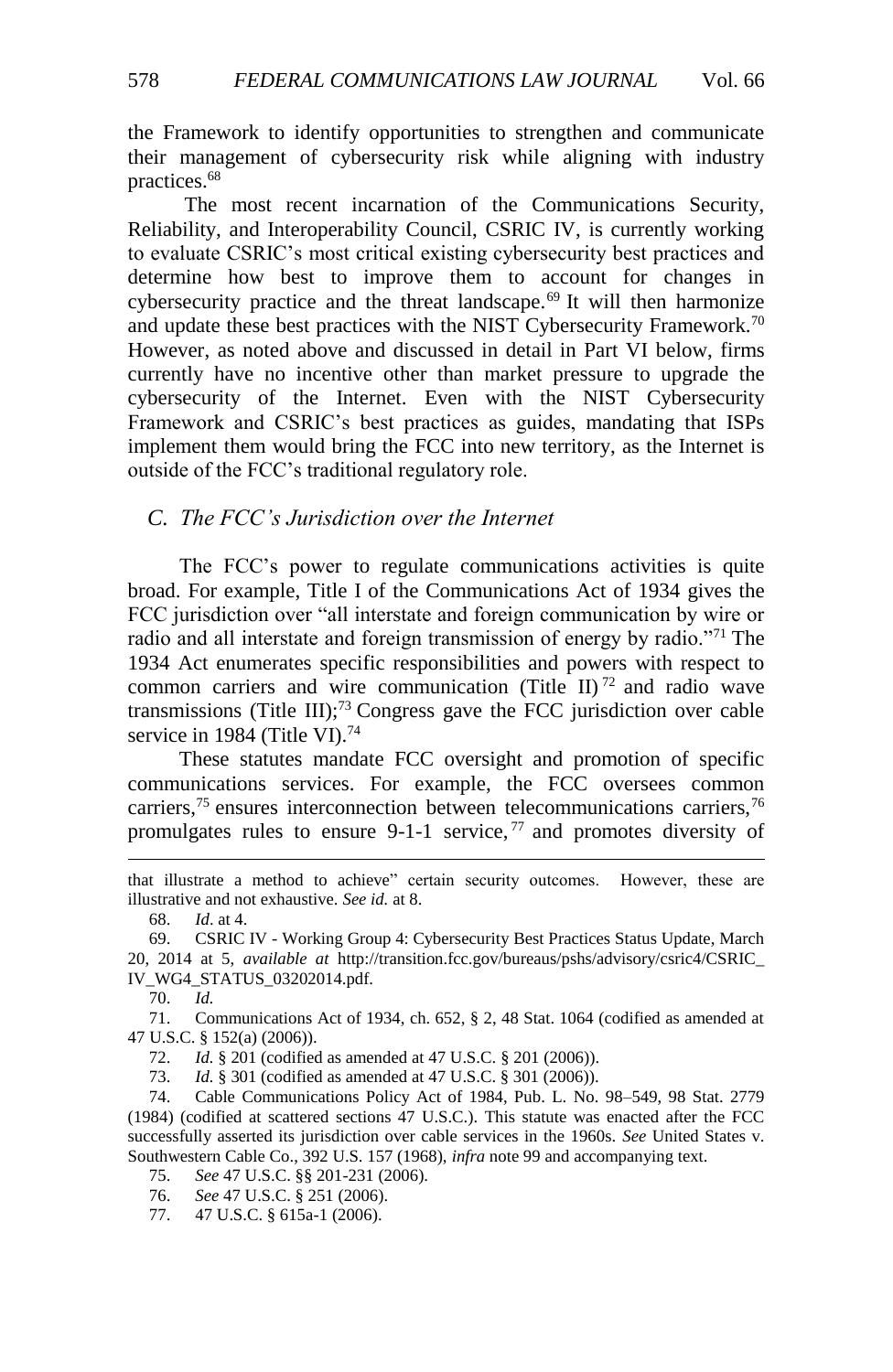information sources and services provided in cable communications. <sup>78</sup> Furthermore, the FCC's general purpose is to regulate "interstate and foreign commerce in communication by wire and radio so as to make available . . . a rapid, efficient, Nation-wide, and world-wide wire and radio communication service with adequate facilities at reasonable charges, for the purpose of the national defense [and] promoting safety of life and property."<sup>79</sup> However, the FCC's enabling statutes do not confer upon it direct authority over the Internet.<sup>80</sup>

<span id="page-12-0"></span>The character of the regulation the FCC can promulgate depends heavily on the type of service regulated, as evidenced by the demarcation between the different titles of the FCC's enabling statutes. One of the FCC's primary areas of authority throughout the twentieth century was the regulation of the Public Switched Telephone Network ("PSTN"), which AT&T provided as a common carrier.<sup>81</sup> In the 1970s, "enhanced" services such as data transmission became available.<sup>82</sup> The FCC did not have direct authority over enhanced services, as they differed from basic telephone service.<sup>83</sup> The statutory distinction between "telecommunications service" and "information service" reflects the historical distinction between basic and enhanced services, and maintains the practice restricting FCC direct authority to telecommunications services. 84

The Telecommunications Act of 1996 defines a telecommunications service as the "offering of telecommunications for a fee directly to the public . . . regardless of the facilities used." <sup>85</sup> The FCC must treat telecommunications carriers as common carriers "only to the extent that [they]... engage[] in providing telecommunications services." <sup>86</sup> In contrast, an information service is one that offers the "capability for generating, acquiring, storing, transforming, processing, retrieving, utilizing, or making available information via telecommunications, and

82. *See* Computer & Commc'ns Indus. Ass'n v. FCC, 693 F.2d 198, 203–06 (D.C. Cir. 1982) (*CCIA v. FCC*).

83. *Id.* at 207.

 $\overline{a}$ 

84. *See* Nat'l Cable & Telecomms. Ass'n v. Brand X Internet Servs., 545 U.S. 967, 996 (2005).

85. Telecommunications Act of 1996, Pub. L. No. 104-104, § 101(a), 110 Stat. 56 (1996) (codified at 47 U.S.C. § 153(53) (2006)).

86. *Id.* § 3 (codified at 47 U.S.C. § 153(51) (2006)). The FCC wields substantial authority over the practices of telecommunications carriers because they are regulated as common carriers. *See generally* 47 U.S.C. §§ 201-231.

<sup>78.</sup> *See* 47 U.S.C. § 521 (2006) (FCC mandated to assure that cable communications provide and are encouraged to provide the widest possible diversity of information sources and services to the public).

<sup>79.</sup> 47 U.S.C. § 151 (2006).

<sup>80.</sup> *But see* 47 U.S.C. § 230(b) (stating broad policy statements about the Internet and immunizing ISPs from liability for content they did not create); 47 U.S.C. § 1302(b) (requiring the FCC to promote broadband deployment under certain circumstances).

<sup>81.</sup> *See* United States v. AT&T, 552 F. Supp. 131, 178 (D.D.C. 1982), *aff'd sub nom.,* Maryland v. United States, 460 U.S. 1001 (1983) (discussing AT&T's business in the last half of the twentieth century).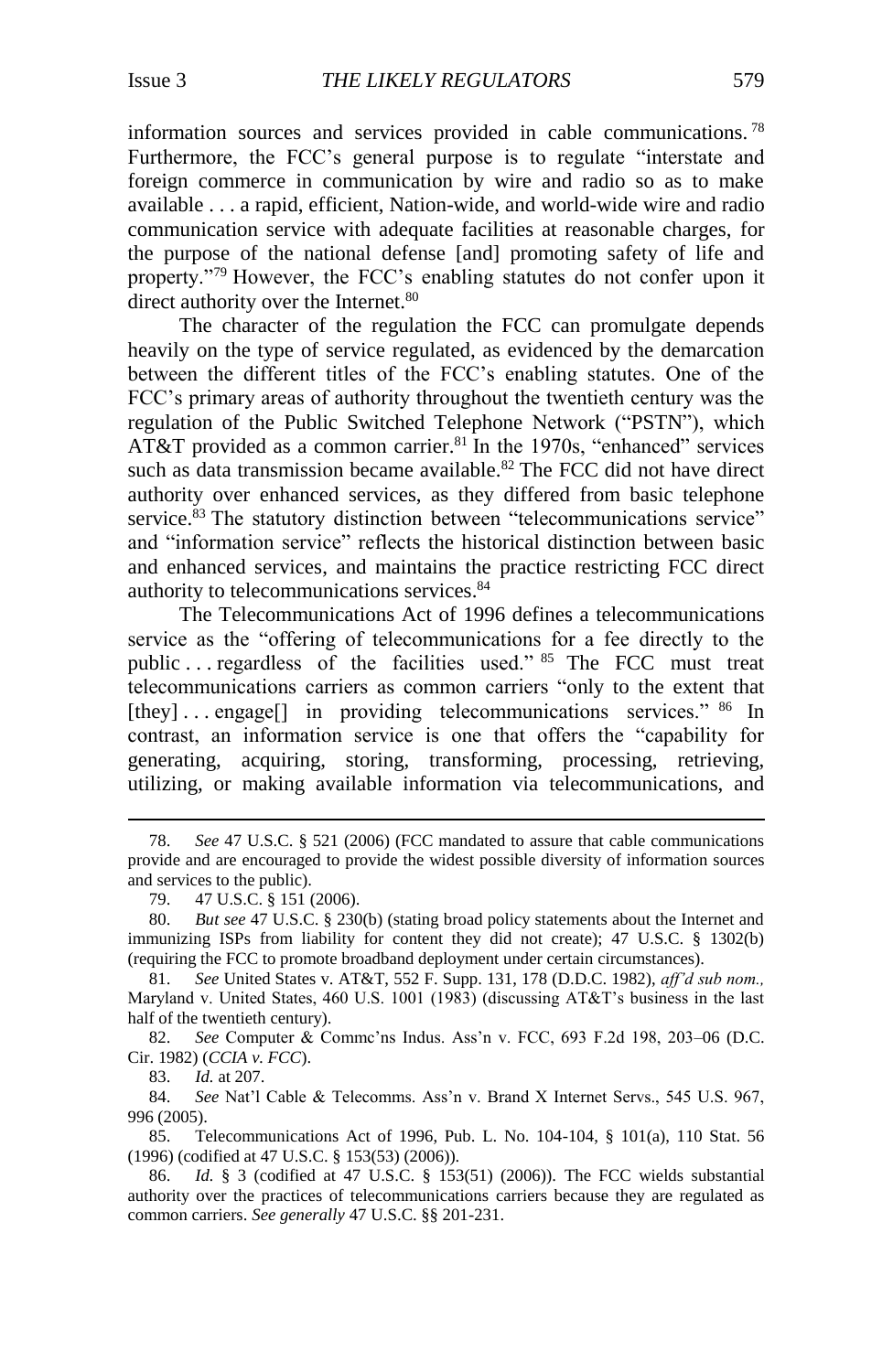includes electronic publishing, but does not include any use of any such capability for the management, control, or operation of a telecommunications system or the management of a telecommunications service."<sup>87</sup> There are no corresponding common carriage or regulatory requirements for information services.<sup>88</sup>

<span id="page-13-1"></span>In a series of rulemakings conducted in the early 2000s, the FCC classified broadband services as information services, thereby precluding the agency from regulating broadband service as a common carrier.<sup>89</sup> The information service classification includes cable broadband service, <sup>90</sup> wireless broadband service,  $91$  wireline broadband service,  $92$  and broadband service over power lines.<sup>93</sup> The FCC makes a delicate distinction between the services that an ISP provides, ultimately concluding that ISPs provide a connection to the Internet "via telecommunications." <sup>94</sup> This formulation indicates that the FCC cannot use its traditional Title II regulatory tools to regulate broadband.<sup>95</sup>

## <span id="page-13-0"></span>*D. The FCC's Ancillary Authority*

Because broadband ISPs provide information services, the FCC's ability to place regulatory obligations on ISPs is limited. The FCC can regulate an information service, however, if the information service impacts another service the FCC is empowered to regulate by statute. This is known as the FCC's ancillary authority. <sup>96</sup> The Communications Act of 1934 authorized the FCC to "perform any and all acts, make such rules and regulations, and issue such orders, not inconsistent with this chapter, as

 $\overline{a}$ 

91. Appropriate Regulatory Treatment for Broadband Access to the Internet over Wireless Networks, *Declaratory Ruling*, FCC 07-30, paras. 22, 29 (2007) [hereinafter Wireless Broadband Ruling].

<sup>87.</sup> Communications Act of 1934, ch. 652, § 153(20), 48 Stat. 1064 (codified as amended at 47 U.S.C. § 153(24) (2006)).

<sup>88.</sup> *See* Verizon v. FCC, 740 F.3d 623, 649–51 (D.C. Cir. 2014).

<sup>89.</sup> *Id*.

<sup>90.</sup> Nat'l Cable & Telecomms. Ass'n v. Brand X Internet Servs., 545 U.S. 967, 986– 87 (2005); *see generally* High-Speed Access to the Internet Over Cable and Other Facilities, *Declaratory Ruling and Notice of Proposed Rulemaking*, FCC 02-77 (2002) [hereinafter Cable Broadband Ruling].

<sup>92.</sup> Appropriate Framework for Broadband Access to the Internet over Wireline Facilities, *Report and Order and Notice of Proposed Rulemaking*, FCC 05-150, paras. 15, 103–04 (2005) [hereinafter Wireline Broadband Report and Order], *aff'd sub nom.,* Time Warner Telecom, Inc. v. FCC, 507 F.3d 205 (3d Cir. 2007).

<sup>93.</sup> Classification of Broadband over Power Line Internet Access Service as an Information Service, *Memorandum Opinion and Order*, FCC 06-165, paras. 9, 12 (2006).

<sup>94.</sup> Cable Broadband Ruling, *supra* note [90,](#page-13-1) at para. 41. This distinction contrasts with another possible interpretation, that broadband service itself is actually providing telecommunications.

<sup>95.</sup> *See* 47 U.S.C. §153(20); Verizon v. FCC, 740 F.3d 623, 649–51 (D.C. Cir. 2014).

<sup>96.</sup> *See* Comcast Corp. v. FCC, 600 F.3d 642, 646–47 (D.C. Cir. 2010); *see generally id.* (giving a summary of the early Supreme Court ancillary authority rulings).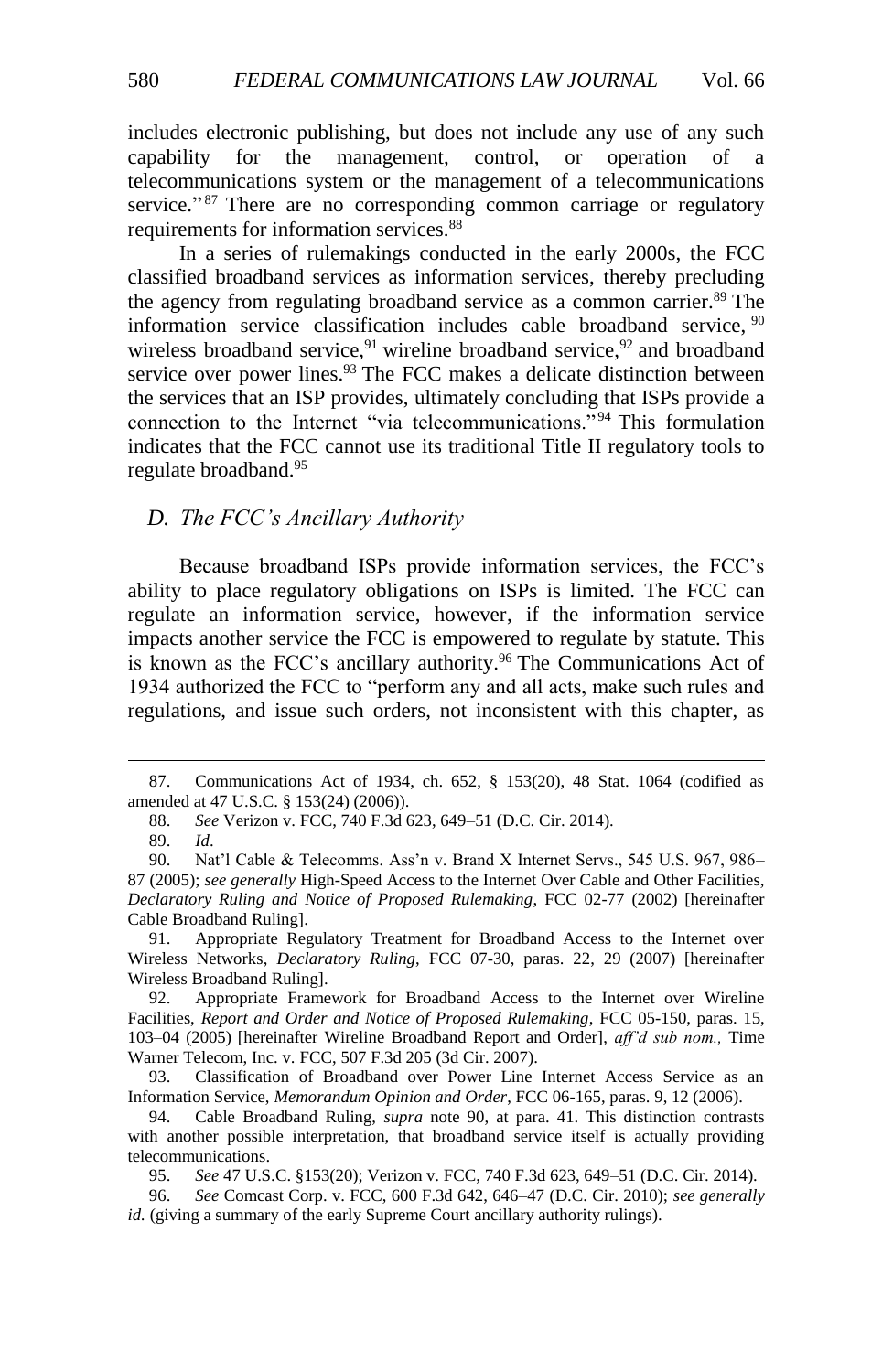may be necessary in the execution of its functions."<sup>97</sup> The Supreme Court has interpreted this authority to allow the FCC to take actions that further its statutory mandate, even if not expressly contemplated by a statute.<sup>98</sup> The purpose of this penumbra of authority surrounding the FCC's statutorily conferred power is to allow the FCC to adapt government telecommunications policy to new technology in a more efficient and flexible way than Congress could.<sup>99</sup>

<span id="page-14-0"></span>Ancillary authority has been used most prominently to regulate communications services over which the FCC does not have an explicit grant of authority, but that nevertheless affect services that the FCC regulates. The Court's treatment of cable television in *United States v. Southwestern Cable Co.* <sup>100</sup> provides an example of the FCC's lawful regulation of a technology that did not exist when the Communications Act of 1934 was enacted, but that had the potential to disrupt the broadcast television market—over which the FCC has a mandate.<sup>101</sup> The Court stated that the characteristics of the new service are relevant only to determine whether it satisfies the FCC's general jurisdictional grant, which includes interstate communication by radio or wire, as a prerequisite to jurisdiction.<sup>102</sup> After this threshold is satisfied, a reviewing court then looks to the impact the new service has on existing regulated services.<sup>103</sup> If the new service could prevent the FCC from achieving statutory goals associated with the established service, then a court looks to how the proposed regulation fits into the Commission's current rules.<sup>104</sup>

<span id="page-14-1"></span>The D.C. Circuit, in *American Library Association v. FCC*, <sup>105</sup> issued the pronouncement on FCC ancillary authority that governs to this day.<sup>106</sup> To use its ancillary authority as a basis for a regulation, the FCC must satisfy two requirements. First, the FCC's "general jurisdictional grant" under Title I must cover the regulated subject.<sup>107</sup> Second, the regulations must be reasonably ancillary to the FCC's effective performance of its statutorily mandated responsibilities.<sup>108</sup>

<sup>97.</sup> Communications Act of 1934, ch. 652, § 4(i), 48 Stat. 1066 (codified at 47 U.S.C. § 154(i) (2006)).

<sup>98.</sup> United States v. Midwest Video Corp. (*Midwest I*) 406 U.S. 649, 669-70 (1972) (plurality opinion).

<sup>99.</sup> *See* United States v. Southwestern Cable Co., 392 U.S. 157, 172 (1968) (quoting FCC v. Pottsville Broad. Co., 309 U.S. 134, 138 (1940)).

<sup>100.</sup> *See id.* at 172.

<sup>101.</sup> *Id.*

<sup>102.</sup> *See Midwest I*, 406 U.S. at 659-60; *see also* Werbach, *supra* note [45,](#page-8-0) at 580.

<sup>103.</sup> *See Southwestern Cable*, 392 U.S. at 174–78.

<sup>104.</sup> *See id.* at 178-79; *see also* Werbach, *supra* not[e 102,](#page-14-1) at 580.

<sup>105.</sup> Am. Library Ass'n v. FCC, 406 F.3d 689, 691-92 (D.C. Cir. 2005).

<sup>106.</sup> *Id.*

<sup>107.</sup> *Id.*

<sup>108.</sup> *Id.* Stated another way, the regulation at issue should be "imperative if [the FCC] is to perform with appropriate effectiveness . . . its other responsibilities." *Southwestern Cable*, 392 U.S. at 173.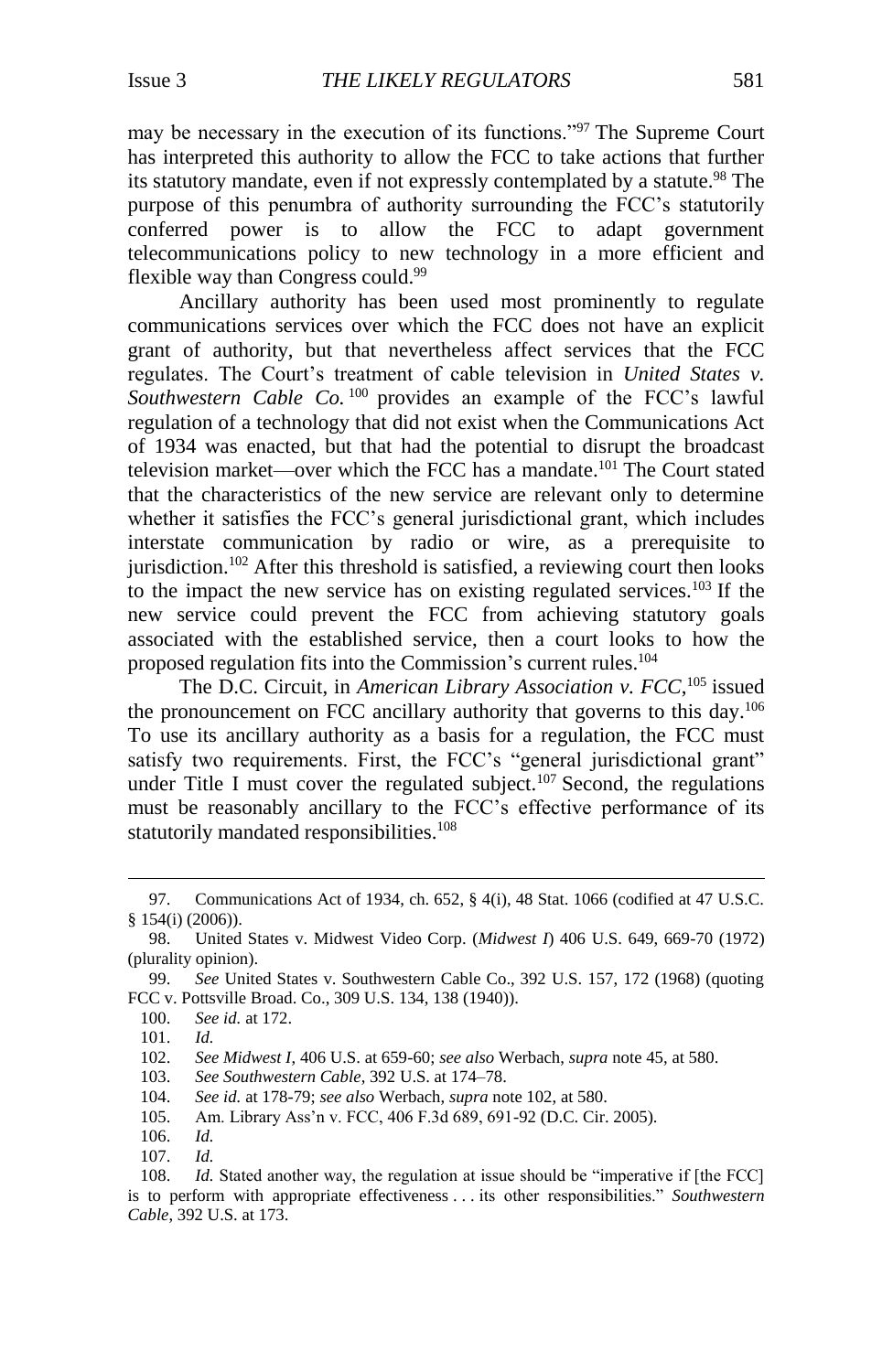Regarding the first requirement, the FCC's general jurisdictional grant is broad, encompassing authority over "all interstate and foreign communication by wire or radio." <sup>109</sup> Even where a communication emanates from and is received within the same state, it falls within the reach of Title I insofar as it is part of a broader national network.<sup>110</sup> Accordingly, the FCC's Title I general jurisdiction likely includes the provision of communications services over the Internet such as broadband Internet access.<sup>111</sup>

The second requirement, that the regulations must be reasonably ancillary to the FCC's effective performance of its statutorily mandated responsibilities, is more difficult to satisfy. A court evaluates the permissibility of each new exercise of ancillary authority on its own terms.<sup>112</sup> That is, the FCC cannot justify a new use of ancillary authority by reference to previous incarnations of this authority.<sup>113</sup>

For example, in the seminal ancillary authority case, *Southwestern Cable*, the Supreme Court analyzed the FCC regulations over community antenna television ("CATV"), a service known today as cable television.<sup>114</sup> When the Court heard the case in 1968, Congress had not afforded the FCC express authority over CATV, but Congress had mandated that the Commission ensure "a widely dispersed radio and television service, with a fair, efficient, and equitable distribution of service among the several States and communities." <sup>115</sup> The FCC reasonably concluded that CATV could "'destroy or seriously degrade the service offered by a television broadcaster, and thus ultimately deprive the public of the various benefits of a system of local broadcasting stations."<sup>116</sup> Accordingly, because CATV posed a threat to a service that Congress required the FCC to keep operational, the FCC's exercise of its ancillary authority to promulgate CATV regulations was upheld as valid.

 $\overline{a}$ 

Comcast Corp. v. FCC, 600 F.3d 642, 650 (D.C. Cir. 2010).

114. *Evolution of Cable Television*, FCC ENCYCLOPEDIA (2012), http://www.fcc.gov/encyclopedia/evolution-cable-television.

115. *Southwestern Cable*, 392 U.S. at 174–76 (internal quotation marks and citations omitted); *see* 47 U.S.C. § 307(b).

116. *Southwestern Cable*, 395 U.S. at 175–76 (quoting Grant of Authorizations in the Bus. Radio Serv. for Microwave Stations to Relay Television Signals to Cmty. Antenna Sys., *First Report and Order*, Dkt. No. 14895, 38 F.C.C. 683, 699–700 (1965)).

<sup>109.</sup> *See* 47 U.S.C. § 152 (2006).

<sup>110.</sup> *See Southwestern Cable*, 392 U.S. at 168–69 (stating that intrastate broadcasting and cablecasting still fall within the FCC's Title I authority because they consist of programming devised for and distributed to a national audience).

<sup>111.</sup> That neither the FCC nor Comcast disputed the validity of broadband falling with the Commission's Title I grant tilts heavily toward this conclusion. However, because the court reversed the FCC on other grounds, this issue has not been conclusively decided. *See Comcast*, 600 F.3d at 646–47 (stating that "Comcast concedes that the Commission's action here [regulating broadband Internet] satisfies the first requirement because the company's Internet service qualifies as 'interstate and foreign communication by wire' within the meaning of Title I of the Communications Act") (citation omitted).

<sup>112.</sup> *Id.* at 650; *see Midwest Video I*, 406 U.S. at 669–70 (plurality opinion).<br>113. Comcast Corp. v. FCC, 600 F.3d 642, 650 (D.C. Cir. 2010).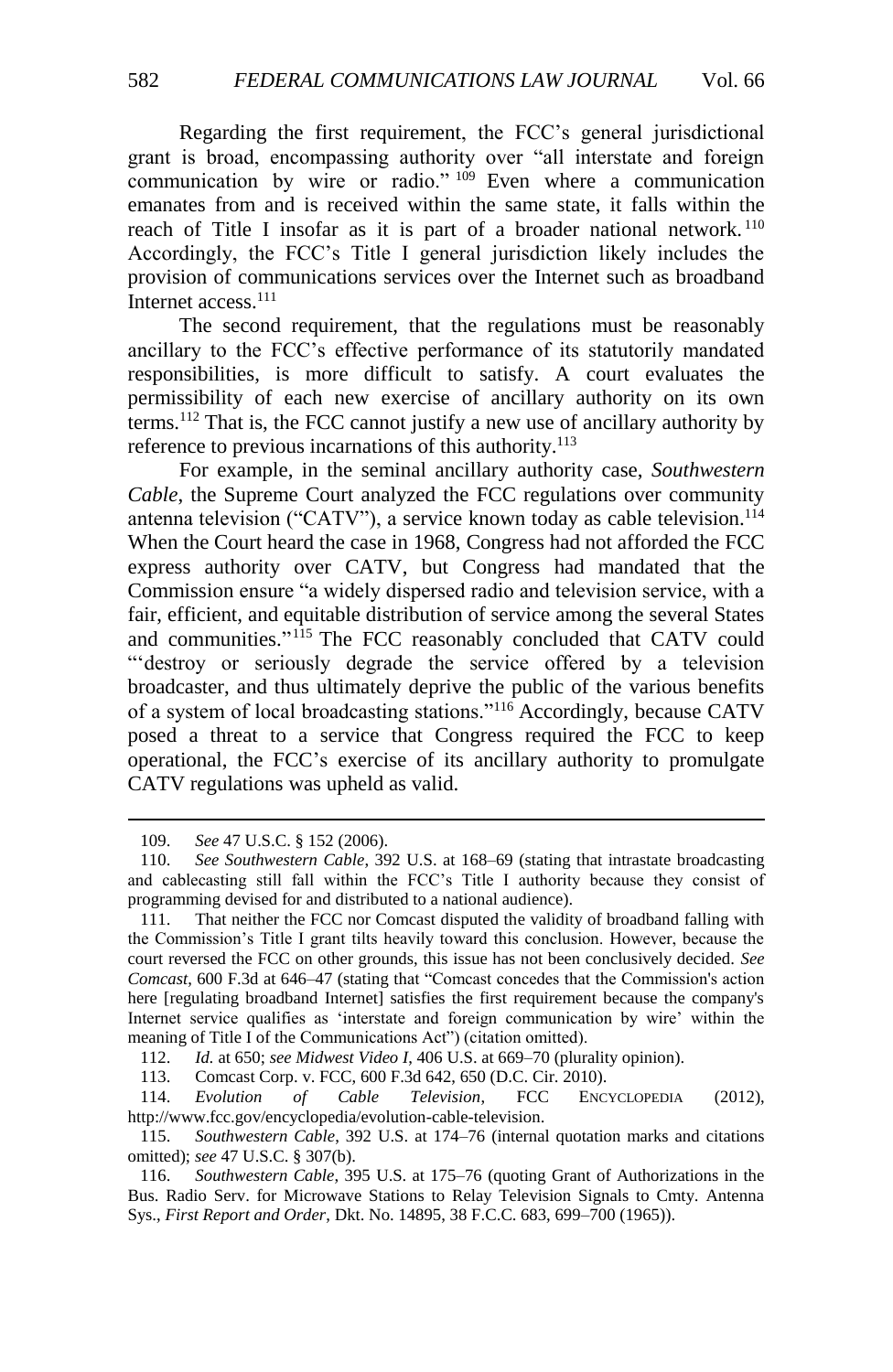Conversely, in *Echostar Satellite, LLC v. FCC*,<sup>117</sup> the D.C. Circuit held that the FCC could not exercise ancillary authority over satellite television encoding, as the Commission could not show that satellite television encoding was preventing the Commission from fulfilling its statutory responsibilities. <sup>118</sup> At issue was a congressional mandate to promote the commercial availability of cable set-top boxes. <sup>119</sup> The *Echostar* court rejected the FCC's assertion that the requirements for satellite providers promoted the statutory mandate to make cable set-top boxes commercially available.<sup>120</sup> Unlike *Southwestern Cable*, wherein the FCC found that CATV directly threatened its statutory mandate over broadcast television, the FCC showed no such connection in *Echostar*. The court noted that the only link between the satellite providers and the statute was a memorandum of understanding between the FCC and cable providers setting out the cable industry's commitment to future adoption of standards to promote competitive set-top boxes, and conditioned on the FCC requiring satellite MVPDs to adopt the same standard.<sup>121</sup>

Further adding to the body of ancillary authority jurisprudence, the D.C. Circuit clarified in *Comcast v. FCC*<sup>122</sup> that the FCC cannot rely on congressional statements of policy alone to support exercises of ancillary authority. <sup>123</sup> The FCC must instead rely on express congressional delegations of authority in the text of Titles II, III, and VI of the Act.<sup>124</sup> This confines the FCC's power to explicit statutory authorities, as opposed to broad assertions of policy that would potentially give the FCC unrestrained power in furtherance of those policy goals. <sup>125</sup> While this restraint on ancillary authority makes sense, on its face it prevents the FCC from regulating in ways that further the goals of Congress when changes in technology move faster than legislation.

<sup>117.</sup> Echostar Satellite, LLC v. FCC, 704 F.3d 992, 999 (D.C. Cir. 2013).

<sup>118.</sup> *Id.* at 998–1000.

<sup>119.</sup> *Id.* at 997–98; *see* 47 U.S.C. § 549(a) (Cable set-top boxes are termed "navigation devices.").

<sup>120.</sup> *Echostar Satellite*, 704 F.3d at 997–98.

<sup>121.</sup> *Id.* This memorandum of understanding was not agreed to by satellite MVPDs but imposed conditions on them through FCC rules.

<sup>122</sup> . Comcast Corp. v. FCC, 600 F.3d 642 (D.C. Cir. 2010).

<sup>123.</sup> *See id.* at 653–54; Nat'l Ass'n of Regulatory Util. Comm'rs v. FCC (*NARUC I*), 533 F.2d 601, 612 (D.C. Cir. 1976). For an exhaustive discussion of pre-*Comcast* ancillary authority jurisprudence, *see* Werbach, *supra* not[e 102,](#page-14-1) at 571-77.

<sup>124.</sup> *Comcast*, 600 F.3d at 654 (internal quotation marks omitted).

<sup>125.</sup> *Id.* at 655–56.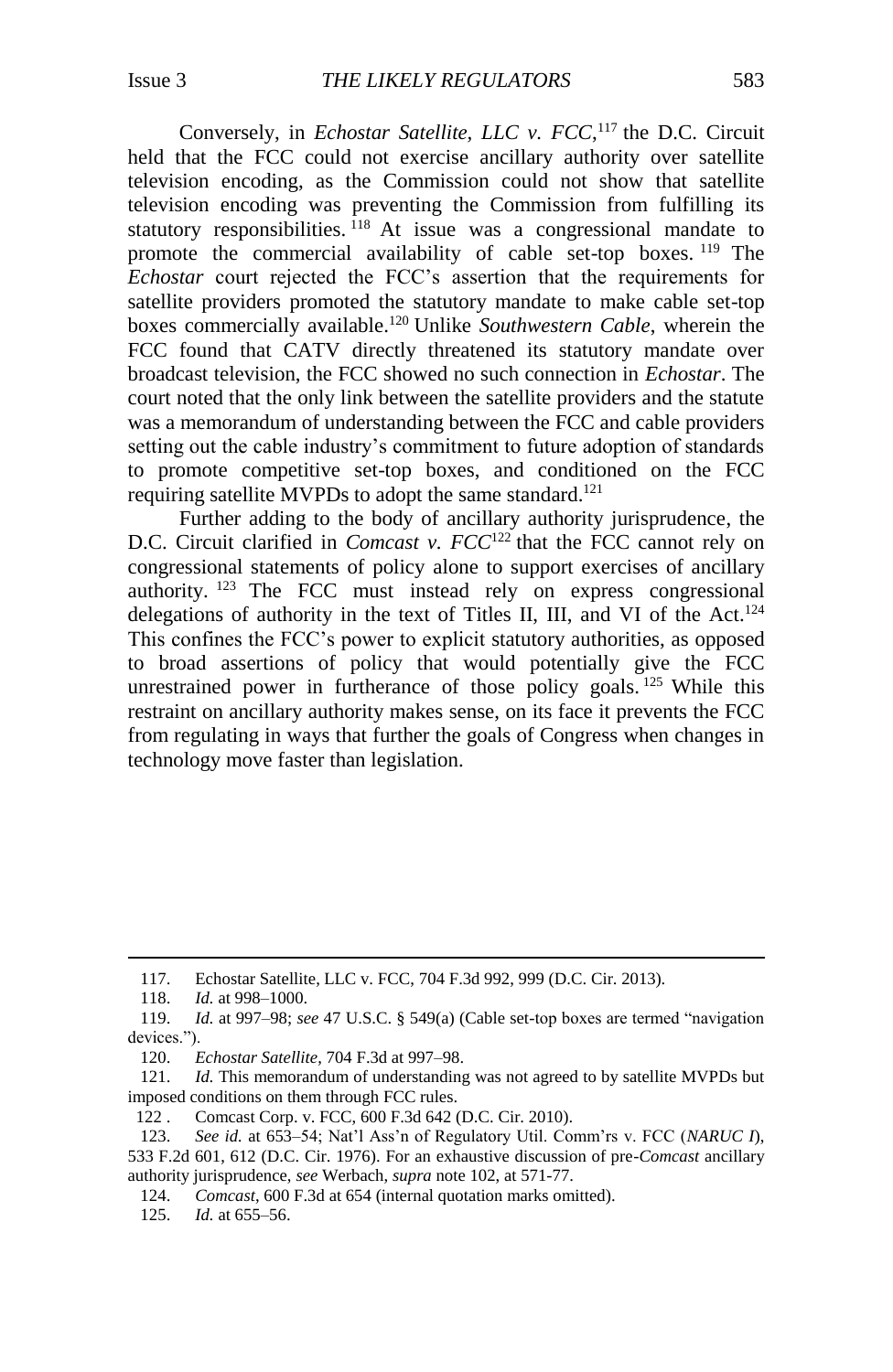## <span id="page-17-0"></span>*E. The FCC's Authority in the Context of Rapid Technological Change*

<span id="page-17-1"></span>The FCC's ancillary authority is set against the backdrop of technological change.<sup>126</sup> Increasingly, our communications are conducted through the Internet, with the eventual goal of having an all-IP communications system.<sup>127</sup> One of the consequences of this transition to a new communications architecture is that it incentivizes telecommunications companies to shut down the old copper telephone network to avoid duplicative costs.<sup>128</sup> If a current telephone service provider shuts down its copper PSTN network and transfers all of the telephone traffic over IP links, the FCC could lose its authority to regulate the network via its Title II jurisdiction.<sup>129</sup> As the communications network transitions to Internet Protocol, the network consequently becomes more vulnerable to cyberattacks and potentially more isolated from FCC authority.<sup>130</sup>

Because of the intertwining of an all-IP network and cybersecurity, securing Internet infrastructure poses questions about the scope of the FCC's authority over it. Recent D.C. Circuit decisions and FCC orders make it clear that if the FCC has authority to require that cybersecurity best practices be followed, that regulation must be grounded in some positive grant of statutory authority.

<sup>126.</sup> *See* United States v. Southwestern Cable Co., 392 U.S. 157, 174–76 (1968) (approving of ancillary authority over a potentially disruptive new technology).

<sup>127.</sup> *See* Part II.A *supra* notes [42](#page-7-0) and [43](#page-7-1) and accompanying text (discussing the transition away from the copper PSTN to platform agnostic internetworking to transport voice, video, and data communications); *see also* PRESIDENT'S NATIONAL SECURITY TELECOMMUNICATIONS ADVISORY COMMITTEE, NETWORK SECURITY VULNERABILITY ASSESSMENTS TASK FORCE REPORT (Mar. 2002) [hereinafter NSVASTF REPORT], *available at* https://www.hsdl.org/?view&did=1540; Werbach, *supra* note [102,](#page-14-1) at 588.

<sup>128.</sup> Sean Buckley, *PSTN-to-IP Migration Must Be Done with Care, Say Verizon, AT&T*, FIERCETELECOM (May 15, 2012), http://www.fiercetelecom.com/ story/pstn-ip-migration-must-be-done-care-say-verizon-att/2012-05-15; *see also* AT&T Petition to Launch Proceeding Concerning The TDM-to-IP Transition, WC Docket No. 12- 353 (2012).

<sup>129.</sup> *See* Part II, *supra* notes 22-24; *see generally* Kevin Werbach, *No Dialtone: The End of the Public Switched Telephone Network*, 66 FED. COMM. L.J. 203, 234–61 (2014) (noting that many regulatory requirements for the PSTN do not hold after the IP transition, and making recommendations for which aspects of the PSTN should carry over to the new IP network, including universal service and reliability in this recommendation).

<sup>130.</sup> NSVASTF REPORT, *supra* note 127; Werbach, *supra* note [102,](#page-14-1) at 588. This becomes more clear as people increasingly use Internet services as their primary method of communication. *See* Outage Reporting to Interconnected Voice over Internet Protocol Serv. Providers, *Report and Order*, FCC 12-22, para. 2 (2012) [hereinafter VoIP Outage Order] (noting that about 27 million people had VoIP residential telephone subscriptions as of December 31, 2010); Cablevision Sys. Corp. v. FCC, 597 F.3d 1306, 1323 (D.C. Cir. 2010); Buckley, *supra* note 128.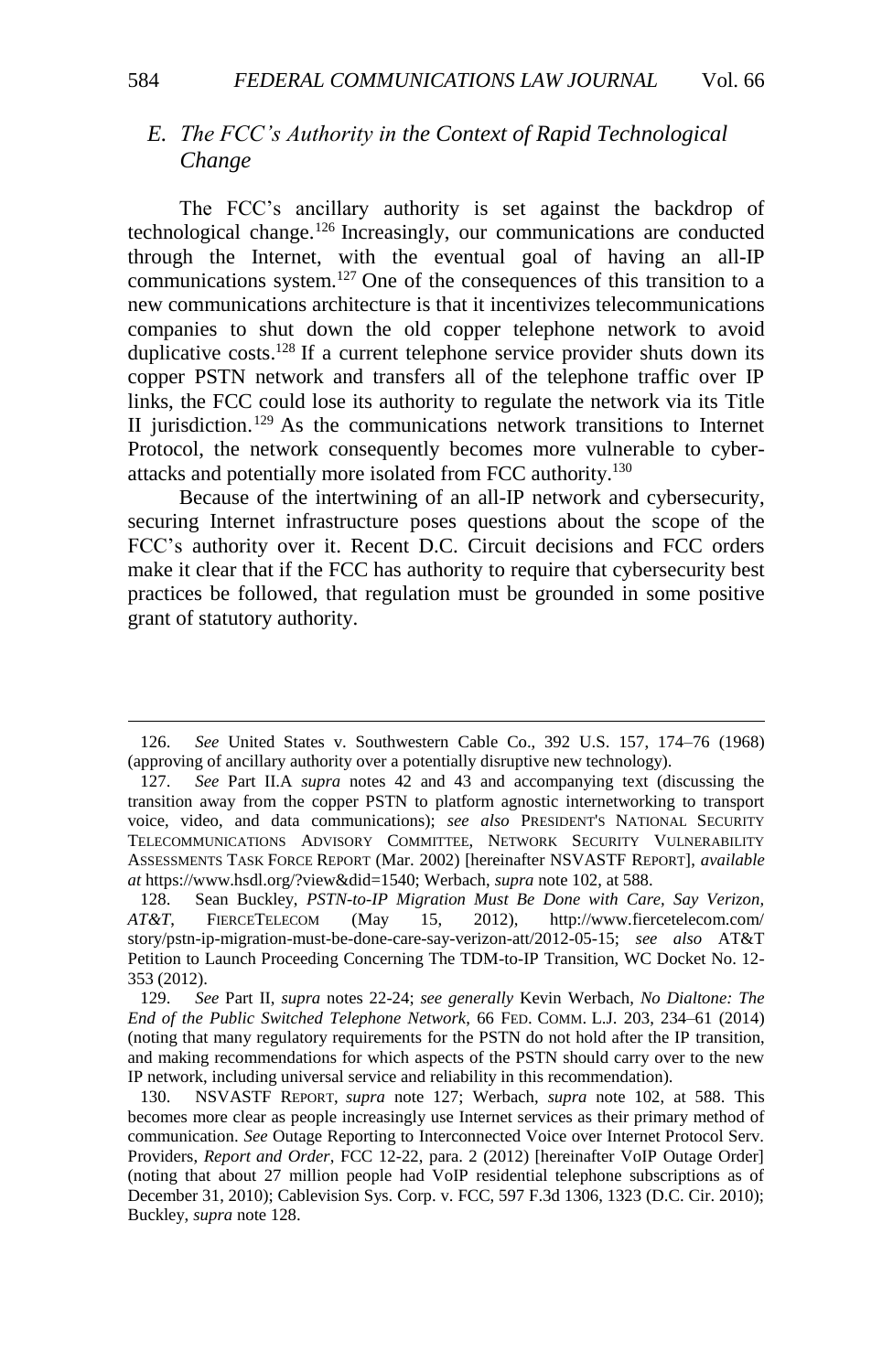$\overline{a}$ 

## <span id="page-18-0"></span>III. THE FCC'S ANCILLARY AUTHORITY TO PROMULGATE CYBERSECURITY STANDARDS

<span id="page-18-1"></span>There has been little discussion of the FCC's authority to create cybersecurity standards. In the realm of cybersecurity, authors have acknowledged that today's hodgepodge method of trying to ensure network infrastructure security is not working. <sup>131</sup> Members of Congress have introduced numerous bills to promote cybersecurity.<sup>132</sup> As evidenced by the introduction of these bills and the history of cybersecurity regulatory attempts, it is currently unclear which agency should be taking the lead. Furthermore, fear of regulation has foreclosed discussions of private industry regulation.<sup>133</sup> This Note shows a possible solution to this problem of insufficient cybersecurity by detailing a basis of FCC authority to require ISP implementation of cybersecurity best practices that result in increased reliability.

Evidence that poor cybersecurity impedes the actualization of statutory obligations would support the FCC's authority to create cybersecurity standards for ISPs. Because of the impact that cyber-attacks can have on the national communication infrastructure, the FCC could take regulatory action to prevent the disruption of those networks. As a federal agency, the FCC would first have to consider avenues of direct authority; however, the Communications Act does not directly authorize the FCC to implement cybersecurity regulations.<sup>134</sup> The Commission would therefore have to rely on its ancillary authority to implement any such regulations.

The ability of the FCC to exercise its ancillary authority depends on whether: (1) the service to be regulated falls within the FCC's Title I grant;

<sup>131.</sup> Karson K. Thompson, Note, *Not Like an Egyptian: Cybersecurity and the Internet Kill Switch Debate*, 90 TEX. L. REV. 465, 491 (2011) (stating that cybersecurity policy must be uniform and come from the top down because this structure eliminates the problems inherent in asking individual agencies to develop their own security strategies, such as a lack of uniformity and consistency). Other commenters assert that problems with cybersecurity manifest primarily in stolen data and not in problems with communications reliability. *See* Peter M. Shane, *Cybersecurity: Toward a Meaningful Policy Framework*, 90 TEX. L. REV. 87, 87 (2012). While many cyber-attacks result in a loss of data, the same methods that are used to compromise the network to steal the information can be used to disrupt the network. *Id.*

<sup>132.</sup> *See, e.g.*, Cybersecurity Enhancement Act of 2013, H.R. 756, 113th Cong. (2013); Cybersecurity and Internet Safety Standards Act, S. 372, 112th Cong. (2011); Homeland Security Cyber and Physical Infrastructure Protection Act of 2011, H.R. 174, 112th Cong. (2011); *see also* Thompson, *supra* note [131,](#page-18-1) at 482-88 (discussing seven cybersecurity proposals in the 112th Congress).

<sup>133.</sup> *See* Shane*, supra* not[e 131,](#page-18-1) at 91.

<sup>134.</sup> *See generally* 47 U.S.C. §§ 151-1473; *see also supra* text accompanying notes 90- 93 (discussing FCC authority over broadband Internet).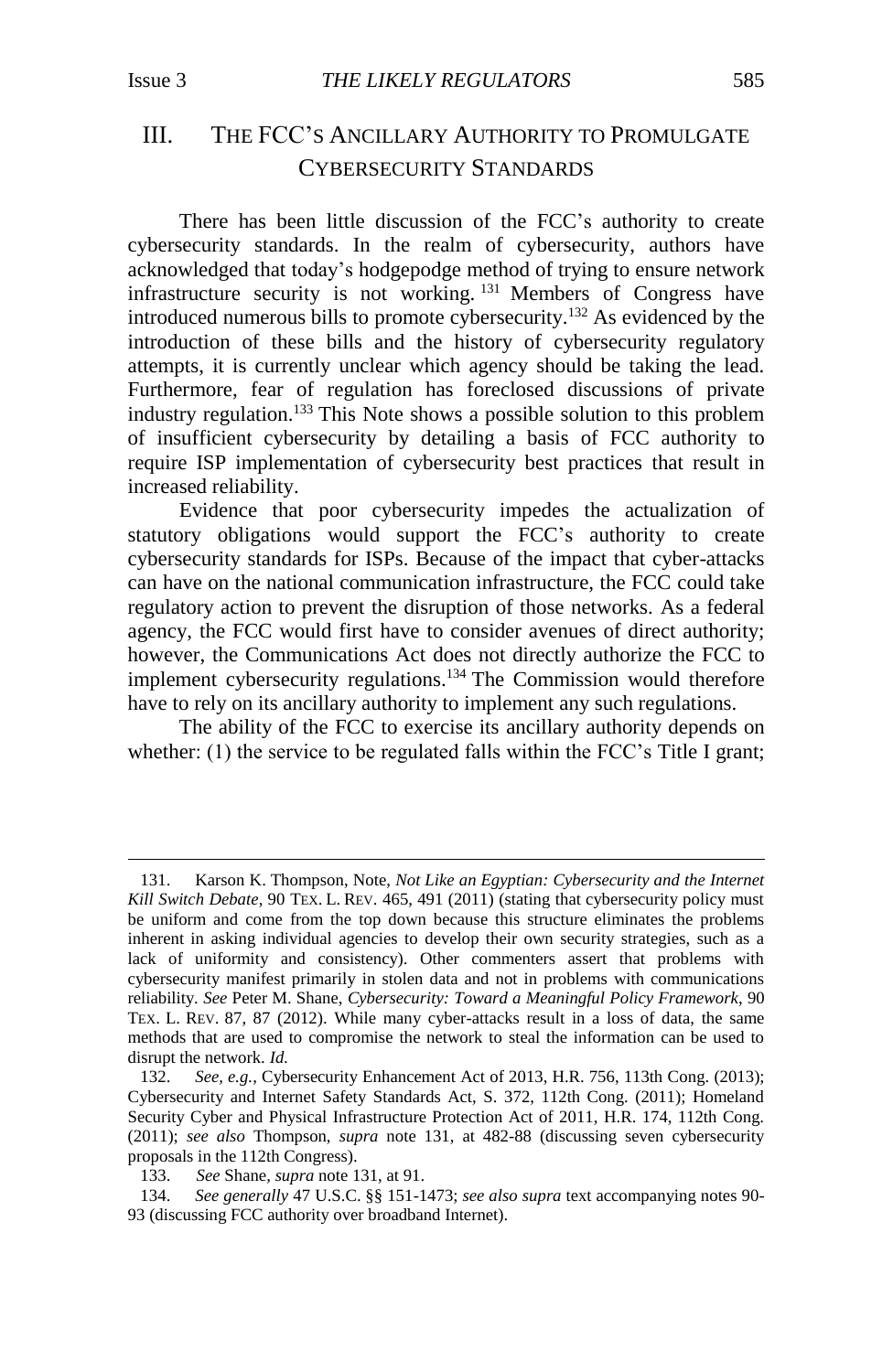and (2) the regulations are reasonably ancillary to the effective performance of a statutory mandate.<sup>135</sup>

## <span id="page-19-0"></span>*A. Broadband Internet Service as Within the FCC's General Jurisdictional Grant*

The FCC's general jurisdictional grant under Title I likely covers cyber-attacks and corresponding regulation of broadband Internet if these attacks are transmitted over an interstate all-IP communications network.<sup>136</sup> Title I gives the Commission jurisdiction over "interstate  $\ldots$  communication by wire or radio."<sup>137</sup> Cybersecurity, or the lack thereof, affects both interstate communications by radio or wire and the Internet as a national network. The Supreme Court in *Southwestern Cable* set a low threshold for a service to fall within the Commission's Title I authority. 138 There, the Court found that cable systems carry programming made for a national audience, and so constituted interstate communications. <sup>139</sup> Today, Internet traffic has a worldwide reach; even if it is within an autonomous network, Internet traffic likely travels across state lines. <sup>140</sup> Furthermore, the general content of the traffic could be intended for a national audience. Cyber-attacks, in particular, have interstate and international character.<sup>141</sup> In a recent cyber-threat analysis, Mandiant, an information technology security company, found 115 instances of attacks originating from China from 2006 to 2012. <sup>142</sup> Because of the interstate and international characteristics of Internet traffic and disruptions, cybersecurity regulations fall within the FCC's Title I jurisdiction.

## <span id="page-19-1"></span>*B. Mandatory Cybersecurity Standards for ISPs as Reasonably Ancillary to the FCC's Statutory Responsibilities*

The creation of cybersecurity standards is reasonably related to the FCC's effective performance of its statutorily mandated responsibilities.<sup>143</sup> In the past, courts have upheld FCC assertions of ancillary authority when the regulated technology affected communications networks such as

<sup>135.</sup> Am. Library Ass'n v. FCC, 406 F.3d 689, 691–92 (D.C. Cir. 2005).

<sup>136.</sup> *See* 47 U.S.C. § 152 (2006); *see also* VoIP Outage Order, *supra* note 130, at paras. 60-61.

<sup>137.</sup> 47 U.S.C. § 152 (2006).

<sup>138.</sup> United States v. Southwestern Cable Co., 392 U.S. 157, 175–76 (1968).

<sup>139.</sup> *Id.*

<sup>140.</sup> *See* CSRIC III WORKING GROUP 6, SECURE BGP DEPLOYMENT 12 (Mar. 2012), *available at* http://transition.fcc.gov/bureaus/pshs/advisory/csric3/CSRIC-III-WG6-Final-Report.pdf.

<sup>141.</sup> *See, e.g.*, MANDIANT REPORT, *supra* not[e 15,](#page-4-3) at 22.

<sup>142.</sup> *Id.* These intercontinental attacks necessitate the utilization of interstate communication. *See id.* at 21.

<sup>143.</sup> *See* Am. Library. Assoc. v. FCC, 406 F.3d 689, 691–92 (D.C. Cir. 2005).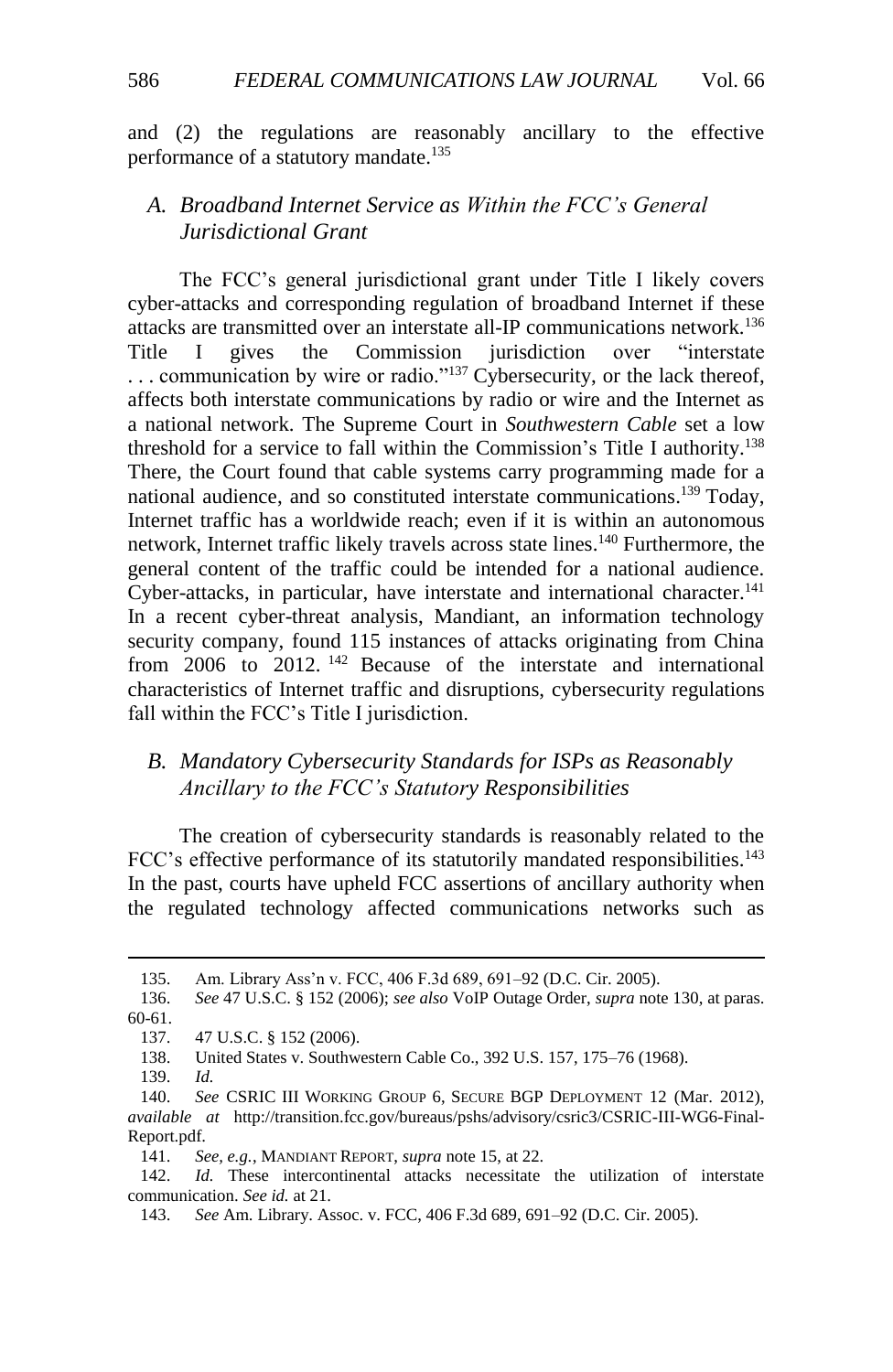broadcast television and the telephone network. <sup>144</sup> For example, in *Southwestern Cable*, the order at issue was designed to remedy aspects of CATV, a new technology that had the potential to frustrate FCC obligations to ensure the continued viability of the broadcast television medium $145$ 

Title 47 of the United States Code obligates the FCC to perform myriad other functions, including the creation of regulations for common carriers, rules for interconnection between telecommunications carriers, rules to ensure 9-1-1 services, and regulations to promote diversity of information sources and services provided in cable communications. <sup>146</sup> Furthermore, the FCC has a general obligation to make available "a rapid, efficient, Nation-wide, and world-wide wire and radio communication service with adequate facilities at reasonable charges, for the purpose of the national defense [and] promoting safety of life and property."<sup>147</sup> These are some of the core functions of the FCC. But a transition from a Title II to a Title I classification of the nation's communications system jeopardizes core FCC regulatory powers that exist only in Title II. If the FCC cannot exercise its Title II authority over the U.S. communications network, it must turn to ancillary authority, relying on the fact that an all-IP network without adequate cybersecurity safeguards could have disastrous effects on critical telecommunications and emergency services.<sup>148</sup>

<span id="page-20-0"></span>These attacks have the potential to impair vital communications that the FCC oversees, such as telephony, Multichannel Video Programming Distributor ("MVPD") services,<sup>149</sup> and 9-1-1 functionality. FCC regulations requiring uniform implementation of cybersecurity best practices and updated network standards, such as those proposed by IETF and CSRIC, could mitigate the negative effects of these attacks on communications.<sup>150</sup>

Regulations aimed at ensuring the continuity of a communications service were examined in one of the seminal ancillary authority cases.<sup>151</sup> In *Southwestern Cable*, the Supreme Court upheld the FCC's exercise of ancillary authority because of CATV's potential to disrupt the broadcast television market. <sup>152</sup> Similarly, because of the possibility of communications disruption through the Internet, FCC mandatory cybersecurity standards are also reasonably ancillary to the FCC's effective

146. *See* Part II.D, *supra* notes [75](#page-11-1)[-79.](#page-12-0)

<sup>144.</sup> *See* United States v. Southwestern Cable Co., 392 U.S. 157, 174–76 (1968); CCIA v. FCC, 693 F.2d 192, 210 (D.C. Cir. 1982).

<sup>145.</sup> *See Southwestern Cable*, 392 U.S. at 175.

<sup>147.</sup> 47 U.S.C. § 151 (2006).

<sup>148.</sup> NSVASTF REPORT, *supra* note [127,](#page-17-1) at 65–66; *see, e.g.*, *See Zombies? Emergency Broadcast System Hacked*, *supra* note [50;](#page-8-1) Lee, *supra* not[e 51.](#page-8-2)

<sup>149.</sup> An MVPD is a cable, satellite, or IP-based service provider that distributes video programming. *See* 47 U.S.C. § 522(13).

<sup>150.</sup> *See supra* Part II.B.

<sup>151.</sup> *See* United States v. Southwestern Cable Co., 392 U.S. 157, 174–76 (1968).

<sup>152.</sup> *See id.*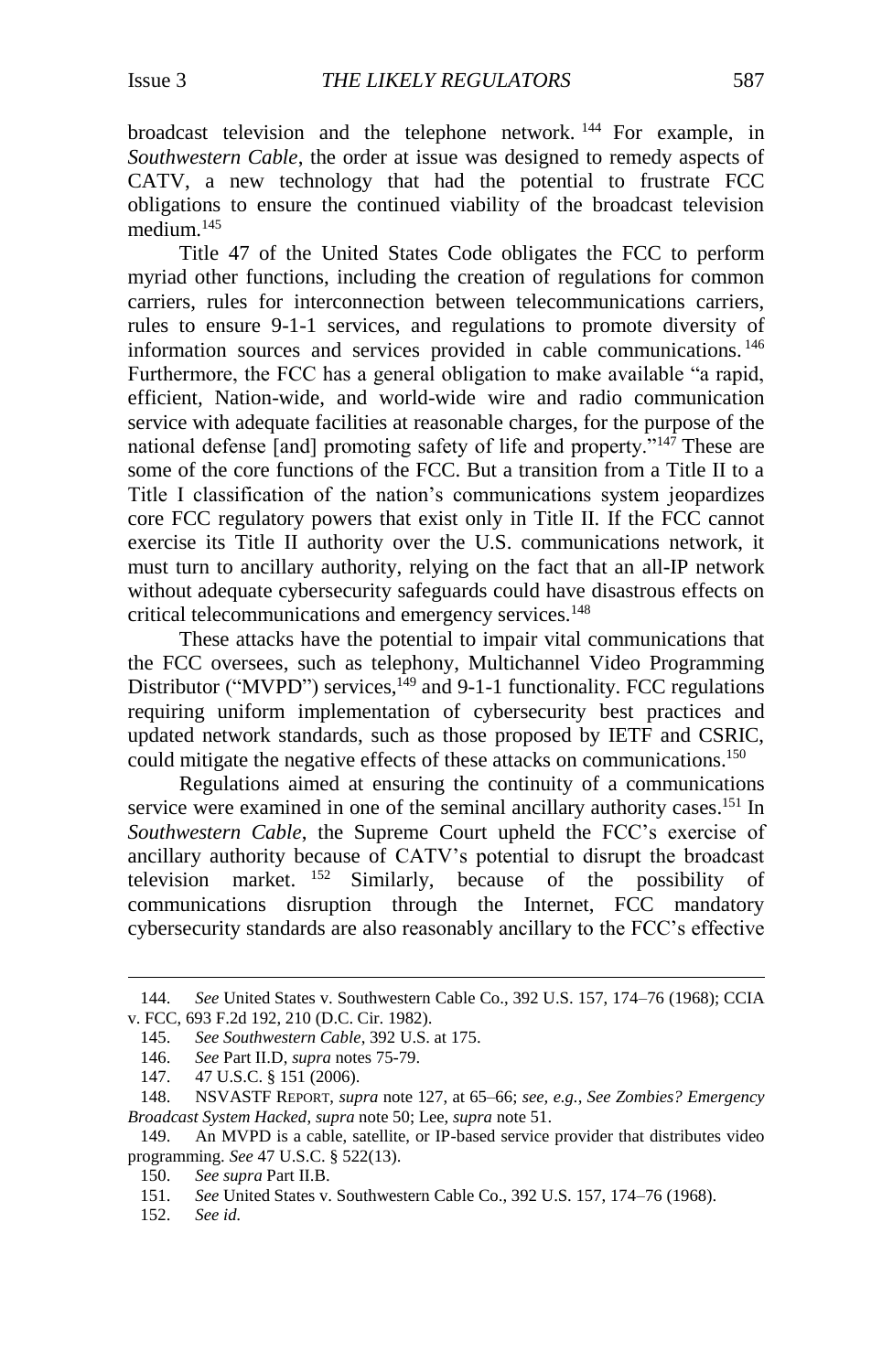performance of its statutorily mandated responsibilities of overseeing telephony, MVPD service, and 9-1-1 service. Furthermore, these attacks affect the FCC's general obligation to make available "a rapid, efficient, Nation-wide ... wire and radio communication service," <sup>153</sup> where Congress has further required the FCC to make certain services available to the public, such as 9-1-1 service and broadband Internet. This is not to say that the FCC can regulate any communications platform at risk of a cyberattack. The FCC would only be able to regulate the security of ISPs insofar as that insecurity poses a threat to the viability of functions the FCC is required to maintain.

Beyond interconnection and general network reliability, the FCC has a duty to promulgate regulations that ensure that Voice over Internet Protocol ("VoIP") providers give their users access to 9-1-1 service on parity with PSTN providers.<sup>154</sup> In doing so, the FCC can "take into account any technical, network security, or information privacy requirements that are specific to IP-enabled voice services."<sup>155</sup> Because cyber-attacks could disrupt 9-1-1 service on VoIP connections, requiring cybersecurity improvements is reasonably ancillary to the FCC's performance of its statutory obligations.

This situation does not suffer from the lack of a connection between the regulation and the service to be regulated seen in *Echostar*, where the FCC artificially conflated satellite service regulations with cable industry dealings.<sup>156</sup> The cyber-threats to the telecommunications networks are real; they were not created through jurisdictional bootstrapping.<sup>157</sup> Here, the FCC has ample evidence to support a finding that cyber-attacks could create a real obstacle to enforcement of its statutory obligation to ensure an efficient and reliable telecommunications network.

Since the FCC's inception, it has been obligated to ensure the efficiency of the nation's communications network.<sup>158</sup> Courts have consistently acknowledged that, as new technologies appear, the FCC must adapt.<sup>159</sup> And never before has the ability to disrupt our communications

<sup>153.</sup> 47 U.S.C. § 151 (2006).

<sup>154.</sup> 47 U.S.C. § 615a-1 (2006).

<sup>155.</sup> *Id.* This phrase represents an acknowledgement by Congress of the special security considerations that are necessary when transitioning to an all-IP communications infrastructure.

<sup>156.</sup> *See* Echostar Satellite, LLC v. FCC, 704 F.3d 992, 997-99 (D.C. Cir. 2013).

<sup>157.</sup> *See* Part II.D *infra*.

<sup>158.</sup> *See* 47 U.S.C. § 151 (2006).

<sup>159.</sup> *See, e.g.*, United States v. Southwestern Cable, 392 U.S. 157, 175–77 (1968) (noting that "Congress could not in 1934 have foreseen the development of community antenna television systems, but it seems to us that it was precisely because Congress wished 'to maintain, through appropriate administrative control, a grip on the dynamic aspects of radio transmission,' that it conferred upon the Commission a 'unified jurisdiction' and 'broad authority.' Thus, '(u)nderlying the whole (Communications Act) is recognition of the rapidly fluctuating factors characteristic of the evolution of broadcasting and of the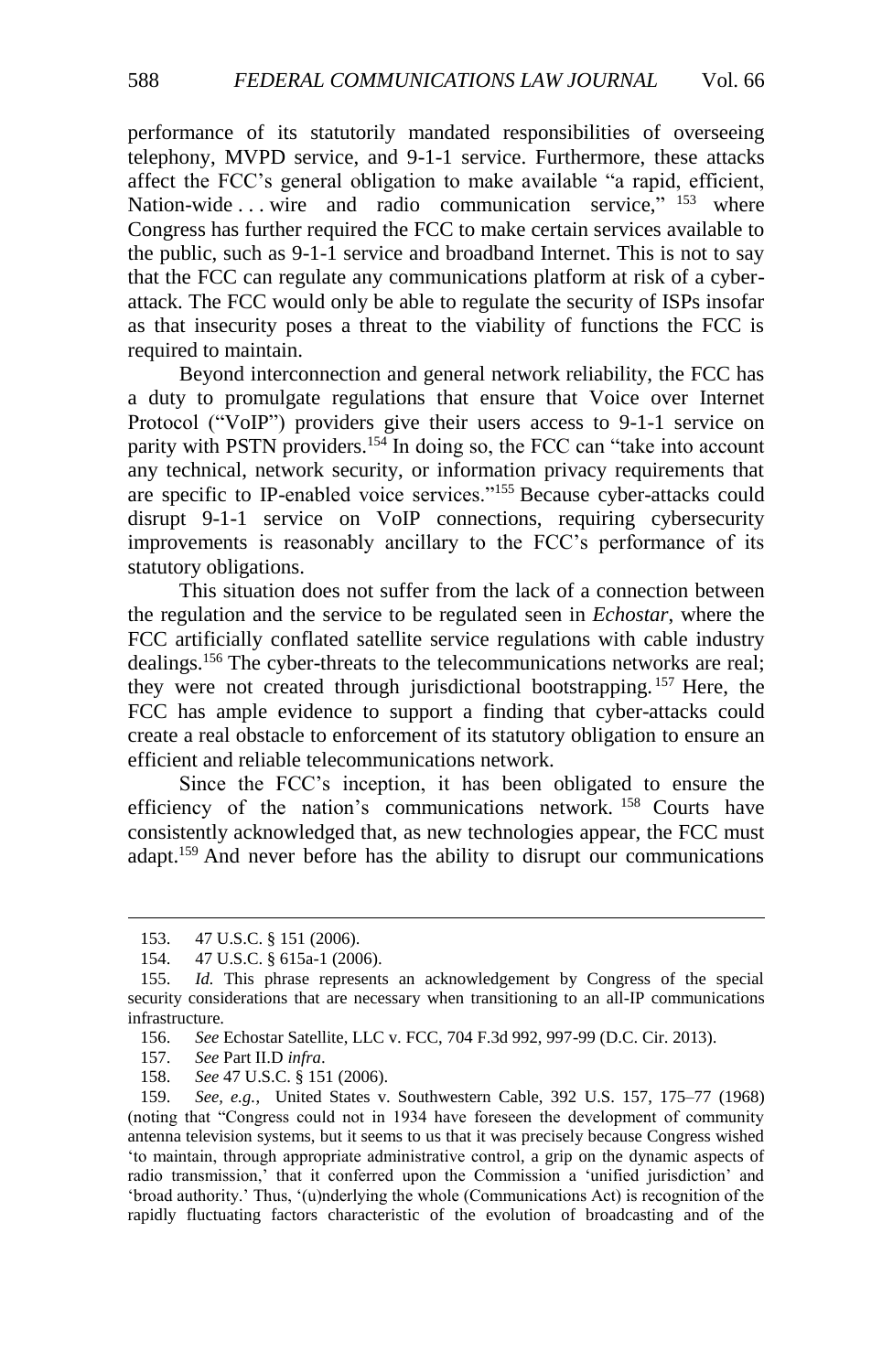networks been so widely available.<sup>160</sup> Therefore, mandating standards is likely ancillary to the FCC's statutory responsibilities, and the FCC may use its ancillary authority to promulgate rules accordingly.

## <span id="page-22-0"></span>IV. THE DECISION TO REGULATE CYBERSECURITY OF INTERNET SERVICE PROVIDERS

Having concluded that the FCC likely has authority to regulate the cybersecurity practices of ISPs under its Title I ancillary authority, the question remains whether the FCC should exercise this authority. The FCC is the unifying authority for telecommunications regulation,<sup>161</sup> a status that reflects the belief that an administrative agency can adapt its regulations to changes in technology more quickly than Congress.<sup>162</sup> The FCC's relative nimbleness suggests that the FCC should play a role in cybersecurity. This has already been recognized to an extent in the the Presidential Policy Directive accompanying the Cybersecurity Executive Order, where the FCC is charged with coordinating with the communications sector in developing and implementing the Cybersecurity Framework. <sup>163</sup> It has superior institutional competence regarding communications networks in addition to its longstanding relationship with companies in the telecommunications industry. As more people and communications technologies use the Internet as their sole communications network, the FCC's obligations to ensure a reliable communications network will increasingly intrude on the Internet domain.

The FCC already has a good model for what cybersecurity standards should look like. CSRIC recommendations and finalized IETF security standards provide a trusted way of determining the standard with expertise.<sup>164</sup> Furthermore, the Cybersecurity Executive Order tasks NIST and DHS, with input from the FCC, with creating a Cybersecurity

corresponding requirement that the administrative process possess sufficient flexibility to adjust itself to these factors." (citations omitted)).

<sup>160.</sup> *See* NSVASTF REPORT, *supra* note [148,](#page-20-0) at 4, and accompanying text.

<sup>161.</sup> *Southwestern Cable*, 392 U.S. at 168.

<sup>162.</sup> *Id.* at 172-73.

<sup>163.</sup> Presidential Policy Directive/PPD-21, Critical Infrastructure Security and Resilience, Feb. 12, 2013, [http://www.whitehouse.gov/the-press-office/2013/](http://www.whitehouse.gov/the-press-office/2013/02/12/presidential-policy-directive-critical-infrastructure-security-and-resil) [02/12/presidential-policy-directive-critical-infrastructure-security-and-resil](http://www.whitehouse.gov/the-press-office/2013/02/12/presidential-policy-directive-critical-infrastructure-security-and-resil) (directing the FCC to "exercise its authority and expertise to partner with DHS and the Department of State, as well as other Federal departments and agencies and SSAs as appropriate, on: (1) identifying and prioritizing communications infrastructure; (2) identifying communications sector vulnerabilities and working with industry and other stakeholders to address those vulnerabilities; and (3) working with stakeholders, including industry, and engaging foreign governments and international organizations to increase the security and resilience of critical infrastructure within the communications sector and facilitating the development and implementation of best practices promoting the security and resilience of critical communications infrastructure on which the Nation depends").

<sup>164.</sup> *See* CSRIC Press Release, *supra* note 61, at \*2; Bush, *supra* note 38.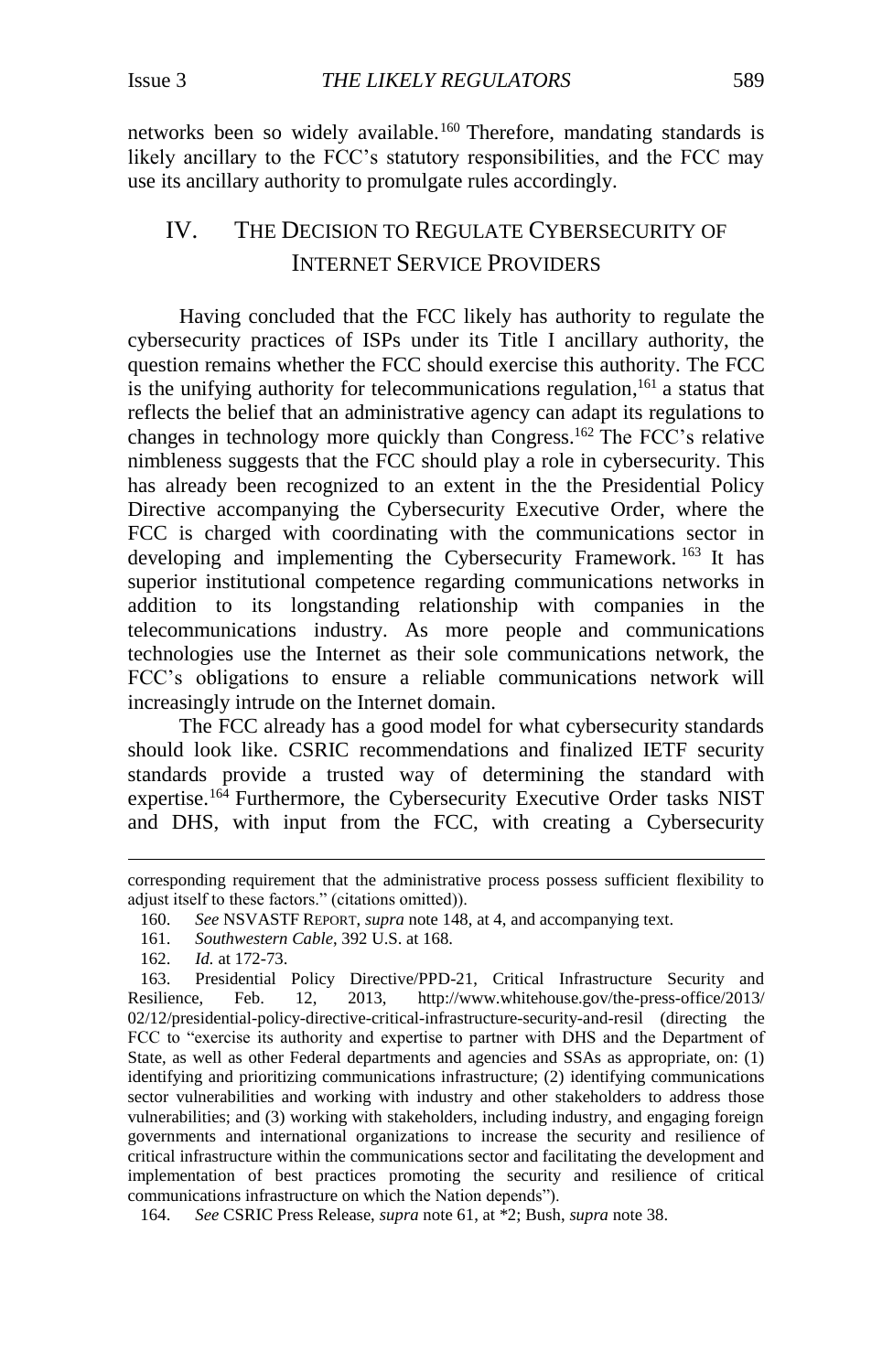Framework for the private sector to implement.<sup>165</sup> The implementation of the Framework could improve cybersecurity as well. With these resources in mind, this section of the Note addresses whether the FCC should regulate the cybersecurity of ISPs.

Deciding whether and how to regulate can be a hard choice for agencies to make, especially given the wide discretion they are afforded. The calculus involves two separate inquiries. Initially, the agency must decide whether to regulate, which involves an evaluation of agency goals and the problem the agency seeks to address, along with a determination of whether the problem lends itself to a regulatory fix.<sup>166</sup> After determining that regulatory action is appropriate, the agency must analyze the costs and benefits of different regulatory alternatives and choose the best one.<sup>167</sup>

<span id="page-23-2"></span>This Part's analysis first focuses on resolving the dilemma of whether the FCC should regulate ISPs' cybersecurity practices in the first place. The contrasting options are relatively straightforward: impose regulation that will result in basic infrastructure cybersecurity protections or choose not to regulate and instead let the market provide the level of protection its participants deem necessary. This Part then briefly considers the basic cost-benefit analysis and offers recommendations on how to apply that analysis to the problem of protecting network infrastructure from cyber-attacks.

#### <span id="page-23-1"></span><span id="page-23-0"></span>*A. Deciding When to Regulate*

## 1. Appropriate Considerations for Deciding When to Regulate

In 2003, the Office of Management and Budget issued a circular to help guide agency decisions of whether and how to regulate. <sup>168</sup> It recognized that good regulatory analysis requires justifications of the need for the proposed action. <sup>169</sup> This Part's description of the initial determination of whether to regulate borrows heavily from the circular.

 $\overline{a}$ 

169. *See id.* at 2.

<sup>165.</sup> Cybersecurity Executive Order, *supra* not[e 64,](#page-10-1) at 11,739-41.

<sup>166.</sup> *See* OFFICE OF MGMT. & BUDGET, CIRCULAR A-4: A REGULATORY ANALYSIS, at 3– 5 (2003) [hereinafter Circular A-4], *available at* www.whitehouse.gov/sites/ default/files/omb/assets/omb/circulars/a004/a-4.pdf.

<sup>167.</sup> *See id.* at 2.

<sup>168.</sup> *See generally id.* These principles have been reaffirmed by the Obama Administration in recent Executive Orders. *See* Exec. Order No. 13,563, 76 Fed. Reg. 3821 (Jan. 21, 2011) (President Obama) (stating that the benefits of proposed and final rules must "justify" the costs); Exec. Order No. 13,579, 76 Fed. Reg. 41,587 (Jul. 14, 2011) (stating that independent regulatory agencies "should promote" the goals expressed in EO 13,563); *see also* BENEFIT-COST ANALYSIS AT INDEPENDENT REGULATORY AGENCIES COMMITTEE ON REGULATION, ADMINISTRATIVE CONFERENCE OF THE UNITED STATES (Apr. 23, 2013) (draft recommendation), *available at* http://www.acus.gov/sites/default/files/documents/ IRC%20BCA%20Recommendation%20for%204-29-13%20Mtg%20FINAL.pdf.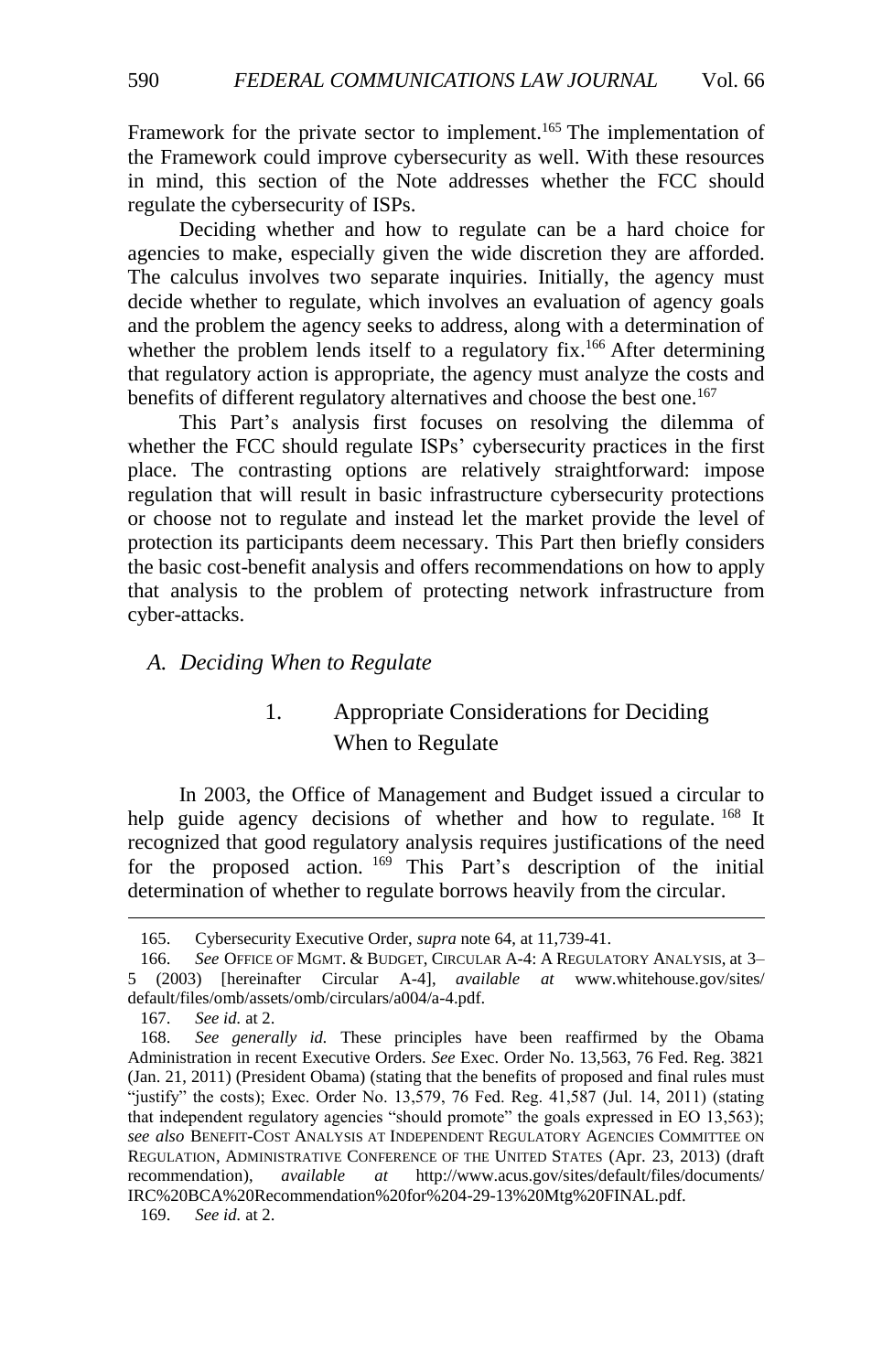The determination of the need for the regulatory action incorporates the statutory or judicially recognized basis for the action and considers the specific conditions that generate the need for action.<sup>170</sup> When not explicitly mandated by law, regulatory action is warranted when there is a compelling need for action. <sup>171</sup> Examples of compelling needs include remedying material failures of private markets to protect or improve public health, safety, and well-being, and meeting other compelling public needs such as "promoting intangible values such as distributional fairness or privacy."<sup>172</sup> Finally, this assessment involves a tentative determination of the effectiveness of government action, including whether any proposed government regulation would do more good than harm.<sup>173</sup> To satisfy this last factor, the agency must overcome a presumption against economic regulation.<sup>174</sup> The legal authority for any potential cybersecurity regulation was discussed in the preceding sections.<sup>175</sup> Accordingly, this section will focus on the other aspects of agency decision-making.

#### *Market Failures and Other Compelling Needs*

Market failures occur for three primary reasons: externalities, abuse of market power, and inadequate or asymmetric information. <sup>176</sup> Externalities allow one party to "impose uncompensated benefits or costs on another party."<sup>177</sup> A firm with a dominant position in a market abuses its market power when it increases the price or reduces the output of its products so as to earn profits in excess of what would be attainable in a competitive market. <sup>178</sup> Inadequate information creates a market failure when it inhibits producer or consumers from making informed decisions about their participation in the market.<sup>179</sup> This allows actors with superior information to use it to their benefit or to the detriment of those without

<sup>170.</sup> *See id.* at 3–4 (citing Executive Order 12866, which states that "Federal agencies should promulgate only such regulations as are required by law, are necessary to interpret the law, or are made necessary by compelling need, such as material failures of private markets to protect or improve the health and safety of the public, the environment, or the well being of the American people"). The previous sections of this Note discuss the legal basis for regulatory action relying on the Commission's ancillary authority. *See* Part III *supra*.

<sup>171.</sup> Executive Order 12866 §1(a).

<sup>172.</sup> *See* Circular A-4, at 4.

<sup>173.</sup> *Id.*

<sup>174.</sup> *Id.* at 6.

<sup>175.</sup> *See* Part III *supra*.

See Circular A-4, at 4.

<sup>177.</sup> *See id.*

<sup>178.</sup> *See id.* at 4–5.

<sup>179.</sup> *See generally* Aidan R. Vining & David L. Weimer, *Information Asymmetry Favoring Sellers: A Policy Framework*, 21 POLICY SCIENCES 281 (1988).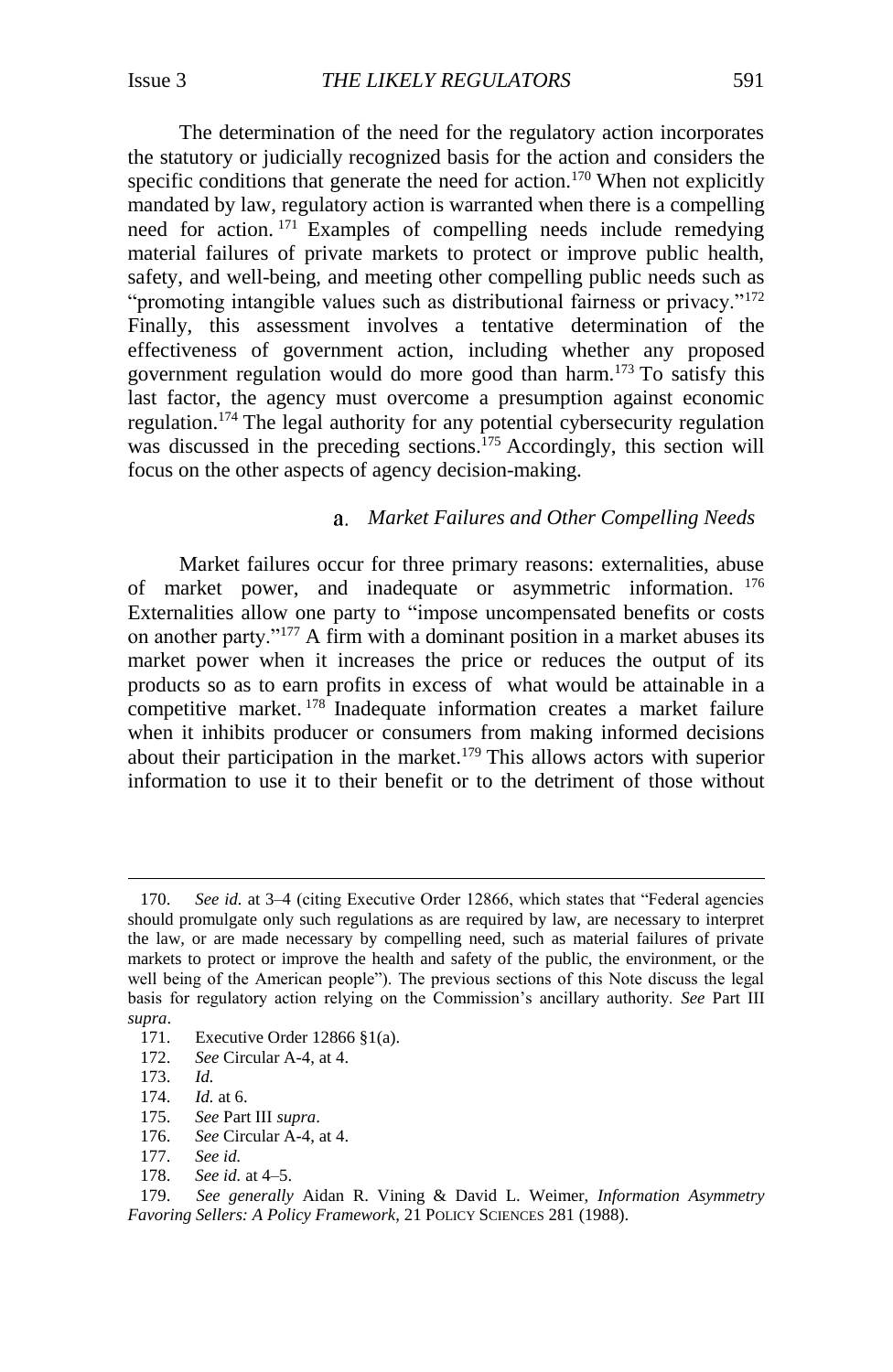information.<sup>180</sup> For example, a food producer is in a much better position to know the quality and ingredients of its food than the would-be buyer. The producer could use this information to induce the consumer to pay a higher price for food than she would otherwise if she had known the true quality and ingredients of the food.<sup>181</sup> However, when the information available to participants in a market is incomplete, market failure does not necessarily result. The primary generator or holder of relevant information need not always serve as the supplier of that information; it may also be provided by third parties.<sup>182</sup> This does not, however, mean that when information is available, it will be adequate to remedy a market failure, because of the inability of the public or other market participants to process the information in a relevant way. This most often "occurs in cases of low probability, high-consequence events."<sup>183</sup> Furthermore, "[w]hen it is timeconsuming or costly for consumers to evaluate complex information about products or services . . . , they may expect government to ensure that minimum quality standards are met."<sup>184</sup>

Circular A-4 recognizes that situations other than market failures can provide compelling justifications for regulations. <sup>185</sup> Examples include congressionally created programs to redistribute resources or ensure efficient, non-discriminatory distribution of resources.<sup>186</sup> Other examples include regulation to protect privacy, permit more personal freedom, or promote other democratic considerations.<sup>187</sup>

### *Federal Regulation as the Best Method to Solve the Problem*

Even when the above concerns exist and create the problem, an agency should consider alternatives to regulation, including antitrust enforcement, consumer-initiated product liability lawsuits, administrative compensation systems, and state regulation or enforcement. <sup>188</sup> When considering regulation, agencies must be cognizant of the presumption against economic regulation.<sup>189</sup> A high burden of proof must be met to demonstrate the need for "mandatory uniform quality standards for goods or services if the potential problem can be adequately dealt with through

- 186. *See id.*
- 187. *Id.*
- 188. *Id.* at 6. 189. *Id.* at 7.

<sup>180.</sup> *See id.* at 291–98 (detailing situations where information asymmetries create market failures and giving suggestions for government interventions in appropriate circumstances).

<sup>181.</sup> Circular A-4, *supra* note [166,a](#page-23-2)t 5.

<sup>182.</sup> *Id.*

<sup>183.</sup> *Id.*

<sup>184.</sup> *Id.*

<sup>185.</sup> *See id.*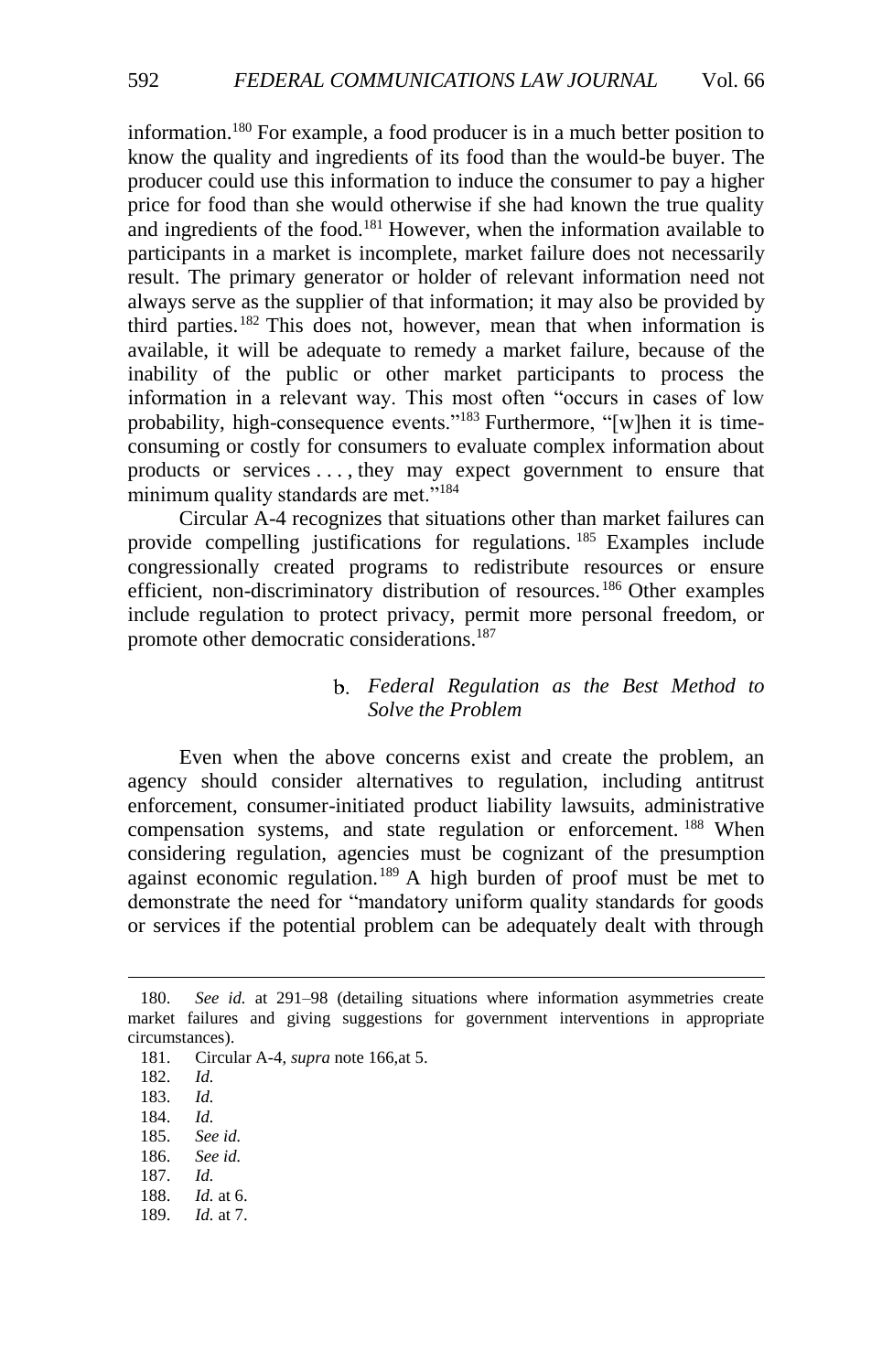<span id="page-26-0"></span>voluntary standards or by disclosing information of the hazard to buyers or users."<sup>190</sup>

## 2. The Decision to Regulate Cybersecurity to Ensure Network Reliability

Both a market failure and a compelling need for a reliable communications network justify regulating insufficient ISP cybersecurity and network reliability. While such regulation can engender concerns of government overreach through economic regulation, well-thought-out federal regulation is the best way to solve the problem. The Commission should regulate broadband Internet Service Providers' cybersecurity measures to increase network reliability. This subsection addresses each justification in turn.

## <span id="page-26-1"></span>*Market Failure Through Inadequate Information*

Network reliability and cybersecurity are susceptible to problems resulting from inadequate information, both for consumers and governments. Part II of this Note documented the failings of only some of the standard protocols through which the Internet operates; the reality of computer vulnerabilities is that they are numerous and hard to discern.<sup>191</sup> Further, most network operators do not make their downtime statistics available to the public or the FCC.<sup>192</sup> It is therefore hard to measure how often the network is unavailable to consumers. If consumers and the government had data on vulnerabilities and network downtime, they could demand a more reliable network that is hardened against future attacks. This lack of information creates a market failure, inasmuch as consumers

<sup>190.</sup> *Id.*

<sup>191.</sup> See Dan Assaf, Government Intervention in Information Infrastructure Protection, in IFIP International Federation for Information Processing, Vol. 253, (E. Goetz & S. Shenoi eds.) 35–38 (2008) (noting a lack of cybersecurity information sharing between actors in the private sector). Further, many cyber-attacks rely on "zero-day vulnerabilities," which are previously unknown computer flaws. *See* McKay Cunningham, *Privacy in the Age of the Hacker: Balancing Global Privacy and Data Security Law*, 44 GEO. WASH. INT'L L. REV. 643, 686 (2012); Jeremy Richmond, *Evolving Battlefields: Does Stuxnet Demonstrate a Need for Modifications to the Law of Armed Conflict?* 35 FORDHAM INT'L L.J. 842, 853-54 (2012).

<sup>192.</sup> Many telecommunications companies strongly disapprove of releasing network outage reporting data already collected by the FCC through the NORS and 9-1-1 reliability program to the public. *See, e.g.*, Improving 911 Reliability, *Report and Order*, FCC 13-158, 28 FCC Rcd. 17476, para. 153. (2013) [hereinafter *911 Reliability Order*]. While not the focus of this Note, many web services do publish service availability information, including historical data. See, for example, http://status.aws.amazon.com/ and [http://www.google.com/appss](http://www.google.com/apps)tatus#hl=en& v=status&ts=1395719999000.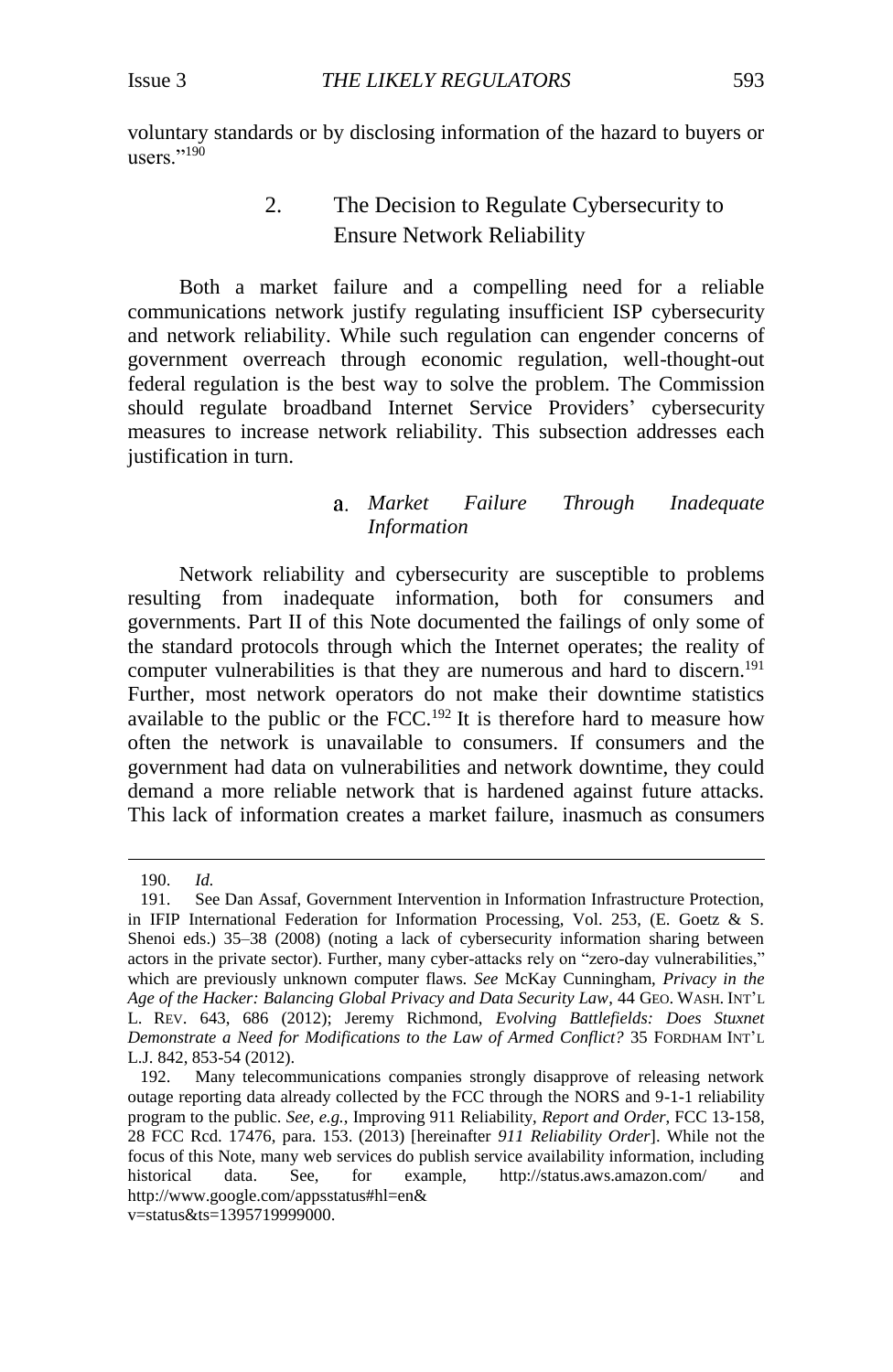cannot accurately assess the risks of network vulnerabilities and cannot appraise the value of the service accordingly.

Further, it is unclear if a traditional market model applies in the case of the Internet, given the differences between last mile connections and general network infrastructure. While network infrastructure is shared and used by everyone who traverses the network, the market for last mile connectivity is in many places a monopoly for consumers. <sup>193</sup> Further, because of common utilization, the origins and destinations of the traffic on this segment of the network are most likely connected by numerous different paths.<sup>194</sup> This characteristic makes the network infrastructure as a whole less vulnerable to failure, assuming no vulnerability is shared by the operators of multiple paths. However, given that a single manufacturer dominates the market for network switches and that the aforementioned vulnerabilities afflict many protocols that virtually all network operators use, it is likely that vulnerabilities do exist.<sup>195</sup>

Network packets can take multiple different paths, so ISPs do not have incentives to upgrade the security on their networks or make them more reliable because increased information is less likely to impact consumers' choices in ISPs. However, individual ISPs do have limited control over the network infrastructure and over which path data takes to get to its destination. While ISPs can and do route their traffic to different networks with differing priorities, <sup>196</sup> it is unclear if they have the knowledge or the incentive to route traffic to more secure networks. Because of the lack of information accessible to the public about cyber vulnerabilities, the FCC should conclude that a market failure justifies a decision to regulate. There is, however, a stronger rationale that justifies regulation of ISPs' cybersecurity practices—the compelling need for a reliable communications network.

<sup>193.</sup> *See generally* SUSAN CRAWFORD, CAPTIVE AUDIENCE: THE TELECOM INDUSTRY AND MONOPOLY POWER IN THE NEW GILDED AGE (2013) (arguing that residentially broadband users have essentially one choice for high speed Internet).

<sup>194.</sup> *See* Inquiry Concerning the Deployment of Advanced Telecomms. Capability to All Americans in A Reasonable & Timely Fashion, *Second Report*, FCC 00-290, CC Docket No. 98-146, 15 FCC RCD. 20913, 20922-23, paras. 17-18 (2000).

<sup>195.</sup> *See* Part II *supra* (discussing BGP and DNS); Ahsan Aslam Khan, *Cisco's Clear Dominance in Data Networking*, THE MOTLEY FOOL (June 25, 2013) http://www.seattlepi.com/business/fool/article/Cisco-s-Clear-Dominance-in-Data-Networking-4486272.php (noting that Cisco Systems has over 60% of the market share for routers and switches); Snowden, *supra* not[e 4.](#page-2-1)

<sup>196.</sup> That is, Comcast might have a more favorable traffic payment arrangement or peering with certain backbones, and would preferentially divert traffic to those networks if possible, at the expense of using other potential paths to get its traffic to the same destination. *See generally* Daniel Golding, *The Real Story Behind the Comcast-Level 3 Battle*, GIGAOM (Dec. 1, 2010), http://gigaom.com/2010/12/01/comcast-level-3-battle/.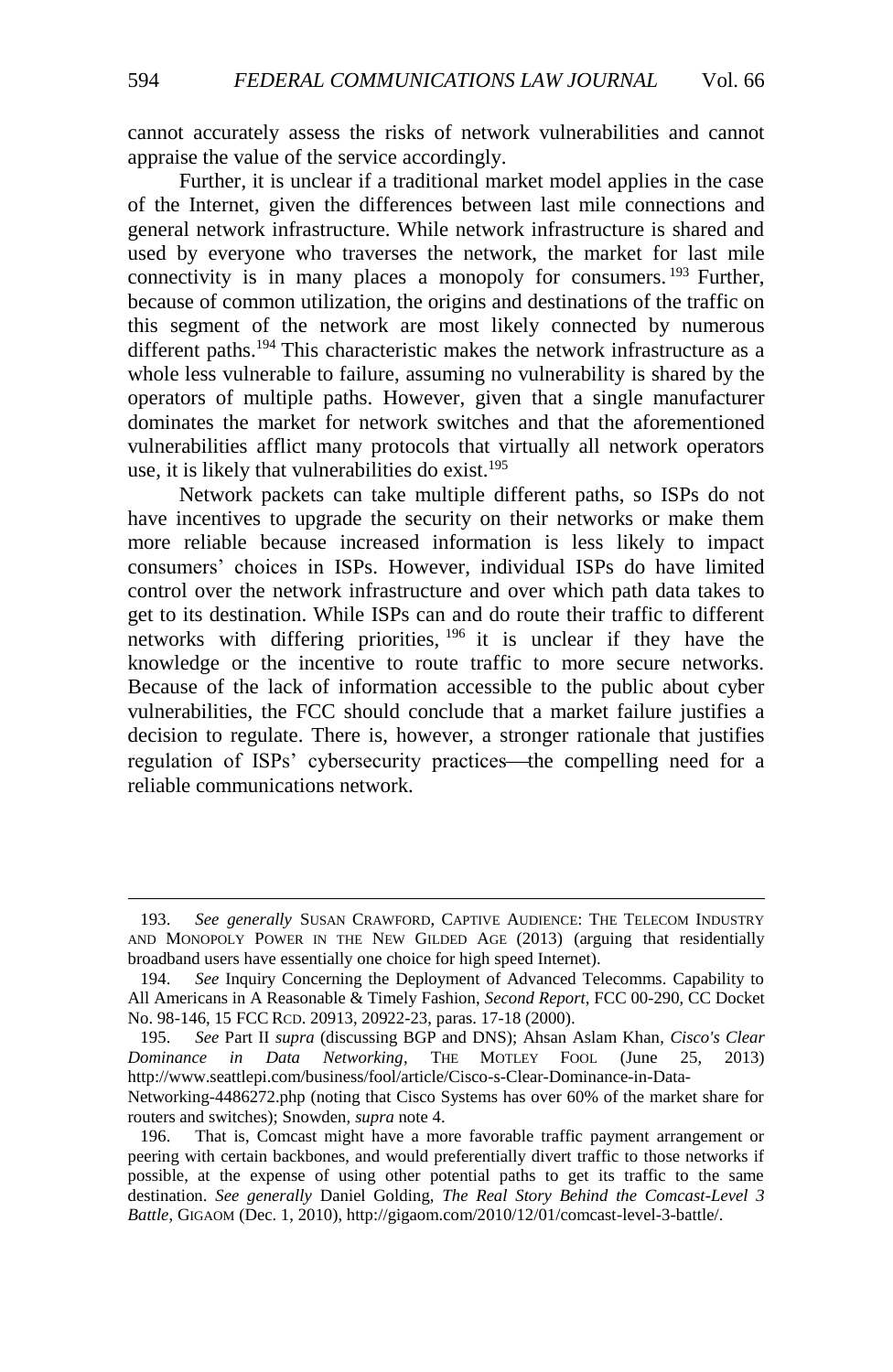## *Compelling Need for a Reliable Nationwide Communications Network*

As early as 1934, with the passage of the Communications Act, Congress recognized the importance of a reliable, nationwide communications network.<sup>197</sup> The purpose of the FCC is to ensure "a rapid, efficient, Nation-wide, and world-wide wire and radio communication service with adequate facilities . . . for the purpose of the national defense [and] promoting safety of life and property."<sup>198</sup> The FCC has realized its purpose with the telephone network, and to a lesser extent with the Internet. Both have immensely increased the productivity and prosperity of the United States.<sup>199</sup>

<span id="page-28-0"></span>Although the word "reliable" is not in section 151, it is implied by our dependence on the interstate and international communications network. Much of our daily communications traverse the Internet, from phone conversations converted to VoIP and back to the PSTN to entertainment and banking. The Internet has provided significant benefits to society and countless new ways to communicate.<sup>200</sup> With regard to public disasters, the FCC has recently shown a desire to improve network reliability, indicating that this is an essential aspect of the communications network.<sup>201</sup> The promotion of a reliable communications network serves intangible values such as public safety and national security. The FCC recently expounded upon this idea in an order requiring increased reliability and certification oversight for service providers to 9-1-1 publicsafety answering points. <sup>202</sup> This compelling need would likely justify government regulation of the cybersecurity practices of ISPs even if there were not a market failure caused by a lack of information.

## *Federal Regulation as the Best Way to Ensure a Reliable Communications Network*

Even if remedying vulnerabilities in the communications network is justified by a market failure or a compelling need, the FCC must consider

<sup>197. 47</sup> U.S.C. § 151 (2006).

<sup>198. 47</sup> U.S.C. § 151 (2006).<br>199. See REED HUNDT & BLA

See REED HUNDT & BLAIR LEVIN, THE POLITICS OF ABUNDANCE ch. 2 (2012).

<sup>200.</sup> *See* HUNDT & LEVIN, *supra* not[e 199,](#page-28-0) ch. 2 (noting the benefits of the Internet and making recommendations to improve society through future technologies that take advantage of this interconnectedness).

<sup>201.</sup> *See generally* Improving the Resiliency of Mobile Wireless Commc'ns Networks, *Notice of Proposed Rulemaking*, Release No. FCC 13-125, (2013), *available at* http://fjallfoss.fcc.gov/edocs\_public/attachmatch/FCC-13-125A1.pdf (introducing measures to increase transparency to consumers regarding the ability of different wireless service providers to maintain their networks operational during emergencies); *911 Reliability Order*, *supra* note [192](#page-26-1) (adopting rules to ensure that 911 communications networks nationwide are dependable and resilient).

<sup>202.</sup> *See 911 Reliability Order*, *supra* not[e 192,](#page-26-1) paras. 1-6.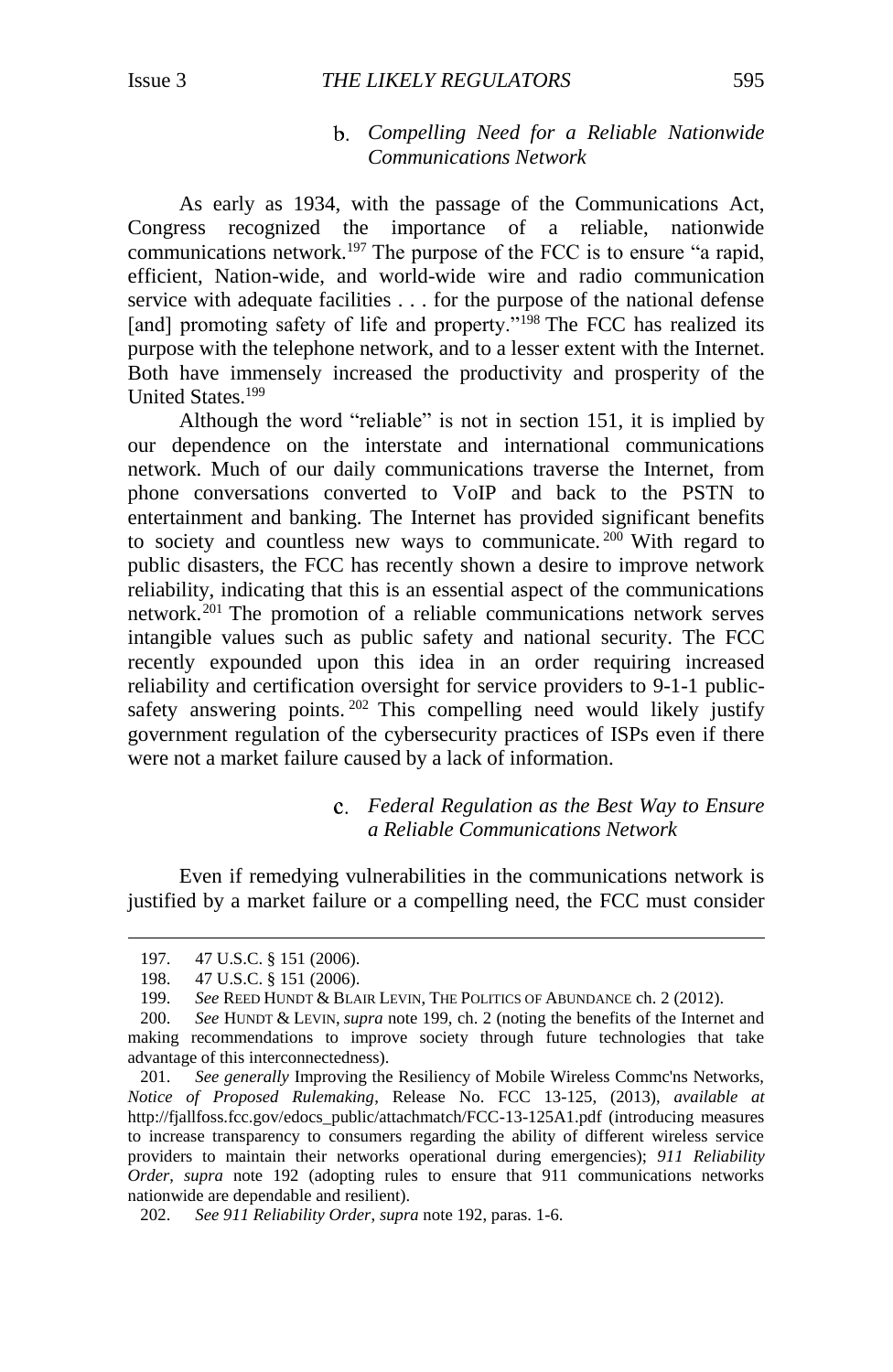other options before making a decision to regulate. Many of the alternative options suggested by the Office of Management and Budget in the A-4 Circular cannot remedy the problem of network reliability. This is not an antitrust issue, nor is it a products liability issue.  $203$  The Internet and nationwide communications network are archetypical interstate systems and are not amenable to regulation by the states.<sup>204</sup> These considerations all weigh heavily in favor of federal regulation.

However, the FCC should be mindful of the presumption against economic regulation.<sup>205</sup> It is possible that FCC regulation would take the form of mandatory, uniform quality standards for goods or services. This type of regulation requires a hard look at its necessity. Specifically, the FCC must consider whether "the potential problem can be adequately dealt with through voluntary standards or by disclosing information of the hazard to buyers or users." <sup>206</sup> This is the most significant criticism of FCC regulation.

If ISPs start to disclose their security practices, consumers may choose the best security among service providers, providing an incentive for ISPs to compete for customers over the issue of cybersecurity. While recent disclosures of network vulnerabilities provide some information about the state of cybersecurity to consumers,  $20\overline{7}$  there is no indication that ISPs are planning to compete in this arena. The FCC's Cyber Security Certification Program Notice of Inquiry might have also provided information to consumers, however, that docket has not been revisited since 2011. <sup>208</sup> Voluntary cybersecurity and network reliability since 2011. <sup>208</sup> Voluntary cybersecurity and network reliability commitments may be an adequate solution to this problem, and the FCC has moved in this direction. The Communications Security, Reliability and Interoperability Council already convened by the FCC is one avenue to encourage network operators to make voluntary commitments. Indeed, the FCC has secured voluntary commitments from many of the largest Internet service providers to address vulnerabilities with DNS and BGP, <sup>209</sup> and

205. Circular A-4, *supra* note [166,](#page-23-2) at 6.

<sup>203.</sup> See RESTATEMENT (THIRD) OF TORTS: PROD. LIAB. § 19 (1998) (stating that services, "even when provided commercially, are not products," and so are not subject to the rules of products liability).

<sup>204.</sup> Indeed, the Communications Act "must be construed in light of the needs for comprehensive regulation and the practical difficulties inhering in state by state regulation of parts of an organic whole." Gen. Tel. Co. of Cal. v. FCC, 413 F.2d 390, 398 (D.C. Cir. 1969). The whole point of the Federal Communications Commission is to regulate the communications industry. ON/TV of Chicago v. Julien, 763 F.2d 839, 842 (7th Cir. 1985).

<sup>206.</sup> *Id.* at 7.

<sup>207.</sup> The NSA disclosures provide a wealth of data on the state-of-the-art intrusion techniques used by the U.S. Government. Some of these techniques targeted ISPs with previously unknown cybersecurity vulnerabilities.

<sup>208.</sup> Cyber Sec. Certification Program NOI, *supra* note [53.](#page-9-2)

<sup>209.</sup> *See* FCC Advisory Committee Adopts Recommendations to Minimize Three Major Cyber Threats, *supra* note [61,](#page-10-2) at 1. However, as noted in Part II.C, these commitments cover only fifty percent of residential broadband users. *Id.*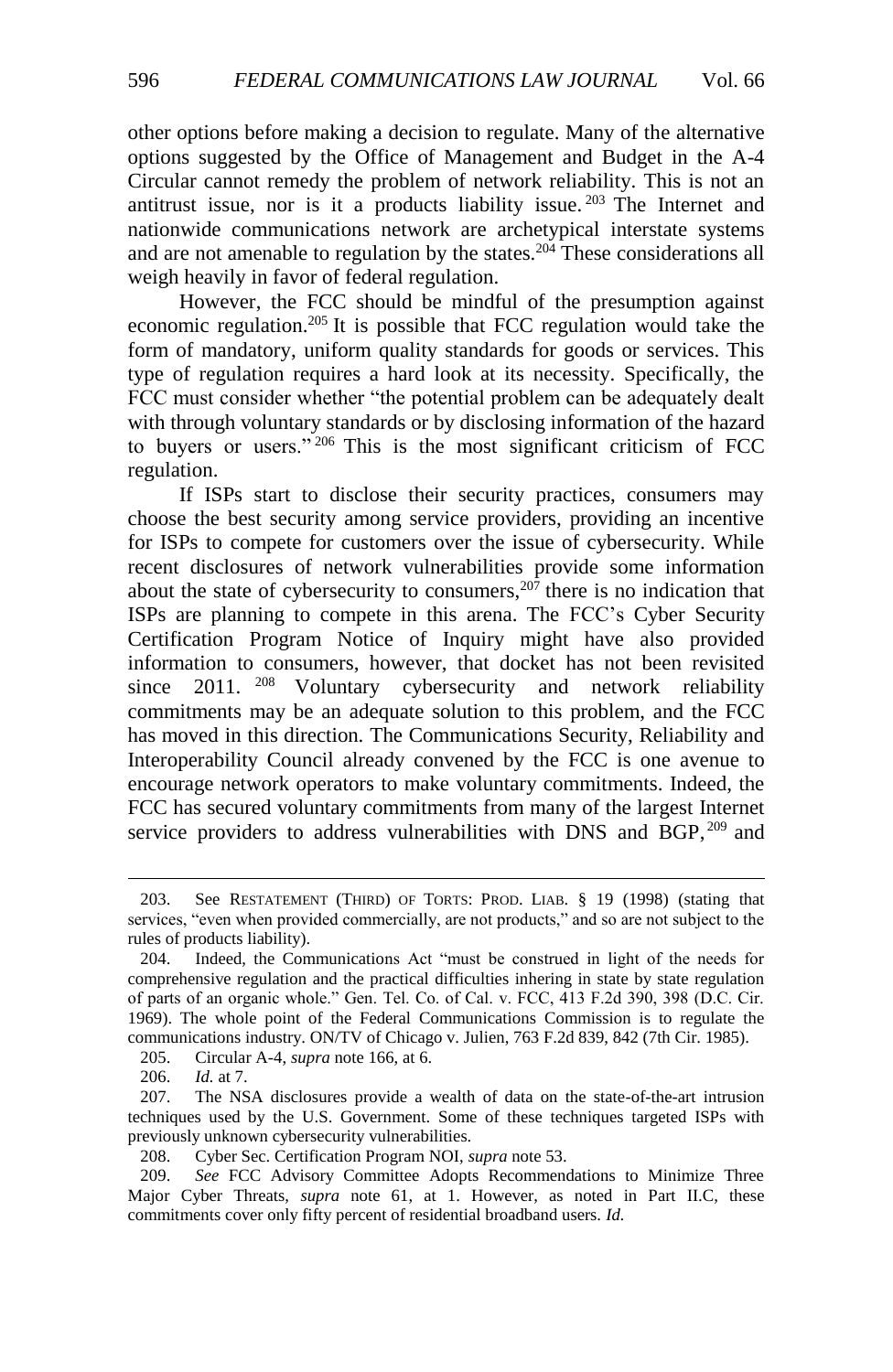CSRIC IV will be making recommendations for voluntary adoption of other cybersecurity best practices in conjunction with the NIST Cybersecurity Framework.<sup>210</sup>

However, not all cybersecurity problems that threaten network reliability can be solved in such a manner; a recent proceeding addressing 9-1-1 reliability shows why. Over the last ten years, the Commission had relied on assurances by 9-1-1 service providers that they would voluntarily implement industry best practices such as backup power and connection diversity for public-safety answering points. <sup>211</sup> When considering the causes of 9-1-1 service failures, the FCC determined that the adoption of these industry best practices could have prevented the 9-1-1 outages experienced during and after the 2012 derecho; unfortunately, that implementation did not happen.<sup>212</sup> This is a clear example that reliance on voluntary commitments to adopt these best practices did not produce the reliability needed for this service. <sup>213</sup> With cybersecurity, voluntary commitments by ISPs may also result in lack of implementation, especially given the lackadaisical adoption of DNSSEC noted above. <sup>214</sup> The FCC must also consider the feasibility of obtaining commitments from all service providers. Furthermore, will these commitments encompass new vulnerabilities and changing technology? Will these commitments actually ensure reliability? These are difficult questions, and the gravity of ensuring the safety of our economy militates toward obtaining more certain assurances that reliability is paramount.

Ensuring high reliability and protection from cyber-attacks on the communications infrastructure may be possible only with regulation. Having concluded that the FCC should regulate, this Note now turns to a brief discussion of the FCC's considerations for *how* it should regulate.

## <span id="page-30-0"></span>*B. Cost-Benefit Analysis and Cost-Effectiveness Analysis*

<span id="page-30-1"></span>Once an agency has decided to regulate, it must choose the best method of regulation to achieve its goal. Cost-benefit analysis and costeffectiveness analysis are prominent methodologies to help agencies make this choice. <sup>215</sup> As the influential scholar and Supreme Court Associate Justice Stephen Breyer wrote, cost-benefit analysis embodies "a simple axiom for creating and implementing any program: determine the

<sup>210.</sup> CSRIC IV, *supra* not[e 69,](#page-11-2) at 5.

<sup>211.</sup> *See 911 Reliability Order*, *supra* not[e 192,](#page-26-1) paras. 11-14.

<sup>212.</sup> *See id.* at para. 21.

<sup>213.</sup> *Id.* at paras. 24-26 (noting that "service providers may choose–and have chosen–to disregard these voluntary recommendations, even when they concern critical 911 services"). 214. *See* Part II.A *supra*.

<sup>215.</sup> Circular A-4, *supra* note [166,](#page-23-2) at 9; *see generally* Cass R. Sunstein, *Cost-Benefit Default Principles*, 99 MICH. L. REV. 1651, 1662 (2001). The initial description here applies to both cost-benefit analysis and cost-effectiveness analysis, even if cost-benefit analysis is the methodology mentioned by name.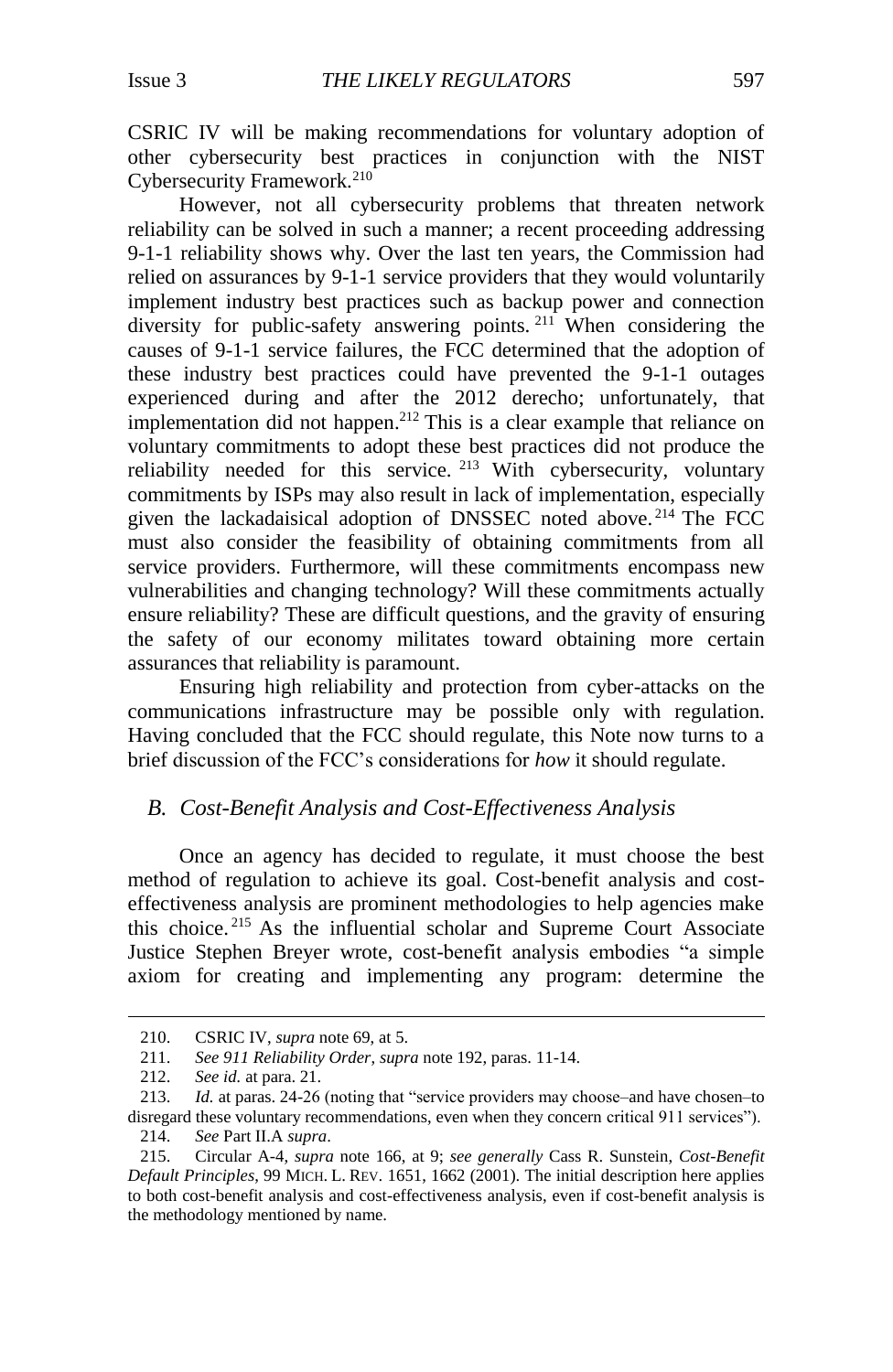objectives, examine the alternative methods of obtaining these objectives, and choose the best method for doing so."<sup>216</sup> Cost-benefit analysis is a way of producing a full appraisal of a proposal that reflects the shortcomings inherent in the human decision-making process.<sup>217</sup> In addition, cost-benefit analysis forces agencies to explicitly state their rationale for regulating. By articulating the basis for the decision, agencies allow the public an opportunity to provide input in a way not necessarily required by the minimum notice and comment procedures.<sup>218</sup>

<span id="page-31-0"></span>In 1993, President Bill Clinton issued an Executive Order setting out general principles of regulation.<sup>219</sup> These have been lauded as a codification of the principles of cost-benefit analysis, $220$  and subsequent guidance from the Office of Management and Budget has expanded upon the principles in the Executive Order.<sup>221</sup> While the FCC, as an independent agency, is not obligated to take these considerations into account or to obtain Office of Information and Regulatory Affairs ("OIRA") approval before it promulgates regulations, $^{222}$  these principles provide an excellent foundation to guide the decision of whether or not to mandate cybersecurity standards. <sup>223</sup> Summarizing the principles produces several overarching considerations:

221. *See* Circular A-4, *supra* note 156, at 1.

223. Exec. Order 12,866, 58 Fed. Reg. §1(b). Not every principle applies in this analysis. For reference the twelve principles are:

> (1) Each agency shall identify the problem that it intends to address (including, where applicable, the failures of private markets or public institutions that warrant new agency action) as well as assess the significance of that problem.

> (2) Each agency shall examine whether existing regulations (or other law) have created, or contributed to, the problem that a new regulation is

<sup>216.</sup> STEPHEN G. BREYER, REGULATION AND ITS REFORM 5 (1982).

<sup>217.</sup> *See* Sunstein, *supra* note [215,](#page-30-1) at 1662 (observing that people "have difficulty in calculating probabilities, and they tend to rely on rules of thumb, or heuristics, that can lead them to make systematic errors . . . in thinking about the seriousness of certain risks.").

<sup>218.</sup> *Id.*; *see also* Michael A. Livermore & Richard L. Revesz, *Regulatory Review, Capture, and Agency Inaction*, 101 Geo. L.J. 1337, 1370 (noting that the cost-benefit analysis methodology reduces agency capture through "requiring the examination of a wide range of regulatory effects; . . . [being] standardized and supported by a set of professional norms; and . . . improv[ing] transparency, by publishing for public scrutiny agency estimates of regulatory effects.").

<sup>219.</sup> Exec. Order 12,866, 58 Fed. Reg. 51,735 (Sept. 30, 1993).

<sup>220.</sup> *See* Sunstein, *supra* note [215,](#page-30-1) at 11655-656. More recently, Commissioner Maureen Ohlhausen drew upon the principles and adapted them to form principles for when the Federal Trade Commission should use its unfair methods of competition authority to regulate. *See Section 5: Principles of Navigation*, Remarks of Maureen K. Ohlhausen, Commissioner, Federal Trade Commission at the U.S. Chamber of Commerce (Washington, D.C., July 25, 2013).

<sup>222.</sup> *See* Exec. Order 12,866, 58 Fed. Reg. §6(a)(3). To reduce the paperwork burden businesses, people, and small governments, the FCC does have to submit proposed regulations to OMB when obtaining information from ten or more persons. *See* 5 C.F.R. §§ 1320.3, 1320.4.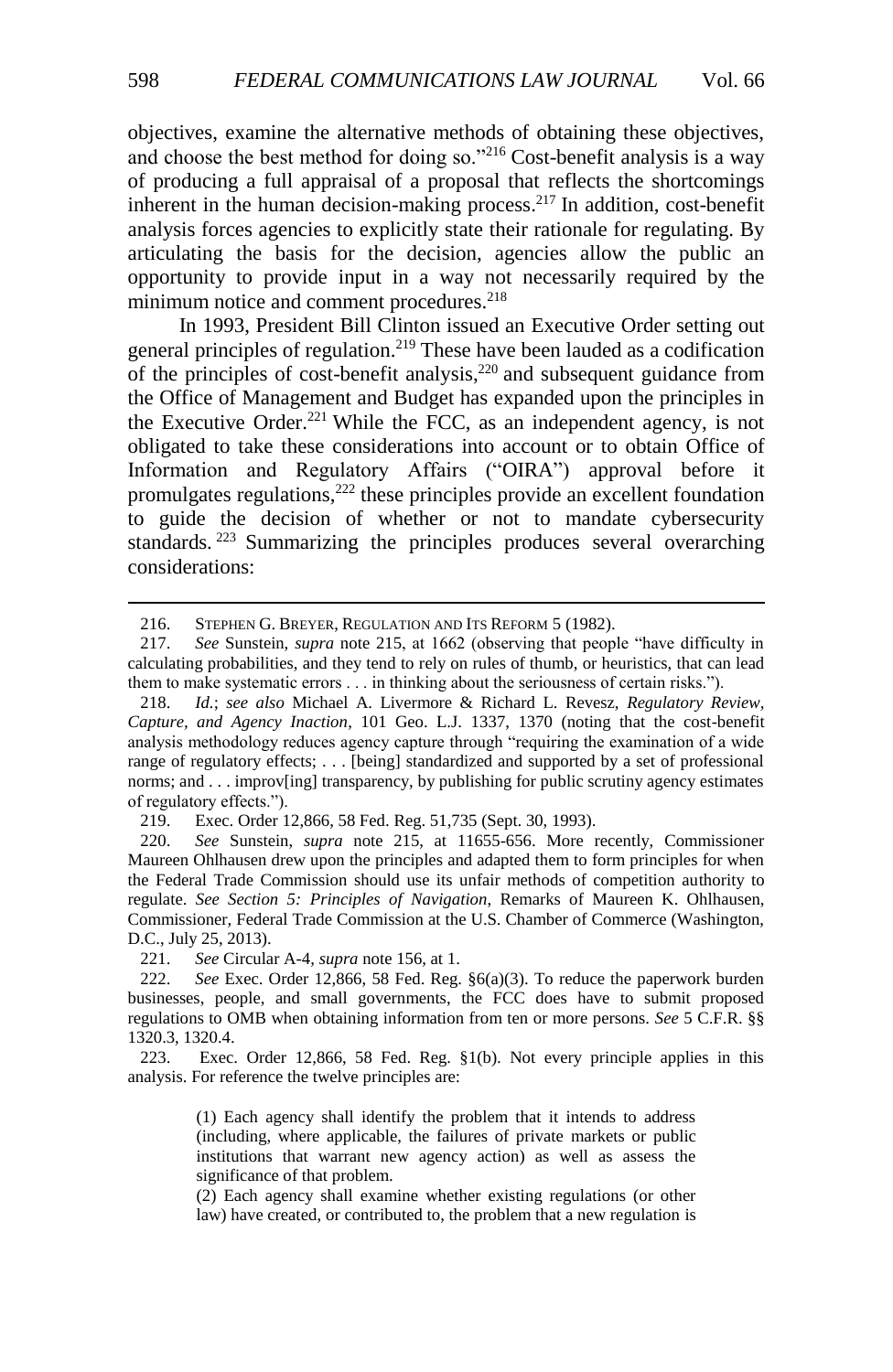$\overline{a}$ 

1. Identify the problem that the regulation seeks to address.

intended to correct and whether those regulations (or other law) should be modified to achieve the intended goal of regulation more effectively.

(3) Each agency shall identify and assess available alternatives to direct regulation, including providing economic incentives to encourage the desired behavior, such as user fees or marketable permits, or providing information upon which choices can be made by the public.

(4) In setting regulatory priorities, each agency shall consider, to the extent reasonable, the degree and nature of the risks posed by various substances or activities within its jurisdiction.

(5) When an agency determines that a regulation is the best available method of achieving the regulatory objective, it shall design its regulations in the most cost-effective manner to achieve the regulatory objective. In doing so, each agency shall consider incentives for innovation, consistency, predictability, the costs of enforcement and compliance (to the government, regulated entities, and the public), flexibility, distributive impacts, and equity.

(6) Each agency shall assess both the costs and the benefits of the intended regulation and, recognizing that some costs and benefits are difficult to quantify, propose or adopt a regulation only upon a reasoned determination that the benefits of the intended regulation justify its costs.

(7) Each agency shall base its decisions on the best reasonably obtainable scientific, technical, economic, and other information concerning the need for, and consequences of, the intended regulation.

(8) Each agency shall identify and assess alternative forms of regulation and shall, to the extent feasible, specify performance objectives, rather than specifying the behavior or manner of compliance that regulated entities must adopt.

(9) Wherever feasible, agencies shall seek views of appropriate State, local, and tribal officials before imposing regulatory requirements that might significantly or uniquely affect those governmental entities. Each agency shall assess the effects of Federal regulations on State, local, and tribal governments, including specifically the availability of resources to carry out those mandates, and seek to minimize those burdens that uniquely or significantly affect such governmental entities, consistent with achieving regulatory objectives. In addition, as appropriate, agencies shall seek to harmonize Federal regulatory actions with related State, local, and tribal regulatory and other governmental functions.

(10) Each agency shall avoid regulations that are inconsistent, incompatible, or duplicative with its other regulations or those of other Federal agencies.

(11) Each agency shall tailor its regulations to impose the least burden on society, including individuals, businesses of differing sizes, and other entities (including small communities and governmental entities), consistent with obtaining the regulatory objectives, taking into account, among other things, and to the extent practicable, the costs of cumulative regulations.

(12) Each agency shall draft its regulations to be simple and easy to understand, with the goal of minimizing the potential for uncertainty and litigation arising from such uncertainty.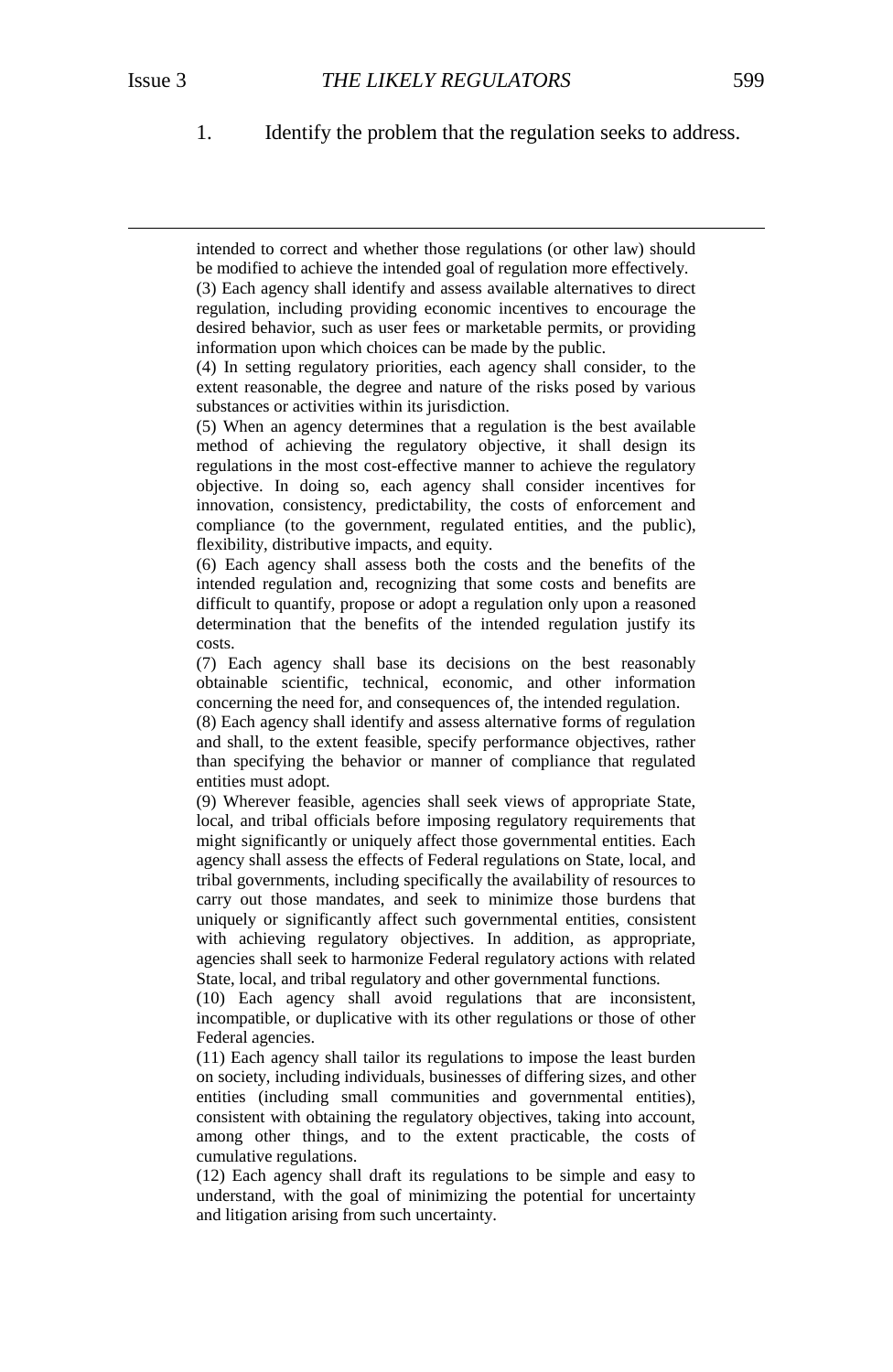- 2. Analyze the costs, benefits, and impacts on incentives for each alternative regulatory option, recognizing that some costs and benefits are difficult to quantify.
- 3. Choose the option in which the benefits best justify the costs, avoiding inconsistent or duplicative regulation.
- 4. Provide clear guidance for stakeholders and those affected by the proposed regulation.<sup>224</sup>

The FCC has shown implicit acceptance of these considerations when deciding whether to regulate.<sup>225</sup>

Cost-benefit analysis is not at odds with regulation, nor is it a purely economic approach to regulation.<sup>226</sup> Instead, it is an "instrument designed to ensure that the consequences of regulation are placed before relevant officials and the public as a whole, and intended to spur attention to neglected problems while at the same time ensuring that limited resources will be devoted to areas where they will do the most good."  $227$  It is important that agencies do not engage in cost-benefit analysis to the detriment of society by failing to come to a conclusion using cost-benefit tools.<sup>228</sup> This "paralysis by analysis" can prevent desirable regulations from going forward. $229$ 

## 1. Principles of Cost-Benefit Analysis and Cost-Effectiveness Analysis

<span id="page-33-0"></span>The considerations of cost-benefit analysis and cost-effectiveness analysis fall along different axes. Cost-benefit analysis is used to compare regulatory options that have outcomes that can be measured in dollar values, while cost-effectiveness analysis looks to the efficacy of each potential regulatory measure.<sup>230</sup> If possible, agencies should perform both analyses when choosing among regulatory alternatives.<sup>231</sup> The background section of this Note identified the problem that the FCC must address. Having dispensed with the first step, the following discussion will focus on steps two through four.

 $\overline{a}$ 

231. *Id.* at 9.

<sup>224.</sup> *See id.*; Livermore, *supra* note [218,](#page-31-0) at 1370-71.

<sup>225.</sup> *See* Preserving the Open Internet, *Notice of Proposed Rulemaking*, FCC 09-93, 24 FCC Rcd. 13064, paras. 48-80 (2009) (discussing the need for Commission action by considering the goals of the Commission, the current state of broadband and the Internet marketplace, and the debate regarding traffic management pricing and practices).

<sup>226.</sup> *See* Sunstein, *supra* note [215,](#page-30-1) at 1663.

<sup>227.</sup> *Id.*

<sup>228.</sup> *Id*.

<sup>229.</sup> *Id.*

<sup>230.</sup> Circular A-4, *supra* note [166,](#page-23-2) at 10.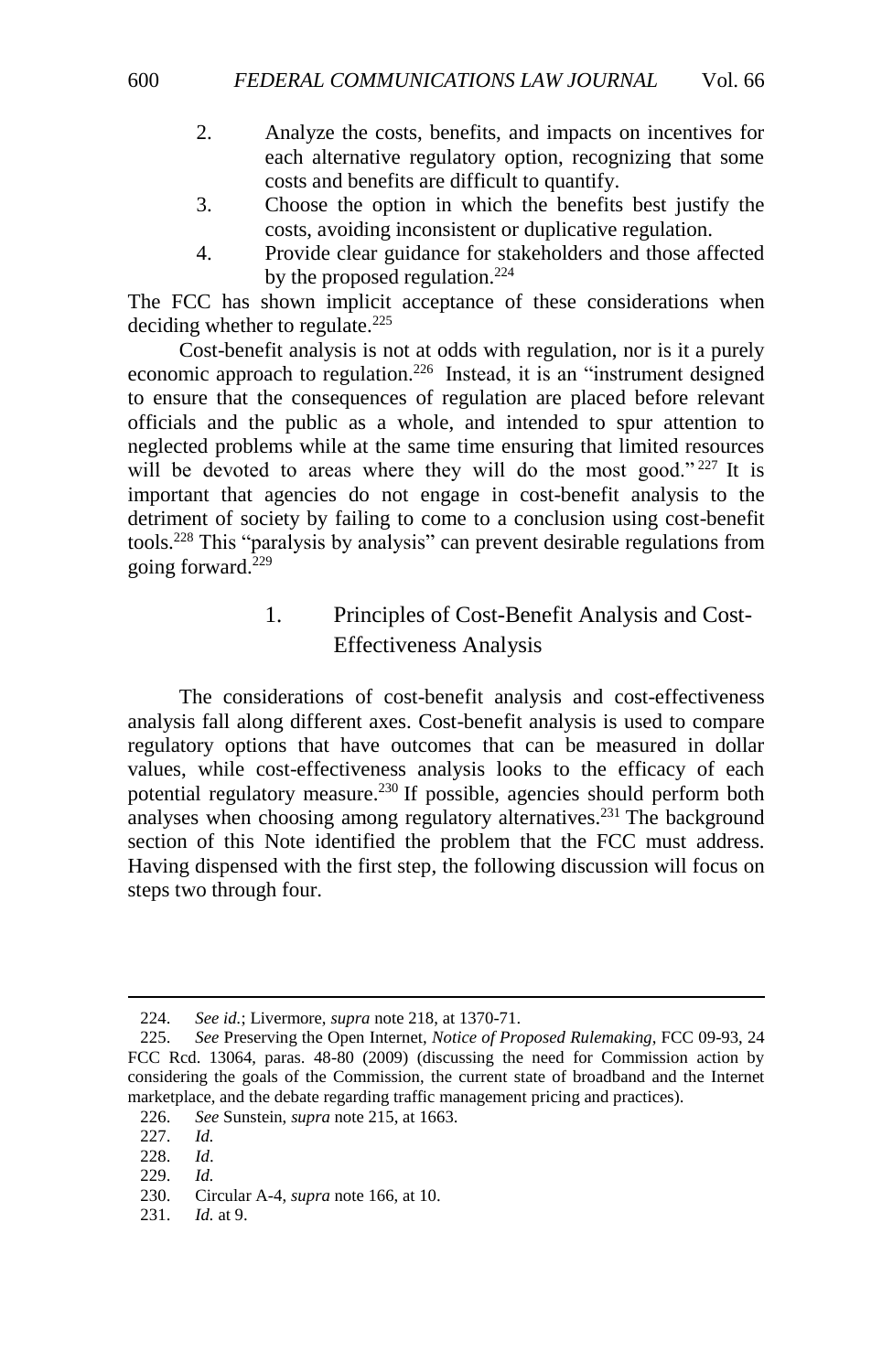#### *Determining the Costs and Benefits of the Alternatives*

The agency must show how the proposed action will bring about the anticipated costs and benefits. <sup>232</sup> Cost-benefit analysis reduces both the costs and the benefits of proposed regulation to monetary units, thereby facilitating the evaluation of the proposal through a common metric.<sup>233</sup> Accordingly, the agency should show the monetized values of the benefits and costs to society.<sup>234</sup> When benefits are not amenable to measurement using monetary units, agencies must still try to measure the outcomes in terms of physical units.<sup>235</sup> When direct measurements of costs and benefits are not possible, either because the market does not exist or because the costs and benefits are intangible, an agency can use implicit price estimates, <sup>236</sup> revealed preference measures, <sup>237</sup> and stated preference measures<sup>238</sup> to determine a monetized value for goods and services. Costs and benefits are measured against a baseline of outcomes expected to occur if the regulation is not implemented.<sup>239</sup> This baseline must consider how the market will likely evolve and external factors affecting expected costs and benefits.<sup>240</sup> Agencies should generally analyze at least three options: "the preferred option; a more stringent option that achieves additional benefits (and presumably costs more) beyond those realized by the preferred option; and a less stringent option that costs less (and presumably generates fewer benefits) than the preferred option."<sup>241</sup>

Agencies must consider the costs of a regulation in addition to its benefits.<sup>242</sup> A regulatory approach that is blind to its costs reduces societal benefits in the aggregate, even if the regulatory goal has a higher positive effect in remediating the problem. Professor Cass Sunstein, former Administrator of the Office of Information and Regulatory Affairs, describes this principle in the context of environmental regulation:

<sup>232.</sup> *Id.* at 18.

<sup>233.</sup> *Id.* at 10.

<sup>234.</sup> *Id.* at 18.

<sup>235.</sup> *Id.* at 10.

<sup>236.</sup> *Id.* at 20.

<sup>237.</sup> *Id.* at 20–21*.* One caveat for the revealed preference measure is that it requires a well-informed market participant to obtain accurate measures. *Id.* This may pose difficulties when measuring reveal preference for cybersecurity and network reliability. *Id.*

<sup>238.</sup> *Id.* at 22–23.

<sup>239.</sup> *Id.* at 15–16.

<sup>240.</sup> *Id.* at 15.

<sup>241.</sup> *Id.* at 16.

<sup>242.</sup> While this may seem intuitive and will certainly be brought up by the regulated entities, it is important to see its rationale, as it focuses agency efforts. Sunstein, *supra* note [215](#page-30-1) (explaining the rationale for considering both costs and benefits in addressing agency efforts).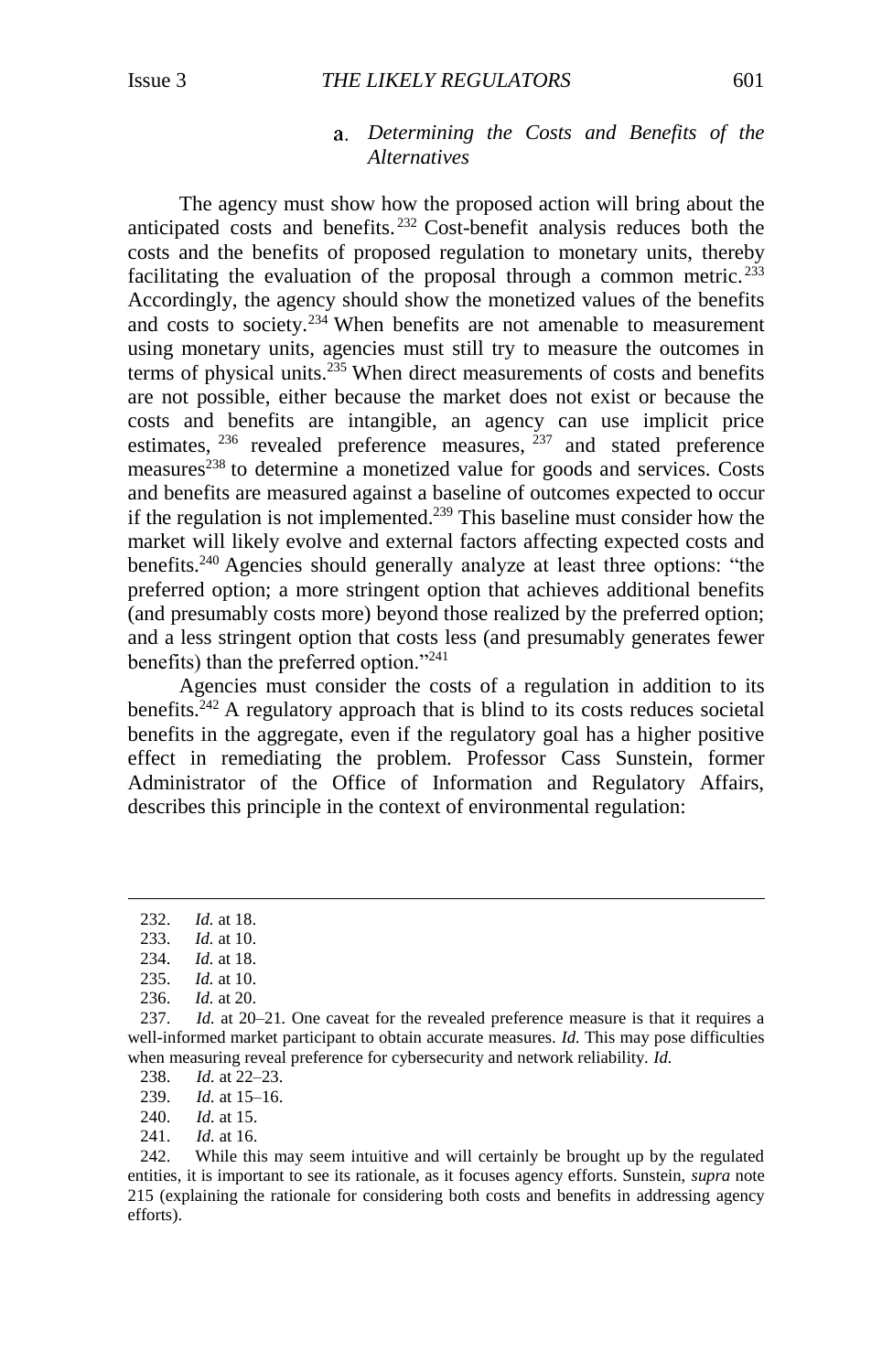The basic idea is that a "benefits only" approach also reflects a kind of tunnel vision, a myopic focus on only one of the variety of things that matter. Suppose, for example, that one approach to regulation would produce a certain level of air quality benefits, but at a cost of \$800 million, and that a competing approach would produce a trivially lower level of air quality benefits, but at a cost of \$150 million. If costs can be made relevant, the agency is permitted to do what seems quite sensible: save the \$650 million, because the benefits would not be high enough to justify the expenditure.<sup>243</sup>

This approach leads to more rational regulation.<sup>244</sup>

When determining costs and benefits, there are a number of considerations suggested by Executive Order 12866.<sup>245</sup> One common measure of cost is the economic criterion of the "private willingness to pay."<sup>246</sup> This is a measure of how much individuals would be willing to forgo to enjoy a particular benefit.<sup>247</sup> However, this measure suffers from a number of deficiencies. Willingness to pay depends on having information about the problem and its consequences and the means to pay once the consequences of maintaining the status quo are known.<sup>248</sup> Further, private willingness to pay does not necessarily take into account intangible costs and benefits that society as a whole would receive from a regulation.<sup>249</sup> Accordingly, this should be one factor among many considered, including the measures mentioned above such as implicit price estimates, revealed preference measures, and stated preference measures.

Another consideration is a "feasibility requirement," which considers whether it is feasible for the regulated industry to implement the regulation.<sup>250</sup> However, at its heart, a feasibility requirement involves no balancing of costs and benefits.<sup>251</sup> This is because any "significant increase in costs is likely to prove 'not feasible' for at least some companies."<sup>252</sup> Using the "feasibility requirement" is appropriate in extreme cases, *i.e.* a regulation is infeasible if it significantly harms the industry resulting in

<sup>243.</sup> *Id.* at 1691.

<sup>244.</sup> *See id.* at 1684 (noting that "Justice Breyer expressly endorses the default rule of *Michigan v. EPA*, saying that in the face of statutory ambiguity, agencies should be allowed to consider costs, if only because that approach would increase the likelihood of rational regulation.").

<sup>245.</sup> *See* Exec. Order 12,866, 58 Fed. Reg. 51,735 § 6(a)(3)(C) (Sept 30, 1993). 246. See Sunstein, *supra* note 215, at 1661.

See Sunstein, *supra* not[e 215,](#page-30-1) at 1661.

<sup>247.</sup> Circular A-4, *supra* note [166,](#page-23-2) at 18.

<sup>248.</sup> Sunstein, *supra* not[e 215,](#page-30-1) at 1661.

<sup>249.</sup> *See id*.

<sup>250.</sup> *See id.* at 1701.

<sup>251.</sup> *Id.* (citing Am. Textile Mfrs. Inst. v. Donovan, 452 U.S. 490 (1981)).

<sup>252.</sup> *See* Sunstein, *supra* note [215,](#page-30-1) at 1701.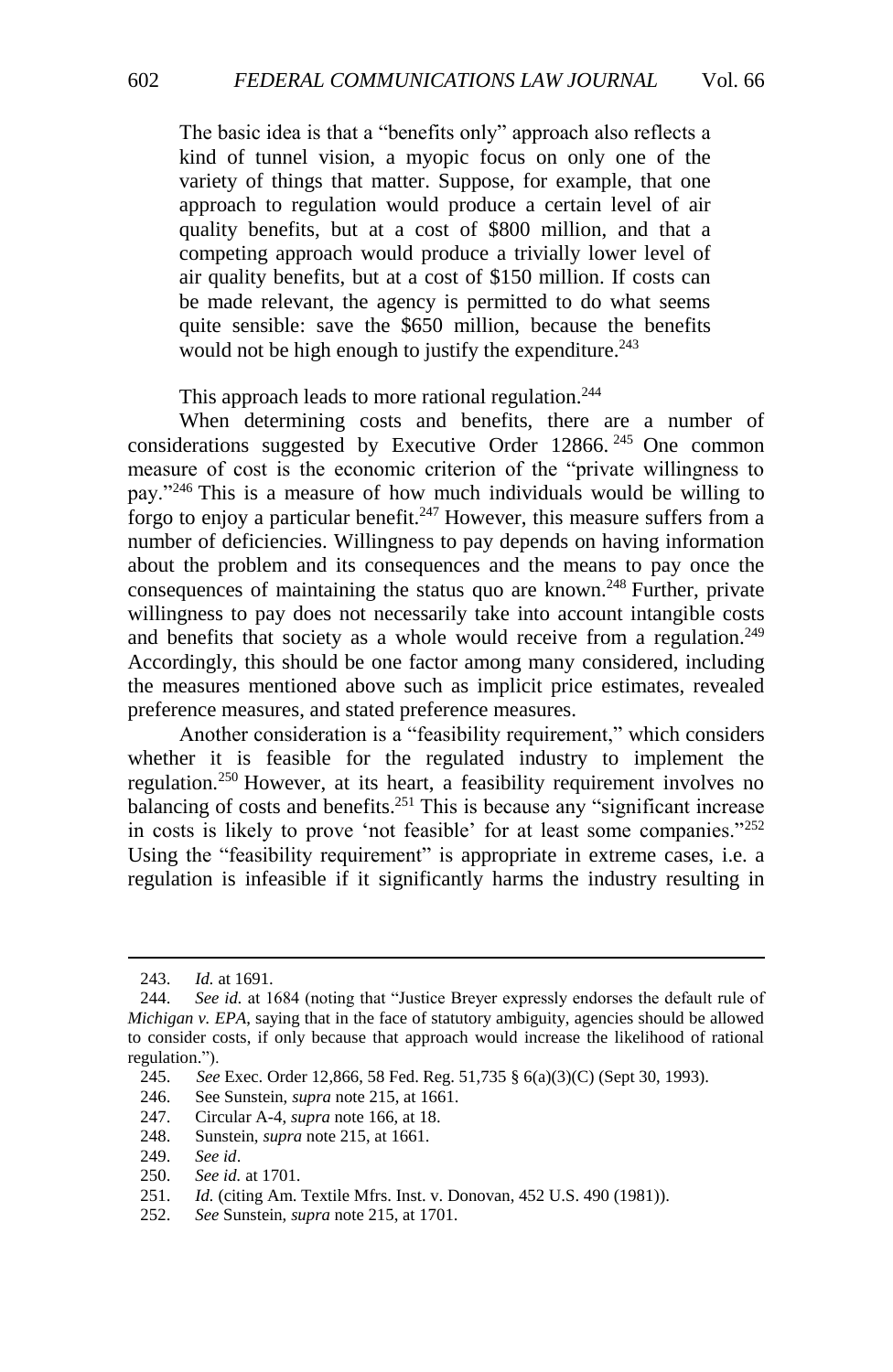"large numbers of business failures, substantial losses of jobs, or the equivalent."<sup>253</sup>

When possible, agencies should use market data about the actual prices for the goods or services affected by regulation.<sup>254</sup> Market prices provide good data for estimating costs and benefits if the services affected by the regulation are traded in a "well-functioning competitive market."<sup>255</sup> For many costs, it may be difficult to quantify the consequences of either regulating or not regulating.<sup>256</sup> Regardless of whether they are quantifiable, though, these costs and benefits must be considered. <sup>257</sup> **Oualitative** measures for assessing the consequences of inaction or regulation include "distributive impacts" and "equity" analyses.<sup>258</sup>

When analyzing non-quantified costs and benefits, the agency must carefully describe these intangibles *qualitatively*. 259 The agency must "present any relevant quantitative information along with a description of the unquantifiable effects, such as . . . improvements in quality of life . . . [with] a discussion of the strengths and limitations of the qualitative information." <sup>260</sup> This description should also include reasons why the information cannot be quantified.<sup>261</sup>

#### *Cost-Effectiveness Analysis*

Cost-effectiveness analysis is used to identify the most effective uses of resources, comparing different regulatory actions with the same primary outcome.<sup>262</sup> The most cost-effective regulatory alternative is the one that achieves the best outcome at a reasonable or threshold cost; it is not necessarily the alternative with the highest cost-to-effectiveness ratio.<sup>263</sup> To perform the analysis, an agency must carefully construct the cost and performance measures (effectiveness) for the regulatory alternatives. <sup>264</sup> Cost is the net cost of the regulation, subtracting cost savings (though not primary outcomes) from the costs of the regulation. <sup>265</sup> Effectiveness

257. *See id.*

- 259. *See* Circular A-4, *supra* note [166,](#page-23-2) at 27.
- 260. *Id.*

 $\overline{a}$ 

265. *Id.*

<sup>253.</sup> *Id.* at 1702–03 (citing United Steelworkers of Am. v. Marshall, 647 F.2d 1189 (D.C. Cir. 1980); Bldg. & Constr. Trades Dep't. v. OSHA, 838 F.2d 1258 (D.C. Cir. 1988); Nat'l Cottonseed Prods. Ass'n v. Brock, 825 F.2d 482 (D.C. Cir. 1987)).

<sup>254.</sup> *See* Circular A-4 *supra* not[e 166,](#page-23-2) at 21-22.

<sup>255.</sup> *Id.* at 19.

<sup>256.</sup> *See* Exec. Order 12,866, 58 Fed. Reg. 51,735 §1(b)(6) (Sept. 30, 1993).

<sup>258.</sup> *See id.* § 1(a), (b)(5).

<sup>261.</sup> *Id.* (Here, OMB specifically identifies situations where the "existence of a risk may be based on highly speculative assumptions, and the magnitude of the risk may be unknown" as circumstances where quantization may be difficult and qualitative description may be needed).

<sup>262.</sup> *Id.* at 11

<sup>263.</sup> *Id.*

<sup>264.</sup> *Id.*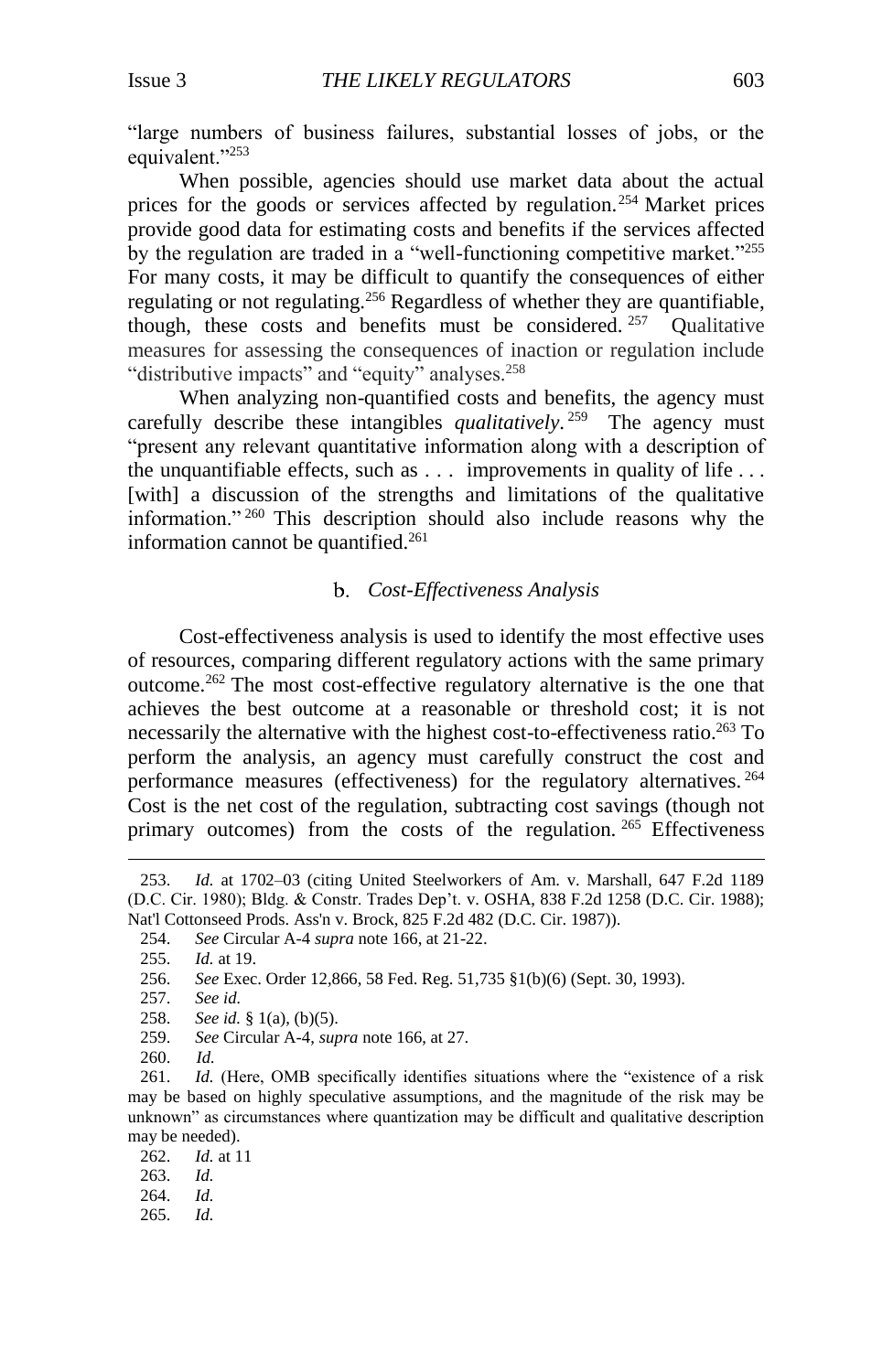measures are the final outcomes of the regulation.<sup>266</sup> Effectiveness measures should examine how a regulation reduces the severity and the duration of the problem it seeks to remedy. 267

FCC analysis will likely require the use of both cost-benefit analysis and cost-effectiveness analysis. Cybersecurity and network reliability seem particularly amenable to cost-effectiveness analysis because different regulatory measures would have the same outcome of increased network reliability.

## 2. Application to Cybersecurity Standards

<span id="page-37-0"></span>It may be difficult to quantify and account for all of the costs and benefits associated with increased reliability and decreased vulnerability to cyber-attacks that threaten network infrastructure. The FCC will need to devote time and resources to considering the various factors involved and providing appropriate opportunities for public comment. This subsection provides some initial considerations for this analysis.

Direct costs of cybersecurity regulation will likely include upgrade costs for service providers, wages for more security and network analysts who can determine vulnerabilities, and funds spent to ensure administrative compliance with regulations. Insofar as providers spend money to comply with cybersecurity regulation, those funds might have otherwise enabled other infrastructure upgrades, such as increased bandwidth and connection speeds. These costs could be passed down to consumers, so the analysis should account for ancillary costs such as decreased access to the network by lower income groups.

Tangible benefits of increased cybersecurity and network reliability include improved economic activity through decreased downtime and improved national security. Intangible benefits include increased trust in the communications system. Qualitative descriptions can sometimes replace exact cost-benefit monetization, especially for intangible aspects and for events that are low-probability but high-consequence occurrences. Here, a network failure due to cybersecurity vulnerabilities is an example of a low-probability, high-consequence event. As such, the FCC should ensure it addresses all of the considerations of qualitative description, such as the strengths and limitations of the qualitative information, and the reasons why the information cannot be quantified.<sup>268</sup>

Cost-benefit analysis suggests looking at market prices to determine the monetized values of the costs and benefits of cybersecurity and network reliability. However, utilizing consumer pricing may not reflect actual costs and benefits. Using market data to inform monetization of the value of reliability and cybersecurity may be inaccurate because of the lack of

<sup>266.</sup> *Id.*

<sup>267.</sup> *Id.* at 14.

<sup>268.</sup> *See* Circular A-4, *supra* not[e 166,](#page-23-2) at 27.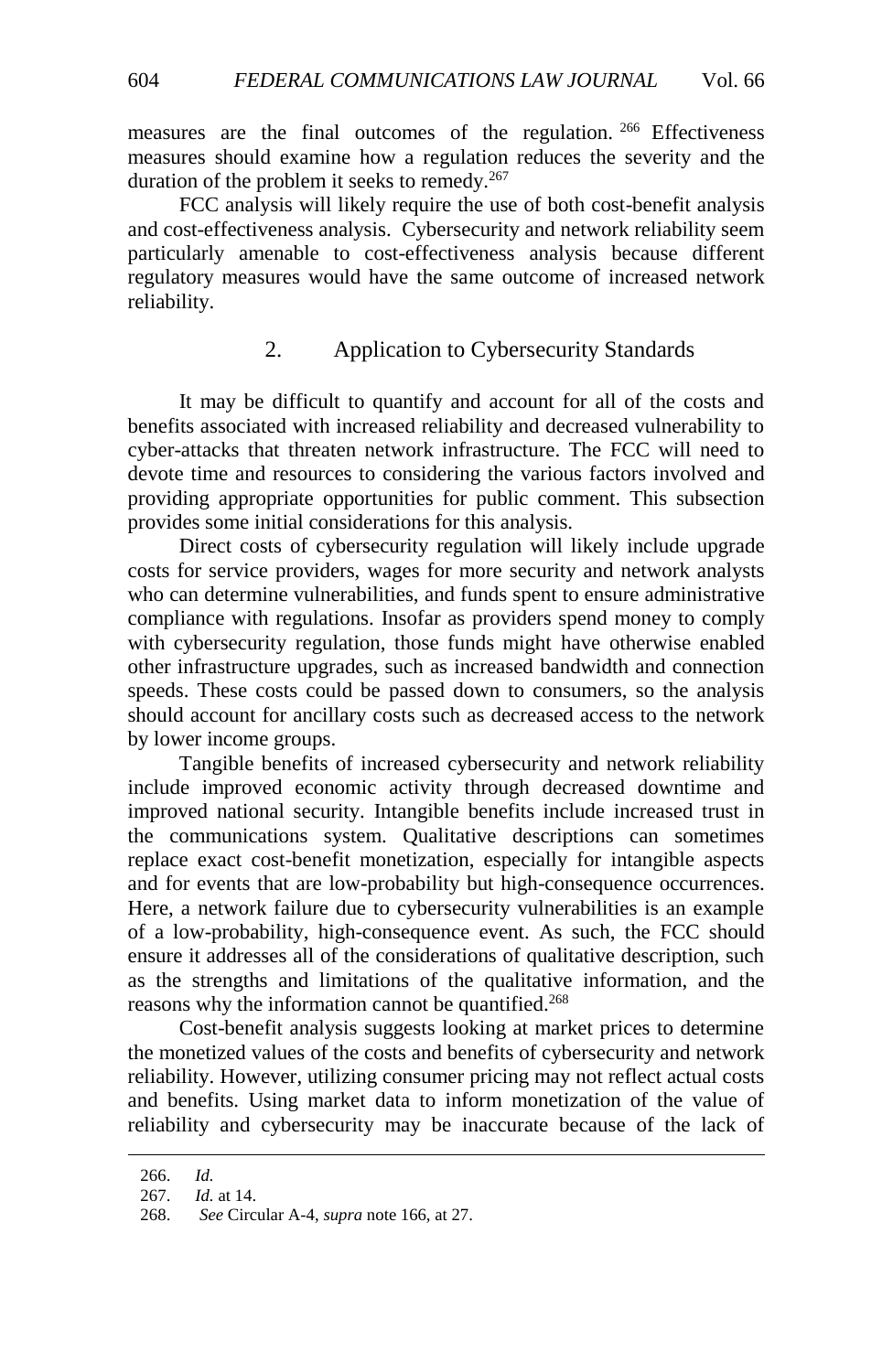information in the market, both to consumers and to the government. This lack of information about reliability and cybersecurity arguably means that the market for secure access is not a competitive marketplace.

Market prices are difficult to ascertain in the areas of cybersecurity and network reliability because of the interconnectedness of the network. One provider upgrading its network to increase its reliability does not affect another provider who may not be reliable, and so traffic generated by the more reliable network may nevertheless be degraded by the lack of security of other service providers. Thus, the amount of money a provider earns owing to its superior reliability might not translate into greater overall reliability. On the other hand, in the last mile market, and within each provider's network, there might be a more workable measure of reliability. The FCC must account for these factors in its analysis.

The FCC will need to evaluate the cost-effectiveness of its various regulatory options against each alternative—and against the status quo, i.e., no regulatory action. The agency must show how the proposed action will provide the anticipated costs and benefits. <sup>269</sup> There are a number of different options available, with varying levels of regulatory burden and reliability benefits. The least costly regulatory option is requiring reporting of network disruption events and cybersecurity problems. Because there would be no mandatory network standards or performance requirements, service providers would only bear the burden of reporting their network conditions, a matter about which they presumably already keep records. However, this option would likely have limited effectiveness and was recently considered and rejected by the FCC in the *9-1-1 Reliability Order*. 270

While performance standards have proven successful in other regulatory contexts, such as improving fuel efficiency for vehicles, $271$  their efficacy regarding network vulnerabilities is questionable. If cyber-attacks are low-probability events, it may be trivial to meet performance standards for a given year if measured in network availability uptime. In this scenario, a provider could report high performance but still not adopt the network security that is desired.<sup>272</sup>

An intermediate option may be certification. Regulation to require certification of the use of industry best practices or reasonable alternative measures is the approach the FCC took in the *9-1-1 Reliability Order*. 273 The order requires 9-1-1 service providers to certify their implementation

<sup>269.</sup> *Id.* at 18.

<sup>270.</sup> *See 911 Reliability Order*, *supra* not[e 192,](#page-26-1) at paras. 66-67.

<sup>271.</sup> *See generally* Greenhouse Gas Emissions Standards and Fuel Efficiency Standards for Medium- and Heavy-Duty Engines and Vehicles, EPA & NHTSA, 76 Fed. Reg. 57106 (2011).

<sup>272.</sup> This method of regulation was recently considered and rejected by the Commission in the *911 Reliability Order*. *See 911 Reliability Order*, *supra* note [192,](#page-26-1) at paras. 71-72.

<sup>273.</sup> *See 911 Reliability Order*, *supra* not[e 192,](#page-26-1) at paras. 44-65.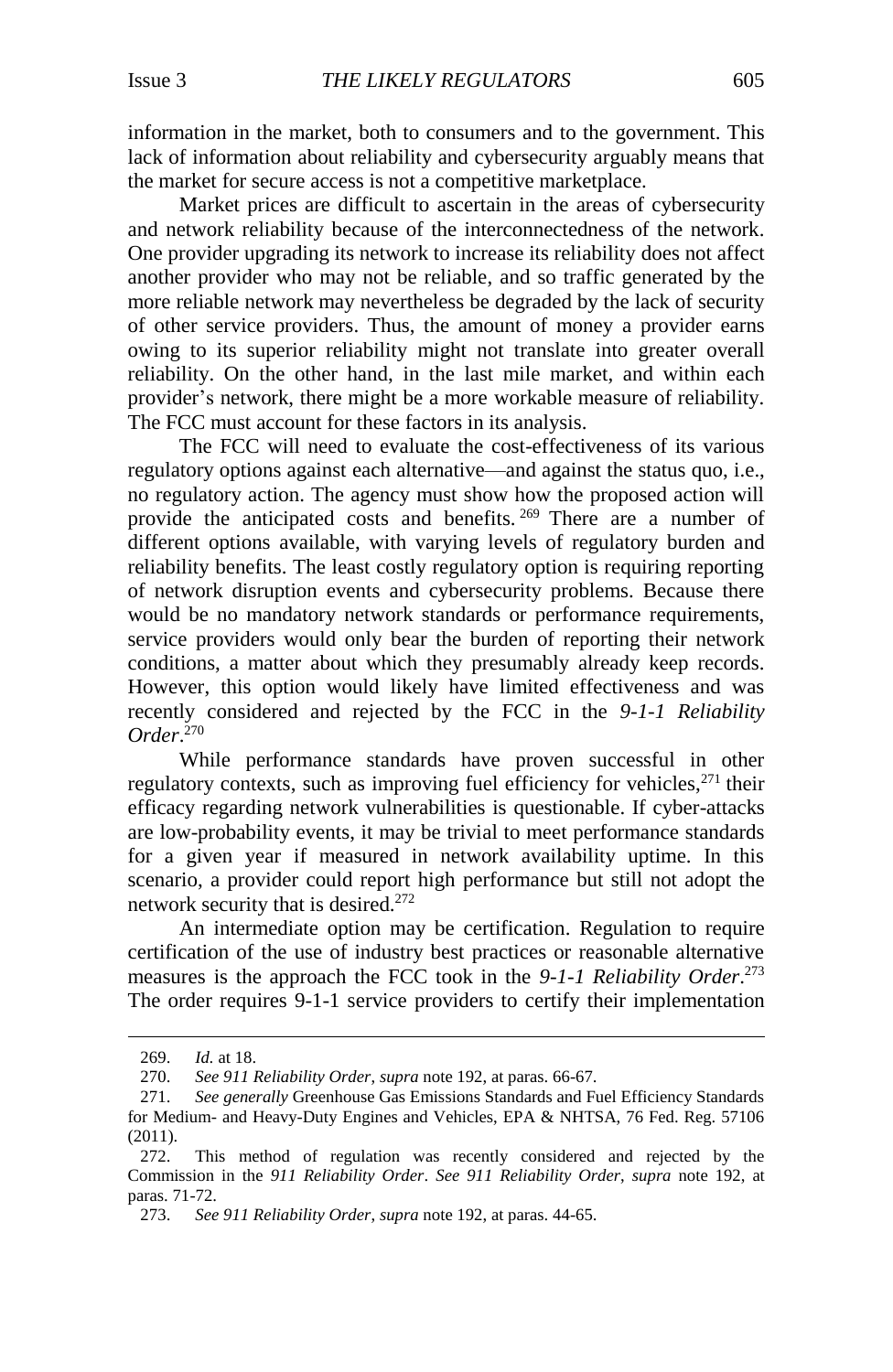of industry best practices for reliability. <sup>274</sup> The FCC noted that this form of regulation "is not 'heavy-handed' or overly prescriptive, but rather flexible and designed to encourage innovation."<sup>275</sup> A similar tack could be taken with cybersecurity for ISPs to ensure general network reliability through consensus-based industry best practices. NIST has already laid the groundwork for this option in the Cybersecurity Framework.

The most stringent regulatory option would be to mandate specific network protocols and practices that have improved cybersecurity and reliability outcomes as compared with current practices. This is the most costly option, and its effectiveness is unclear. This may be effective for universal network protocols utilized by all service providers, such as DNSSEC and BGP discussed in Part II.A above. However, technology changes quickly, and it would probably be less cost-effective to require specific hardware and software upgrades in lieu of more flexible industry best practices than other regulatory options.<sup>276</sup> The Office of Management and Budget would likely oppose this method of regulation as a type of command-and-control economic regulation.

Because of inadequate information in the market, the FCC should use implicit price estimates and revealed preference measures to conduct studies to determine the value of these costs and benefits. The FCC should address industry concerns about the feasibility of a proposed regulation, but only to the extent that regulation would significantly harm the industry i.e., by causing a large number of businesses to fail or eliminate jobs. Because of the importance of network reliability and the transition away from the PSTN to IP-based communications, the FCC should not fall into paralysis by analysis. It should act. Given the above factors and considerations, as well as the recent 911 Reliability Order, the FCC should adopt a requirement for service providers to certify implementation of industry best practices and require providers to certify compliance.

## V.CONCLUSION

<span id="page-39-0"></span>As more communications services become Internet-dependent, and ultimately transition to an all-IP communications system, our communications system is increasingly vulnerable to cyber-attacks. The FCC has the legal authority to implement certain measures designed to increase the cybersecurity of broadband and our nation's telecommunications infrastructure. Because of the unique threat cyber-

<sup>274.</sup> *Id.*

<sup>275.</sup> *Id.* at para. 30.

<sup>276.</sup> The FCC recognized this, and rejected tying regulations to specific technological standards in the *911 Reliability Order*. *See 911 Reliability Order*, *supra* not[e 192,](#page-26-1) para. 68; *see also* T. Randolph Beard, George S. Ford, Lawrence J. Spiwak & Michael Stern, *Wobbling Back to the Fire: Economic Efficiency and the Creation of a Retail Market for Set-Top Boxes*, 21 COMMLAW CONSPECTUS 1, 14 (2012).